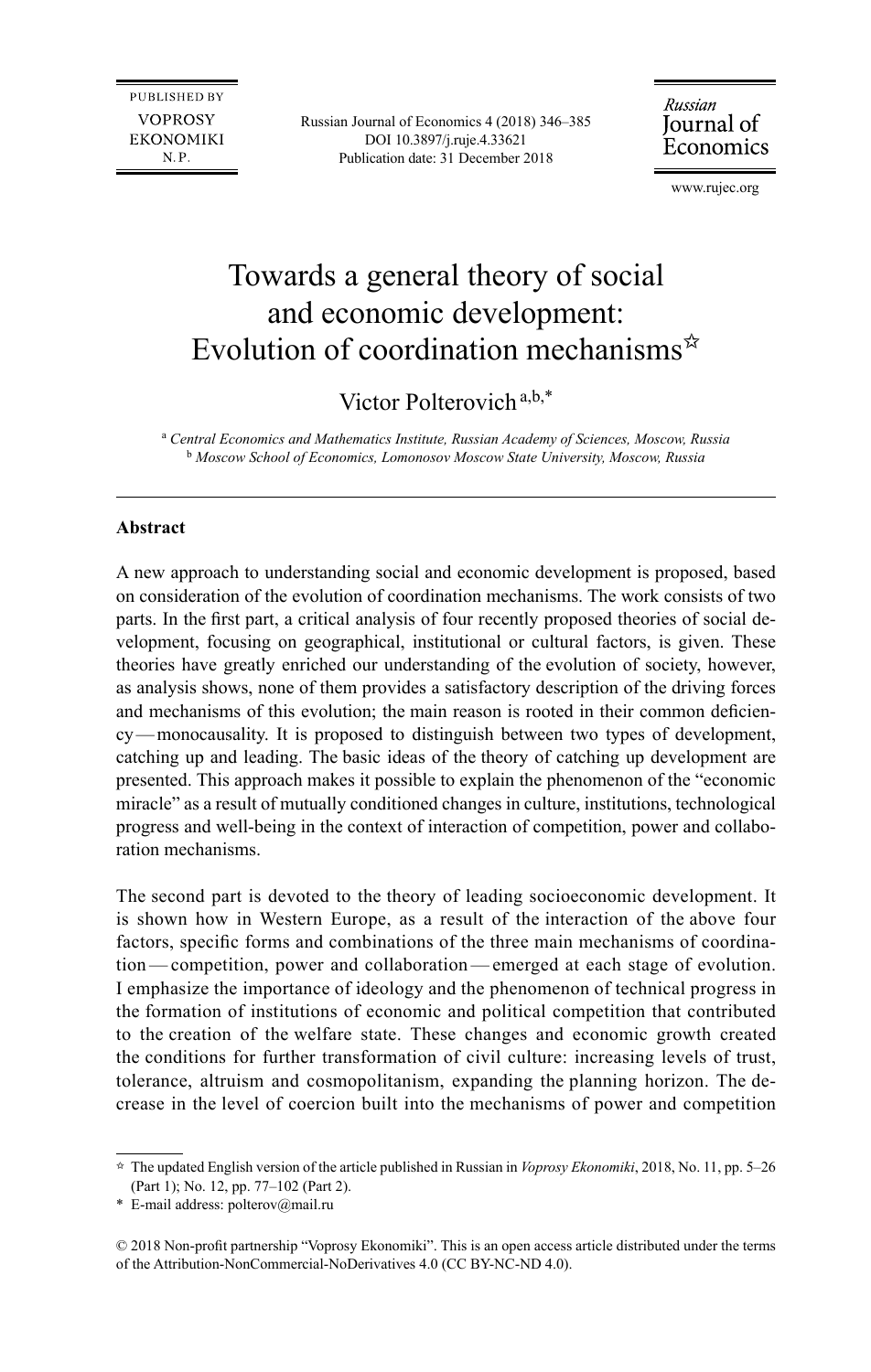are demonstrated as well as the expansion of the role of collaboration. A hypothesis is advanced that the speed of this process depends on geographical factors. The idea of the welfare world is discussed.

*Keywords:* inclusive institutions, extractive institutions, limited access order, open access order, cycle of emancipation, violence, rent, power, competition, collaboration, industrial revolution, welfare state, civic culture.

*JEL classification:* B4, B52, D7, H1, N4, O14, P5, P11.

#### **Part 1. Geography, institutions, or culture?**

#### *1.1. Introduction*

During the past 20 years, a new trend has become evident in the enhancement of economic knowledge—and possibly in social sciences as a whole—namely an increase in the number of inter- and multidisciplinary researches and the publication of some works claiming the elaboration of a general theory of socioeconomic development. This trend was reflected to the greatest extent in the four theories proposed by Diamond (1997), North, Wallis and Weingast (2009), Acemoglu and Robinson (2012) and Welzel (2013). All these theories are based on the results of related disciplines, however, the first and the fourth oppose each other and the other two. Diamond insists on the primacy of geographic factors, North, Wallis and Weingast—as well as Acemoglu and Robinson—favor a purely institutional approach, whereas Welzel attempts to show that it is civic culture, rather than institutions, that plays a crucial role in socioeconomic development.

All four theories became widely known and gave rise to intense discussion. Acemoglu and Robinson's denial of the importance of geographic and cultural factors resulted in an especially heated debate; critics also pointed out numerous inaccuracies and controversies in their work (Diamond, 2012а, 2012b; Fukuyama, 2012; Arslanov, 2016). On the other hand, some authors, while noting the imperfections of the theory of inclusive and extractive institutions, consider it to be a major advancement in the theory of socioeconomic development (Zaostrovtsev, 2014; Natkhov and Polishchuk, 2017a, 2017b; Balatsky, 2017). Balatsky and Pliskevich (2017) tried to refine the theory to make it applicable to conditions in Russia.

According to Zaostrovtsev (2013, p. 141), giving up the "basic postulates of the economic mainstream," led North, Wallis and Weingast to suggest a "fundamentally different methodology for studying social dynamics, surpassing everything that modern economic development theories can offer". Zaostrovtsev's article refers to a number of other works which discuss the North–Wallis–Weingast theory.

The discussion between those asserting the primacy of institutional and geographic factors in explaining economic growth (though with no connection to Diamond's theory) is described in Kirdina (2016).

Welzel directly argues with institutional theorists, asserting that it is civic culture, rather than institutions, that is the dominant factor in socioeconomic development. He supports this statement with econometric calculations.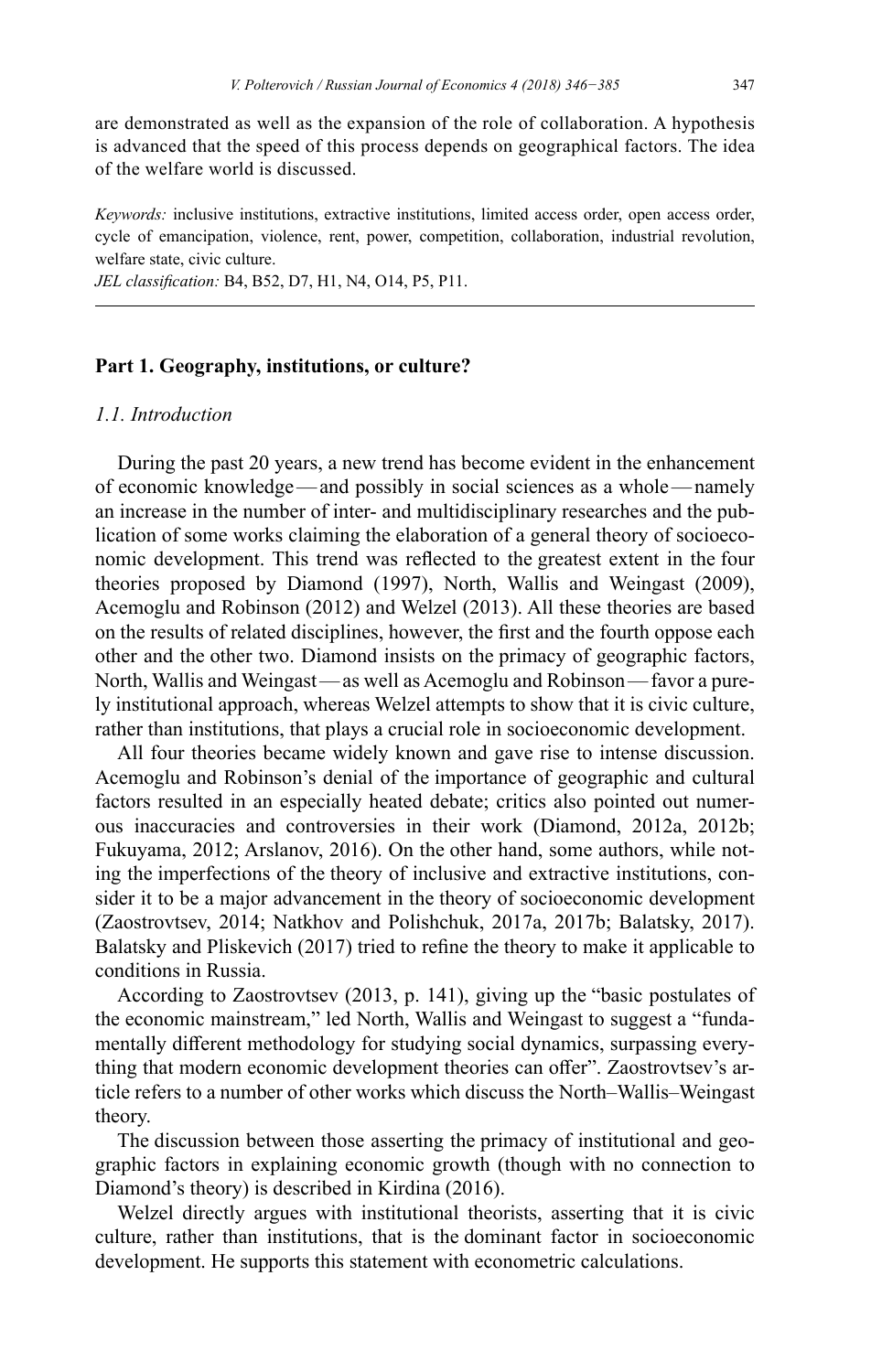This article consists of two parts. Part one compares the four aforementioned works in order to identify the difficulties arising with the corresponding approaches and outlines the ways to overcome them. Our analysis shows that, despite the undisputed importance of the theories under review, neither of them provides a satisfactory description of the driving forces and mechanisms for social development. The main reason is rooted in their common deficiency, i.e. monocausality, the attempt to explain the rise of modern Western societies based only on a single development factor: geography, institutions or civic culture.<sup>1</sup> The authors admit, in one form or another, that they have reached the limit of explanatory power. Furthermore, in their recent article, Acemoglu and Robinson (2016) tried to offset this deficiency by introducing informal norms into consideration. However, as will be shown below, this turns out to be insufficient.

This main deficiency in the discussed theories is connected with two others. First, it still remains unexplained why clearly imperfect institutions and civic cultures were dominant in societies for thousands of years. Second, modern Western democracies are presented as a kind of "the end of history": no attempts have been made to reveal tendencies of their future development.

Acemoglu and Robinson cite two examples which they believe demonstrate the primacy of institutions over civic culture: the history of the two Koreas and the city of Nogales, belonging partly to the U.S.A. and partly to Mexico. As shown below, these examples represent two very specific development scenarios: repressive evolution and the integration of a region into a more developed environment. In both cases, the introduction of institutions inadequate for the state of civic culture is caused by political factors. In the first scenario, we are dealing with the forceful deterioration in the quality of institutions and, in the second, their improvement is achieved through external support that is normally lacking in standard situations. Thus, the statement regarding the domination of institutions over the cultural development factor remains unconvincing.

In order to overcome the deficiency of the aforementioned theories, this paper suggests distinguishing between two types of development—catching up and leading—and viewing socioeconomic evolution in the context of the mutual influence of the three basic mechanisms of interaction between individuals and organizations: competition, power and collaboration. Part one describes the main ideas of the four theories and provides their critical analysis. Further, we state the main ideas of the suggested theory of the first type, relying on the concept of catching up development institutions (Polterovich, 2016a, 2016b) and explaining the "economic miracle" phenomenon as a result of interrelated changes in culture, institutions, technical progress and the level of well-being.

Part two of the paper is dedicated to the theory of leading socioeconomic development; here we are in fact dealing with the evolution of Western societies. We will show how specific forms and combinations of the three basic coordination mechanisms appeared under the influence of the above four factors at every stage of evolution. We stress the significance of ideology and the phenomenon of technical progress in shaping the institutions of economic and political competi-

Which is all the more surprising, knowing that the authors of institutional theories, North and Acemoglu, stressed the importance of culture in their other papers. In particular, North has written more than once about the relevance of ideology as a factor for social change (see, e.g. North, 1990).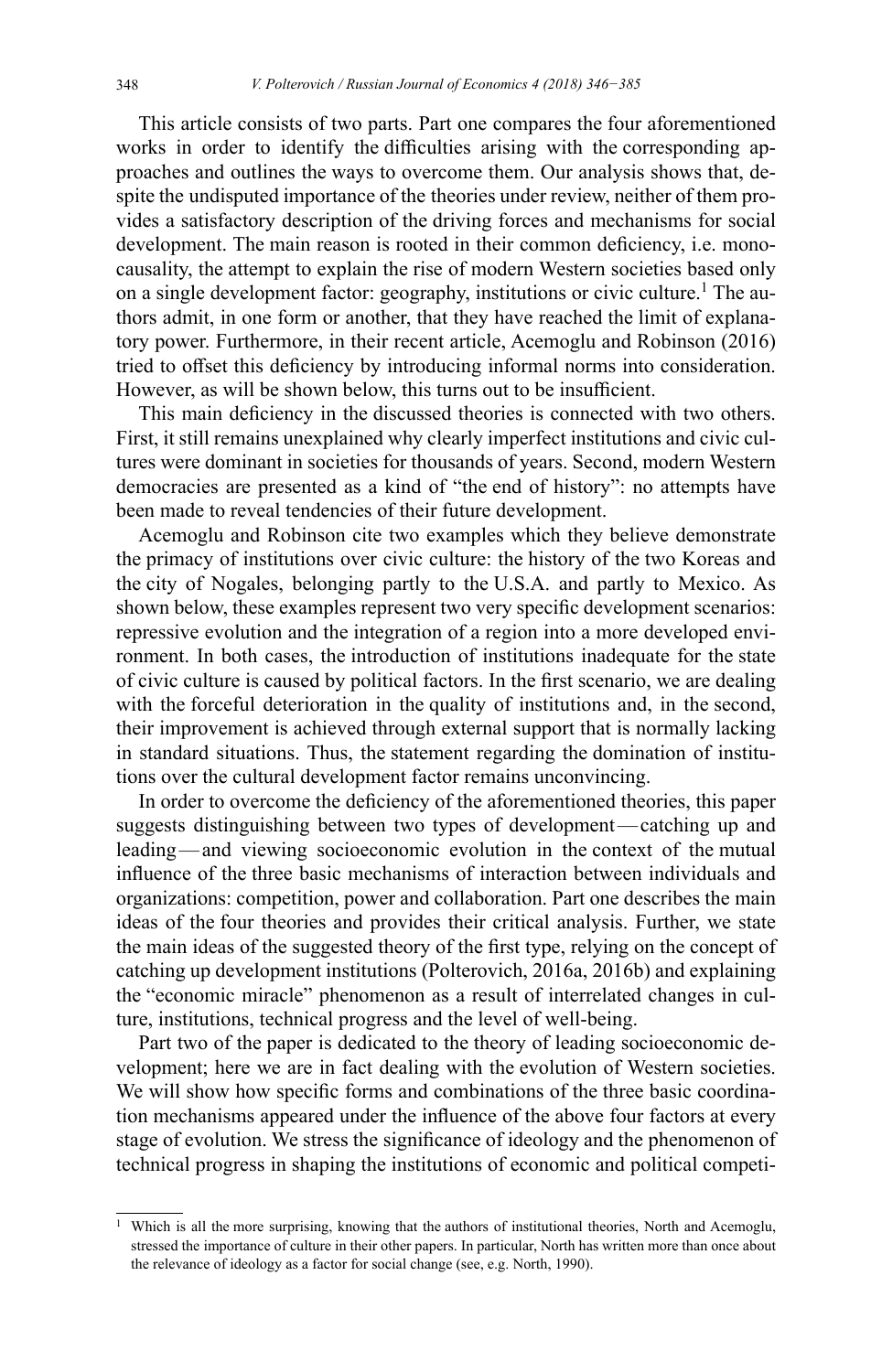tion which, in turn, stimulated the development of an ideology of social progress and the development of the welfare state. These changes, along with economic growth, created the conditions for further transforming civic culture: increasing the levels of trust, tolerance, altruism and cosmopolitanism and extending the planning horizon. We demonstrate a decreasing level of coercion built into the mechanisms of power and competition and an expanding role of collaboration. We put forward a hypothesis that the speed of these processes depends on geographical factors. In conclusion, we discuss the idea of the welfare world.

Our approach relies mainly on the consideration of the processes which took place in Western countries starting in the 14<sup>th</sup> century and does not pretend to provide a detailed explanation for the events which happened in any particular state. We study only the "turning points" of evolution, omitting the development issues of the ancient world. It should be noted, however, that the proposed concept emphasizes the relevance of answering a question that has been posed more than once by researchers: "Why was the ideology of technical progress neglected by the elites of ancient states, and why were innovations often rejected by the rulers?"

# *1.2. Why is Eurasia ahead of other continents: the role of geographic factors*

It should be noted that Diamond, an advocate of the dominating role of geographic factors, sets out a narrower task for himself than other authors. He attempts to explain why Eurasia (which the author deems to include North Africa, due to their close ties) outstripped other continents in development and gave birth to modern civilization. In this context, he identified Eurasia's four advantages over other continents.

1. Out of the 14 species of domestic animals existing today, 13 species originated from ancestors that only inhabited Eurasia. South America was the only habitat for the predecessor of the llama and alpaca, whereas in North America, Australia and sub-Sahara Africa, there were no animals fit for domestication. Eurasia was also richer in farmable plants than other continents. This is why Eurasia has considerably surpassed the other continents in the development of agriculture and, accordingly, in the transition from nomadic to sedentary life.

Due to developing agriculture, Europeans acquired immunity to the germs carried by domestic animals. Following the discovery of America, millions of its natives died from epidemics that arose from contact with the Europeans. Diamond believes this factor contributed to the success of the conquerors even more than their firearms.

2. Eurasia is aligned from east to west, rather than north to south like America and Africa. The less significant regional climatic differences facilitated the spread of new agricultural technologies and housekeeping methods. As Africa and especially America stretch along a north-south axis and are divided by geographic and environmental barriers, diffusion occurred at a much slower pace.

3. The diffusion between Eurasia and sub-Sahara Africa took place under relatively favorable conditions, while America and Australia were isolated from the other continents.

4. Eurasia was far ahead of other continents in terms of area and total population. This encouraged the emergence and spreading of innovations.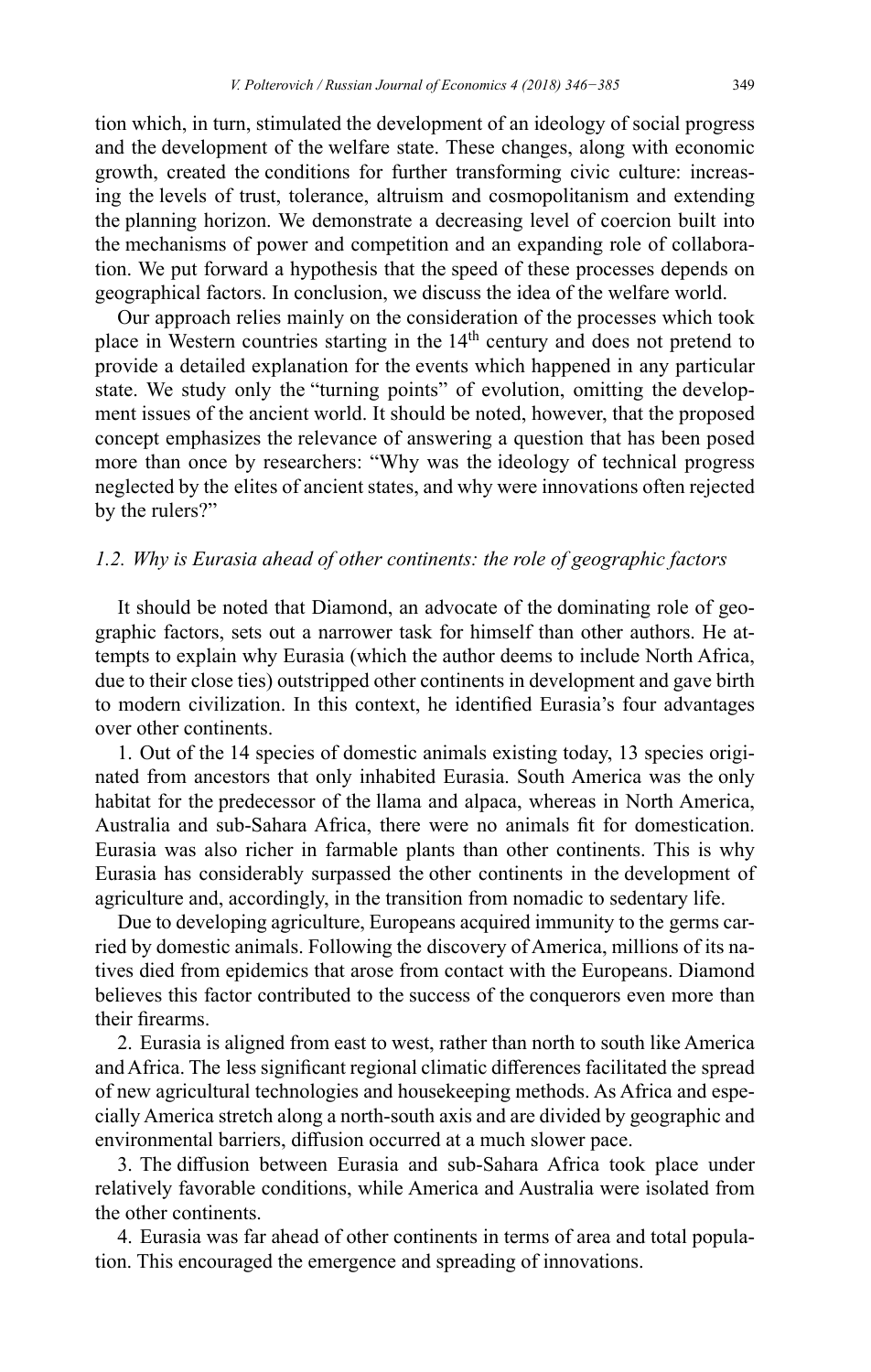Diamond's arguments appear convincing, but his theory fails to touch upon the driving forces and mechanisms behind the development of the Western civilization in modern and contemporary history.

# *1.3. Causes of wealth and poverty: extractive and inclusive institutions*

According to the Acemoglu–Robinson (AR) theory, the economic success or failure of a system depends on whether extractive or inclusive institutions dominate in it.

Inclusive institutions "allow and encourage participation by the great mass of people in economic activities that make best use of their talents and skills and that enable individuals to make the choices they wish. To be inclusive, economic institutions must feature secure private property, an unbiased system of law, and a provision of public services that provides a level playing field in which people can exchange and contract; it also must permit the entry of new businesses and allow people to choose their careers" (Acemoglu and Robinson, 2012, pp. 74–75). "We call such institutions, which have opposite properties to those we call inclusive, extractive economic institutions—extractive because such institutions are designed to extract incomes and wealth from one subset of society to benefit a different subset" (Acemoglu and Robinson, 2012, p. 76).

Extractive institutions are so common in history because they can ensure a relatively high level of well-being for all citizens, while redistributing most of the income in favor of the elite, which is therefore interested in supporting those institutions. Growth under extractive institutions requires, first of all, that the state is politically centralized. When this is achieved, the government or the elite controlling it usually receives powerful incentives to invest in the economy and develop it on one's own or to create conditions for others to do so, since economic expansion increases the rent extracted by the elite through extractive institutions. To this end, the elite may even attempt to reproduce certain attributes of inclusive institutions and markets (Acemoglu and Robinson, 2012, p. 149).

"By their very nature, extractive institutions do not foster creative destruction and generate at best only a limited amount of technological progress. The growth they engender thus lasts for only so long" (Acemoglu and Robinson, 2012, p. 150). The authors cite a number of examples supporting this statement.

The Roman Emperor Vespasian (69–79 AD) rejected a method that greatly reduced the costs of lifting columns up the Capitoline Hill. Vespasian rewarded the inventor but said, "Just let me feed my people a little." In 1589, Englishman William Lee invented a stocking frame knitting machine and asked Queen Elizabeth I for a patent. Elizabeth refused, saying, "This would rob the people of their work." She was concerned that if part of her subjects lost their jobs, this would lead to instability which might threaten her power. The authors note that her reaction illustrates the main idea of the book: extractive institutions prevent the development of Schumpeterian competition and, accordingly, the implementation of innovations.

According to the AR theory, the differences amongst the trajectories of economic development followed by different countries resulted from the complex interrelation between institutional drift (gradual change of institutions) and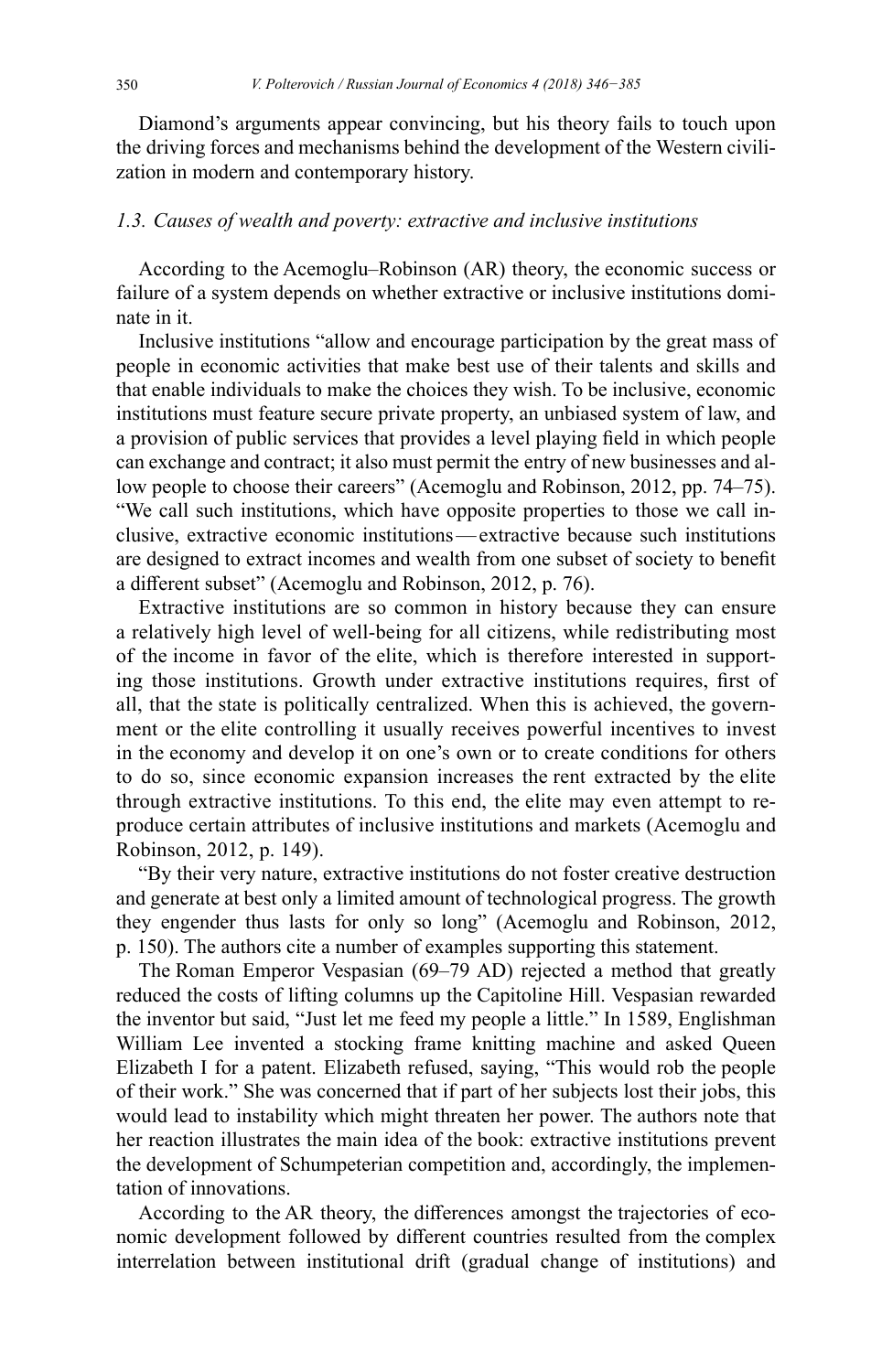accidental turning points.<sup>2</sup> As an example of such a "point," the authors cited the plague epidemics of 1346, which led to a workforce shortage. This resulted in greater bargaining power for workers, their wages in Western Europe began to grow and an inclusive labor market emerged.

Inclusive institutions create a positive feedback loop: their strengthening results in a more efficient distribution of resources, technical innovations and greater activity by individuals, thereby encouraging the further improvement of these institutions. However, to the fundamental question, "What can be done to kick-start or perhaps just facilitate the process of empowerment and thus the development of inclusive political institutions?", the authors do not give an answer declaring: "The honest answer of course is that there is no recipe for building such institutions" (Acemoglu and Robinson, 2012, p. 460). "History, as we have seen, is littered with examples of reform movements that succumbed to the iron law of oligarchy and replaced one set of extractive institutions with even more pernicious ones" (Acemoglu and Robinson, 2012, p. 457). This happened in England in 1688, in France in 1789 and in Japan during the Meiji Restoration and in many other countries. "Nasser vowed to build a modern egalitarian society in Egypt, but this led only to Hosni Mubarak's corrupt regime…. Robert Mugabe was viewed by many as a freedom fighter ousting Ian Smith's racist and highly extractive Rhodesian regime. But Zimbabwe's institutions became no less extractive, and its economic performance has been even worse than before independence" (Acemoglu and Robinson, 2012, p. 458).

Nevertheless, the authors point out "some obvious factors that would make the process of empowerment more likely to get off the ground" (Acemoglu and Robinson, 2012, p. 460):

- the existence of a certain level of centralization of governmental authority, so that the success of public movements challenging the existing regime does not lead to immediate anarchy;
- the existence of deeply rooted political institutions ensuring a certain degree of pluralism;
- the existence of the institutions of civil society that could coordinate protests by the population, so that the opposition movement would be hard to suppress.

I do not believe that this list answers the question about the mechanism for transitioning to inclusive institutions. In essence, this is a statement that, in order to facilitate the transition, it would be useful to have institutions featuring the inclusive property, at least to some extent.

The Acemoglu–Robinson theory is very similar to the theory of social orders by North–Wallis–Weingast (NWW), published slightly earlier, so that F. Fukuyama essentially says that the AR theory lacks originality (Fukuyama, 2012).

# *1.4. The theory of social orders*

In the NWW theory, the role of extractive and inclusive institutions is played by institutional models of social organization called social orders. The authors differentiate between limited access orders (LAO) and open access orders (OAO). They believe that resolving the problem of violence is the main line of

<sup>&</sup>lt;sup>2</sup> The concept greatly resembles the Hegelian theory of transition from quantity to quality.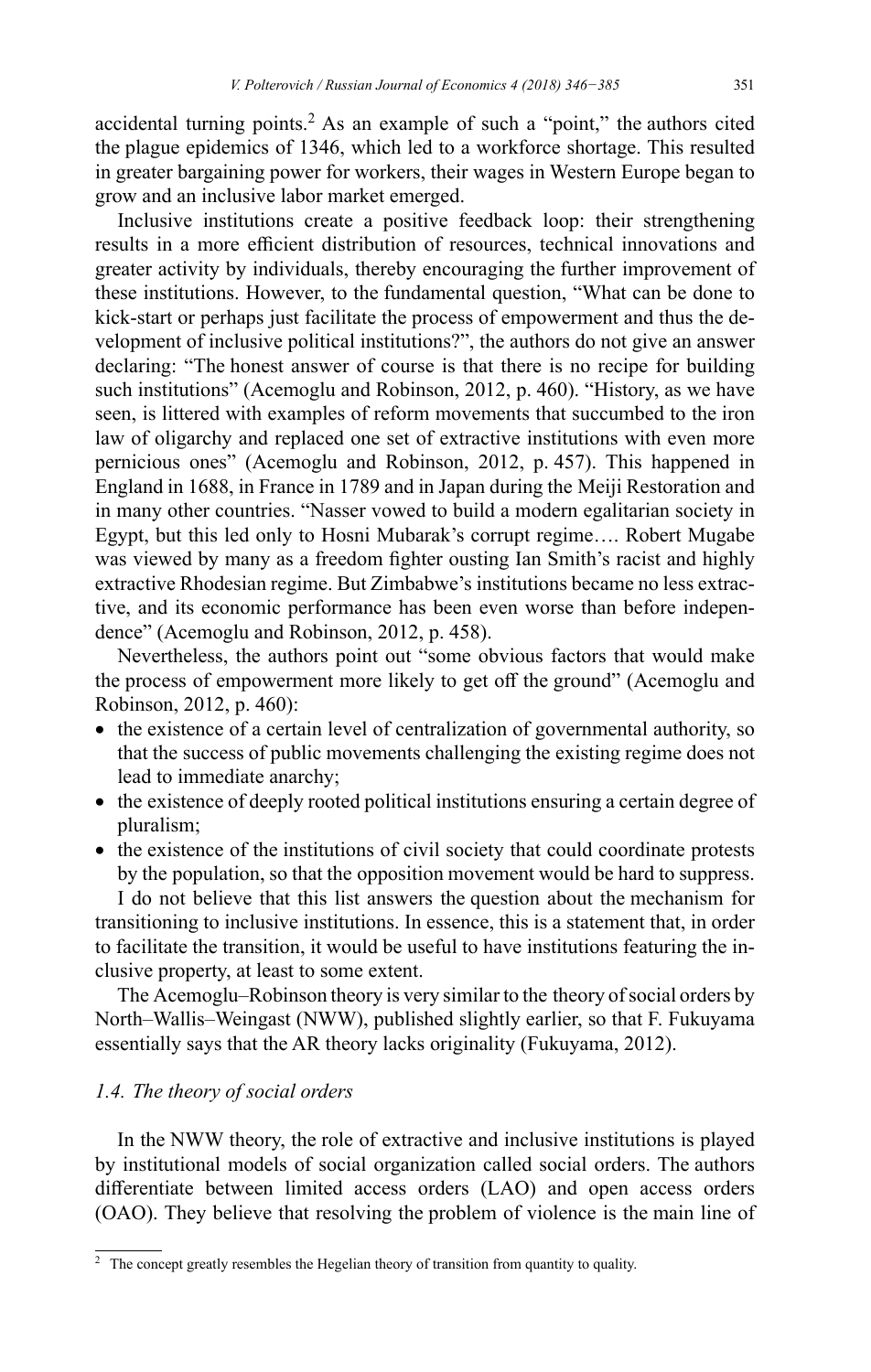socioeconomic development: "This book lays out a set of concepts that show how societies have used the control of political, economic, religious, and educational activities to limit and contain violence over the last ten thousand years" (North et al., 2009, Preface, p. xi).

The limited access order is typical for so-called natural states.<sup>3</sup> It is characterized by a political system not based on general agreement between citizens, by the existence of a relatively low number of organizations controlled mostly by the elite, and by the dominance of social relations organized through personal connections. Institutions in LAOs reflect a belief that not all people were created equal; correspondingly, social hierarchies and privilege systems take shape; laws are applied selectively; ownership rights are not protected (North et al., 2009, p. 12). As a rule, LAO economies exhibit slow growth and are susceptible to shocks.

"From the viewpoint of modern open access societies, patron–client networks appear inherently corrupt. Everything is personal. Whom an individual knows and who they are matter more than what they do. Such an attitude toward natural states, seemingly justified from the viewpoint of an open access society, misses the role that personality, personal relationships, and patronage networks play in containing violence within a natural state: personal relationships and rentcreation provide the incentive systems that contain violence and allow collaboration in a natural state. The inherently personal nature of all relationships in a natural state expresses the fundamental logic underlying the limited access social order... Limited access identifies privileges, creates rents, and provides credibility to personal relationships throughout the society" (North et al., 2009, pp. 37–38).

The statements above are fundamentally important for the theory of social orders. This is accentuated in another work with a somewhat extended list of authors: "Our approach to rents differs significantly from the literature that emphasizes rentseeking… and directly-unproductive policies…" (North et al., 2013, p. 5).

The elites play a special role in LAOs. "The natural state reduces the problem of endemic violence through the formation of a dominant coalition whose members possess special privileges" (North et al., 2009, p. 18).

"In a natural state, each of the nonmilitary elites either controls or enjoys privileged access to a vital function like religion, production, community allocation of resources, justice, trade, or education. Because the positions, privileges, and rents of the individual elites in the dominant coalition depend on the limited entry enforced by the continued existence of the regime, all elites have incentives to support and help maintain the coalition" (North et al., 2009, pp. 19–20).

"Because elites know that violence will reduce their own rents, they have incentives not to fight. Furthermore, each elite understands that other elites face similar incentives. In this way, the political system of a natural state manipulates the economic system to produce rents that then secure political order" (North et al., 2009, p. 18). The authors stress that the elite is a partnership rather than a contract-based organization: interactions within it are based on arrangements aligned with incentives, rather than on a contract enforced by a third party.

The term is not defined in the paper. The context suggests that natural states are those whose institutional systems are limited access orders.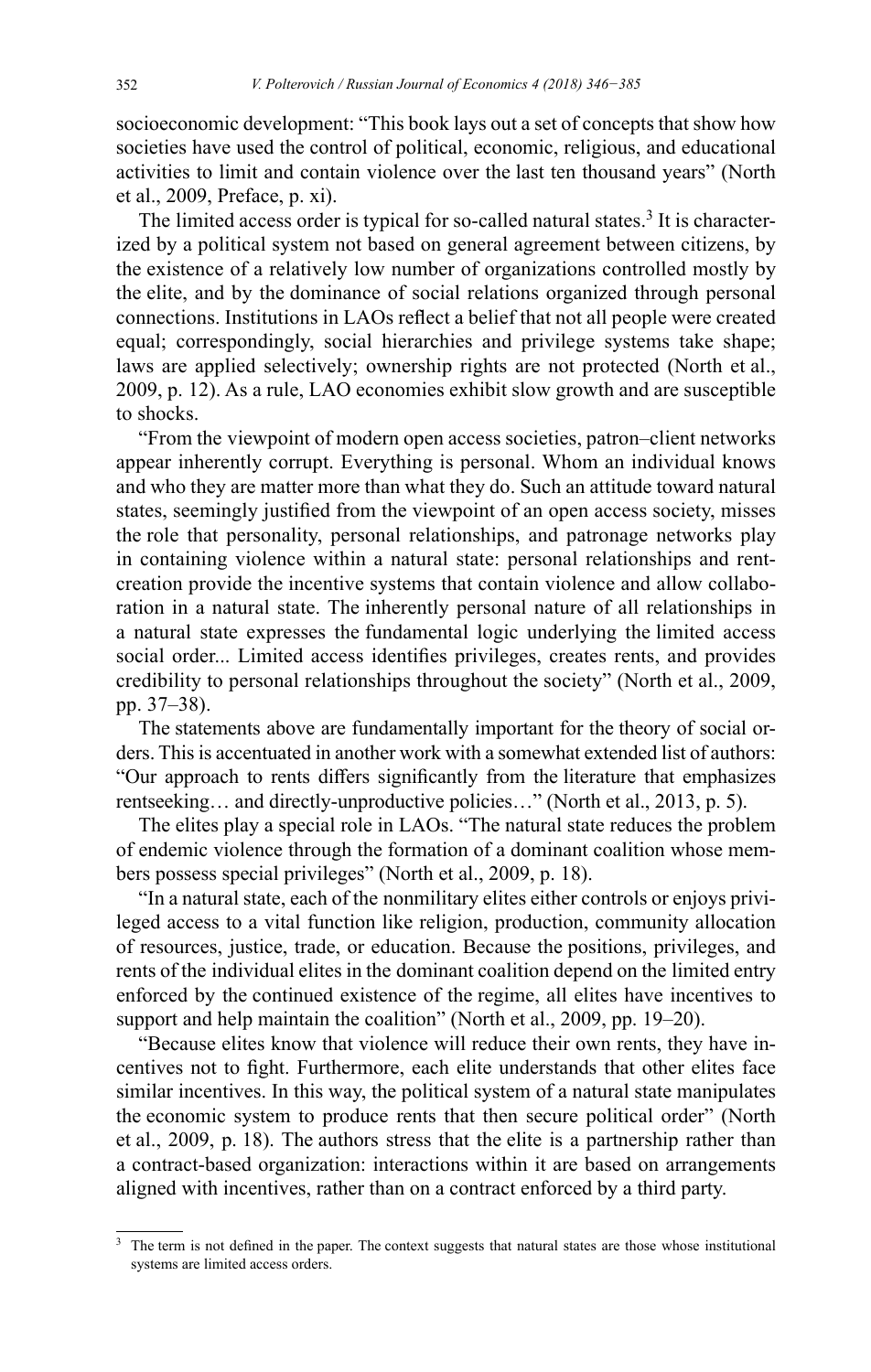"Among the most valuable sources of elite rents is the privilege of forming organizations that the state will support. By devising ways to support contractual organizations and then extending the privilege of forming those organizations to their members, the dominant coalition creates a way to generate and distribute rents within the coalition… The ability of elites to organize cooperative behavior under the aegis of the state enhances the elite return from society's productive resources—land, labor, capital, and organizations" (North et al., 2009, p. 20).

OAOs are characterized by impersonal social interactions, the supremacy of law, protection of ownership rights and no limitations on economic, political, religious or educational activities. Unlike LAOs, the creation of organizations for an indefinite term in OAOs requires no approval from the government, thereby shaping a strong and dynamic civil society. The state ensures social security, supports education and infrastructure. Economic and political competition is welldeveloped (North et al., 2009, pp. 12, 22, 114).

Control over violence in an OAO is ensured by the consolidation of law enforcement agencies and by their subordination to the political system, which includes a number of institutions and incentives limiting illegitimate violence; a party or political group only retains power if widely supported by the public. Open access guarantees that the government is changed if control over armed forces is abused (North et al., 2009, pp. 22, 170).

The authors found a total of 25 modern states with an OAO. Unlike a LAO, an economy under an OAO develops more sustainably. Individuals and organizations in an open access society also strive to earn rents, but impersonal economic and political competition (according to Schumpeter) results in their erosion (North et al., 2009, pp. xii, 23).

The authors propose a typology of natural states depending on their ability to support organizations. A fragile state has no such ability and the state itself is unstable. A basic state can support only state-owned organizations. A mature state is also able to support a wide range of elite organizations not directly under its control.

The transition from a fragile natural state to a basic state is considered using the examples of the Aztec (1430) and Carolingian (750) empires whose evolutions turned out to be similar in many respects. The history of France and England in the  $16<sup>th</sup>$ ,  $17<sup>th</sup>$ , and  $18<sup>th</sup>$  centuries is an illustration of the transition from a basic natural to a mature state.

When considering the issue of transition from LAO to OAO, the theory of social orders suggests distinguishing "… two development problems that are normally conflated… the second problem involves the transition of societies from limited access orders LAOs to OAOs, but the first challenge involves the development of LAO societies toward forms of social organization that enable more economic output, reduced violence, stable political outcomes, and greater individual well being", still staying in limited access order (North et al., 2013, p. 2).

A transition from LAO to OAO consists of two stages. The first involves creating institutions that ensure the possibility of impersonal relations within the elite. In the second stage, the dominant coalition comes to the conclusion that it is interested in expanding its impersonal relations beyond itself. A successful transition requires that the three following threshold conditions are met: 1) the supremacy of law for the elites; 2) the existence of public and private organizations created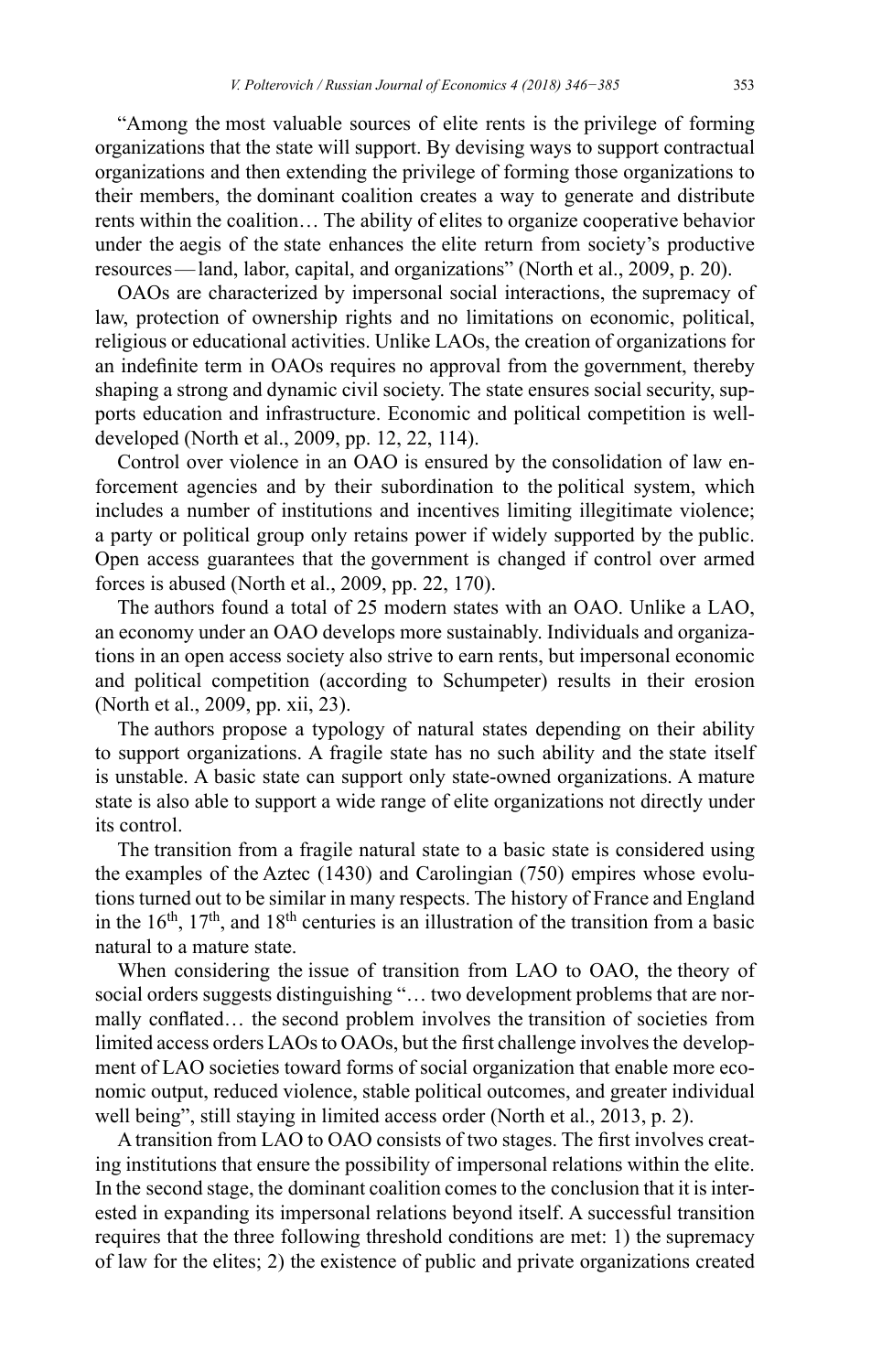for an indefinite term; 3) consolidated political control over the armed forces, so that civilians make decisions on funding and declaring war. Once the threshold conditions are met, the transition from LAO to OAO will take around 50 years. In Great Britain and in the U.S., it occurred between 1800 and 1850. A faster transition was observed in Spain after 1975 (North et al., 2009, pp. 26–27).

Atransition from LAO to OAO by directly borrowing institutions is unfeasible. After abolishing existing rents, a society with high crime levels would often appear instead of a competitive market economy, where rent-seeking plays an even greater role. "Policies from open access orders—universal, impersonal rights and rule of law; open access to markets; and greater political freedoms—reduce the natural state's ability to control violence. These changes therefore threaten to make people worse off, not better off." (North et al., 2009, p. 264). The explosive development of the Mafia in Russia during the 1990s is a compelling illustration of the correctness of this statement.

For the medium-term development of LAOs, it is important whether rents can encourage education and the growth of production potential. The positive influence of rents on production (aside from preventing violence) has been observed in many countries: in Chile, South Korea, sometimes in Mexico, Bangladesh and India (see North et al., 2013, p. 13). An obvious example is state support for large firms during "economic miracle" periods, particularly the chaebols in South Korea."In Korea, even though the chaebols concentrated the control of the industrial economy in a few hands and benefited from government protection of their oligopoly position, they did accumulate capital, improve their technology, and succeed in competitive international markets. Later the government was able to trim back the special economic privileges it gave to the chaebols..." (North et al., 2013, p. 15). "Natural states are not sick. Natural states have their own logic; they are not dysfunctional" (North et al., 2009, p. 269).

This leads to an important conclusion: "For concrete policy applications, helping LAOs to make their organizations more durable and rule-based is usually more useful for development than trying directly to promote the appearance of fully open economic and political competition in societies where threats of violence perpetuate limited access arrangements" (North et al., 2013, p. 19). This is none other than a sharp criticism of international organizations, i.e. the IMF, World Bank and the policies of developed countries, especially the U.S., who have tried and are still trying to directly impose Western institutions on developing countries. Moreover, this is the main difference between the NWW theory and the АR theory; in fact, this statement points to a fundamental flaw in the latter.

#### *1.5. Socioeconomic development as an emancipation cycle*

In his monograph, which received prestigious awards, Welzel (2013) suggests a general theory of economic development as an emancipation cycle. According to his theory, the growth of intellectual, communicative and material resources leads to the formation of common emancipative values that result in collective actions. As a consequence, the government is forced to guarantee freedoms, thereby asserting human rights. This frees up the creative abilities of people, promoting technical progress, which leads to growth in resources,and the cycle closes.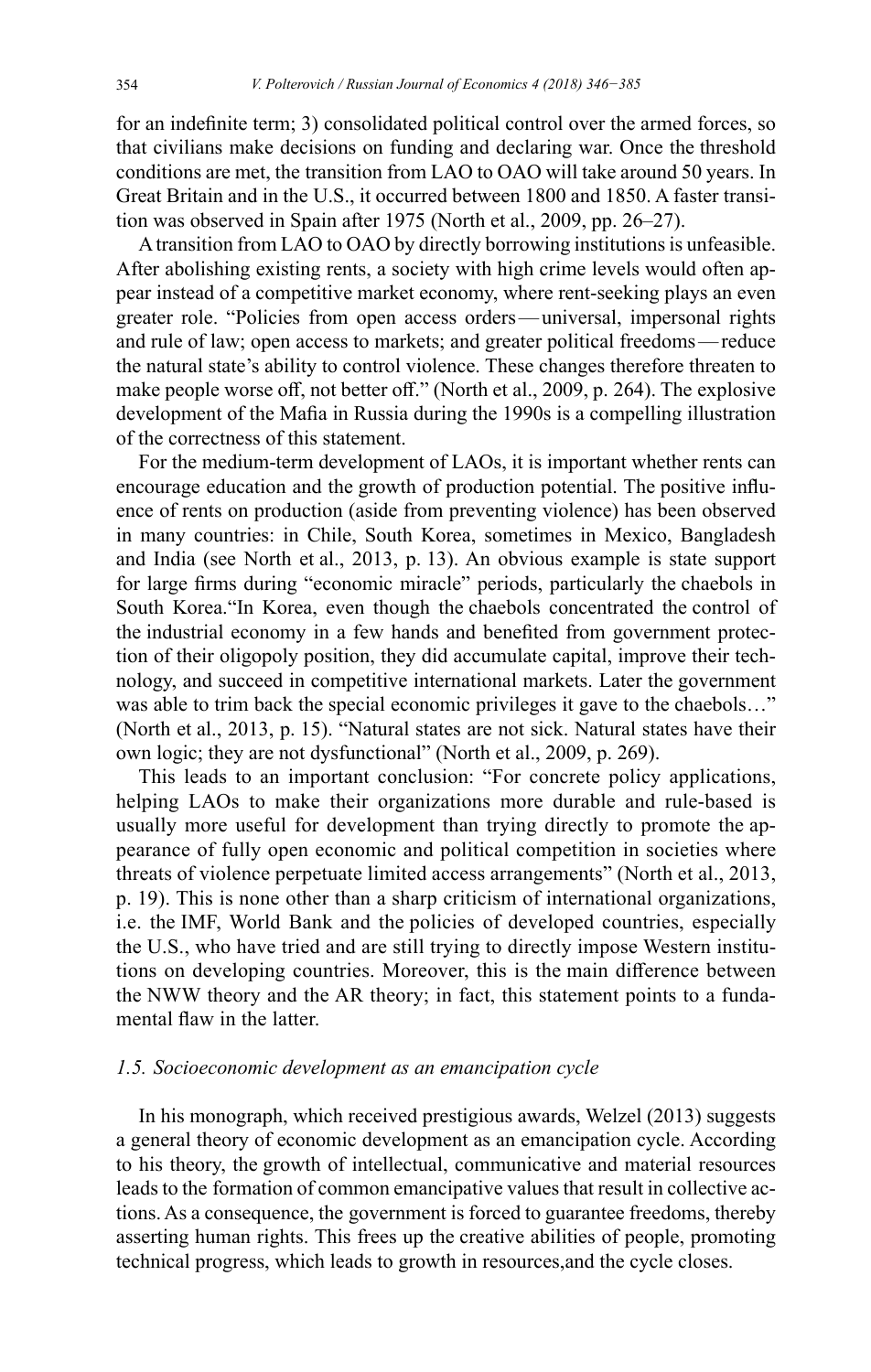The author constructs an emancipative values index (EVI) based on 12 indicators that are divided into four groups. Group one consists of respondent answers to the question whether they consider independence, imagination and obedience to be desirable qualities for children. The second group of questions finds out how acceptable the respondents consider divorce, abortion and homosexuality. The third group of indicators identifies respondent attitudes towards gender equality. Finally, the fourth group reflects whether the respondents value the ability to express their opinion. Welzel built the EVI for 95 countries representing over 90% of the world's population. Using the index, he conducted numerous econometric calculations demonstrating the existence of the emancipation cycle and, in the author's opinion, disproving the theory of Acemoglu–Robinson, according to which inclusive institutions play a decisive role in social development.<sup>4</sup>

# *1.6. Comparison and critical analysis of the theories*

Diamond's theory reveals reasons for Eurasia's leadership, but does not explain the differences in development levels between different regions and countries on a single continent. Moreover, it does not address the mechanisms which enabled the spatial diffusion of knowledge and technology; to answer it, we would have to turn to the study of the culture and institutions of ancient and medieval societies.

Acemoglu and Robinson consciously ignore the role of culture and reform methods, referring to the experience of the two Koreas and the city of Nogales. We will delve into these examples below. At this point, we will only note that, without the idea of consistency between transitional institutions and culture, it is difficult to explain why the "iron law of oligarchy" had no effect in "economic miracle" countries and why extractive Chinese institutions have not prevented China from growing rapidly for almost 30 years.

Four years after the publication of the monograph on inclusive institutions, the article by Acemoglu and Robinson (2016) was published, where the authors took a considerable step towards responding to their critics. At the same time, they argued with the popular point of view by which elites play an important role in transitioning to inclusive institutions. Acemoglu and Robinson attempted to prove that social norms and informal institutions are of crucial significance; reformers only need to fix those institutions in legislation.

Considering the emergence of the Athenian democracy, the authors wrote: "Though reforms were legislated by Solon and Cleisthenes, they were institutionalizing and codifying a political equilibrium that already existed…" (Acemoglu and Robinson, 2016, p. 9).<sup>5</sup> Meanwhile, shortly after the Solon reform, Pisistratus' tyranny was established in Athens, and it required more than 50 years to return to democracy within the framework of another administrative system built by Cleisthenes. This situation is very close to the path followed by many countries as a result of premature attempts to implement democratic institutions and indicates that the Solon reforms were inadequate for the mass culture. It should also be noted that only 15% of Athenian population had voting rights. The participation of citizens in politics and administration was paid for largely with the labor of

<sup>4</sup> For a more complete overview of Welzel's theory, see Polterovich (2017d).

<sup>5</sup> References cited are from to the web version of the article.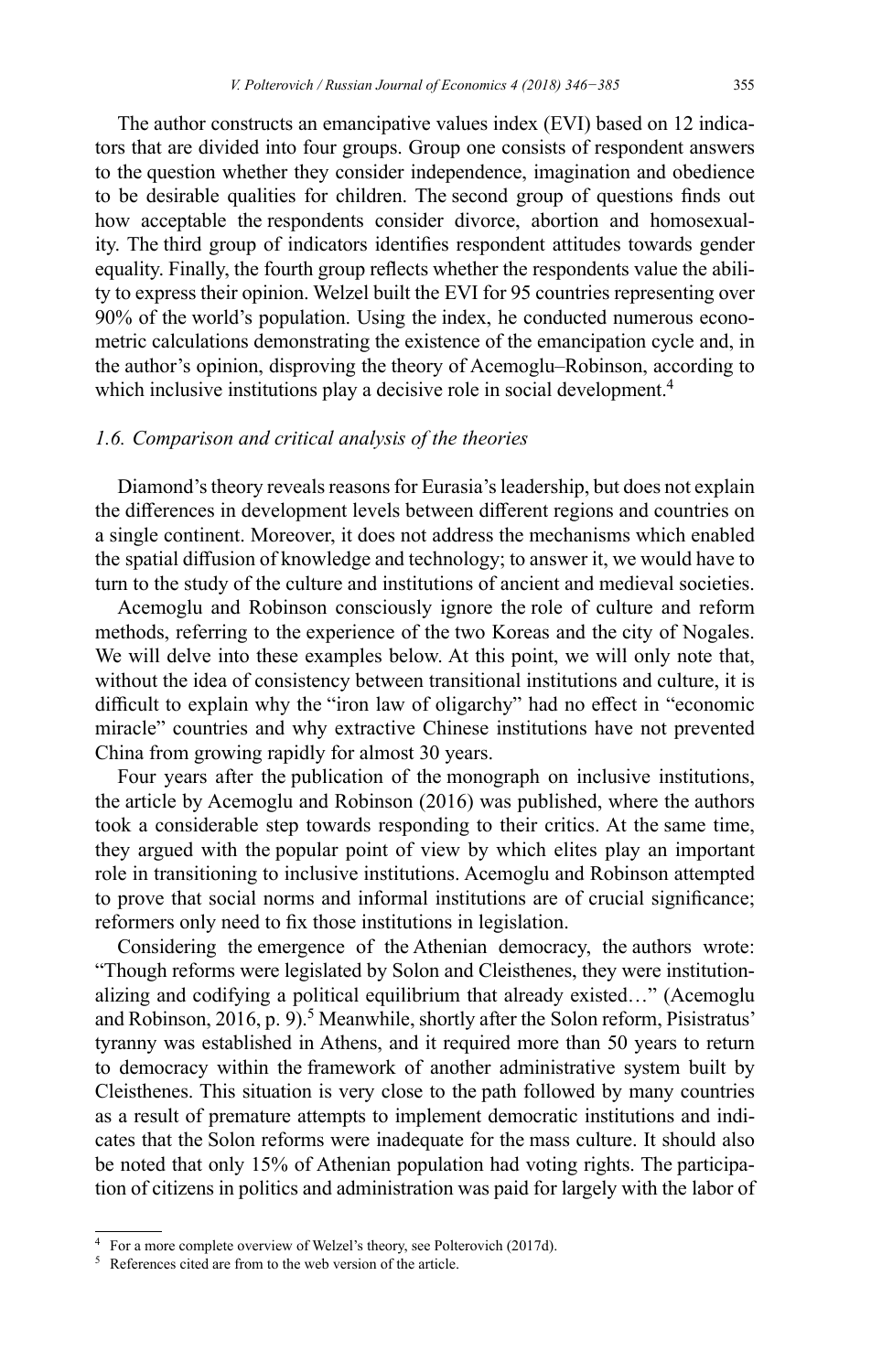slaves and metics, as well as with taxes collected from subordinate cities (Rhodes, 1998). Thus, within the framework of the dichotomy adopted by Acemoglu and Robinson, Athenian institutions can definitely be called extractive.

Moreover, there are sufficient grounds for questioning the efficiency of voting institutions, which call for a direct expression of will concerning issues that require professional competence. Athens had no regular education system, so the majority of citizens were most likely illiterate. They would inevitably fall victim to skilful demagogues. Rhodes (1998) and Ober (2015) cite facts confirming this statement. Rhodes wrote: "This administrative system was apparently unprofessional and inefficient. Its ultimate task more likely consisted in demonstrating loyalty than skill: every loyal citizen had to play his own role in the system. It was "fair" not in that it executed decisions made by the citizens, but in the very fact of their involvement in the process" (Rhodes, 1998, p. 47). This explains why, despite the numerous experiments, democracy achieved full scale and stability only in the  $20<sup>th</sup>$  century, after reaching mass literacy and building modern systems of government administration.

The greatest methodological deficiency of the AR theory, unnoticed by its critics, is that the inclusivity of institutions—freedom of competition and its legal protection—does not exclude the exploitation of one part of the society by the other. In a sense, inclusive institutions may also be extractive at the same time. The dichotomy and unclear definitions of the main concepts significantly limit the explanatory power of the Acemoglu–Robinson theory.

The NWW theory explains the long-term evolution of institutions in human communities on a more detailed and deeper level. It may seem that the concepts of limited access orders and the extractive institutions coincide in content. However, this is not entirely true: the former is focused on the limited participation of the population in decision-making and on the level of coercion (violence), while the latter is focused on rent extraction. Due to this nuance, in the framework of the North–Wallis–Weingast theory, it became possible, in principle, to differentiate the role of rent extraction, depending on the development stage. However, this approach has not been sufficiently elaborated and, in most considerations, limited access orders and extractive institutions are indeed synonymous.

The NWW theory appears incomplete in a number of other important aspects as well. It remains unclear what exactly prevents the achievement of threshold conditions in most countries and whether they are sufficient for a transition to OAO. To answer this question, we need to include the evolution of civic culture in the consideration. However, the NWW theory, not unlike the AR theory, does not really take cultural factors into account.

Both open access orders and inclusive institutions in the AR theory are presented as the pinnacle of development, as a kind of "the end of history." This conclusion results from the fact that the main concepts are "rough" and not fully elaborated. In the NWW theory, violence is viewed as physical action (or the threat thereof) contrary to the law or resulting from a "repressive" regime. However, access (participation) is in fact considered on a binary scale: it is assumed that "free" competition automatically ensures "access." Meanwhile, open access orders practised capital punishment for bankruptcy and incarceration for price collusion. What are they, if not forms of violence? And can market access be considered free, if a loss in competition is likely to lead to pauperism?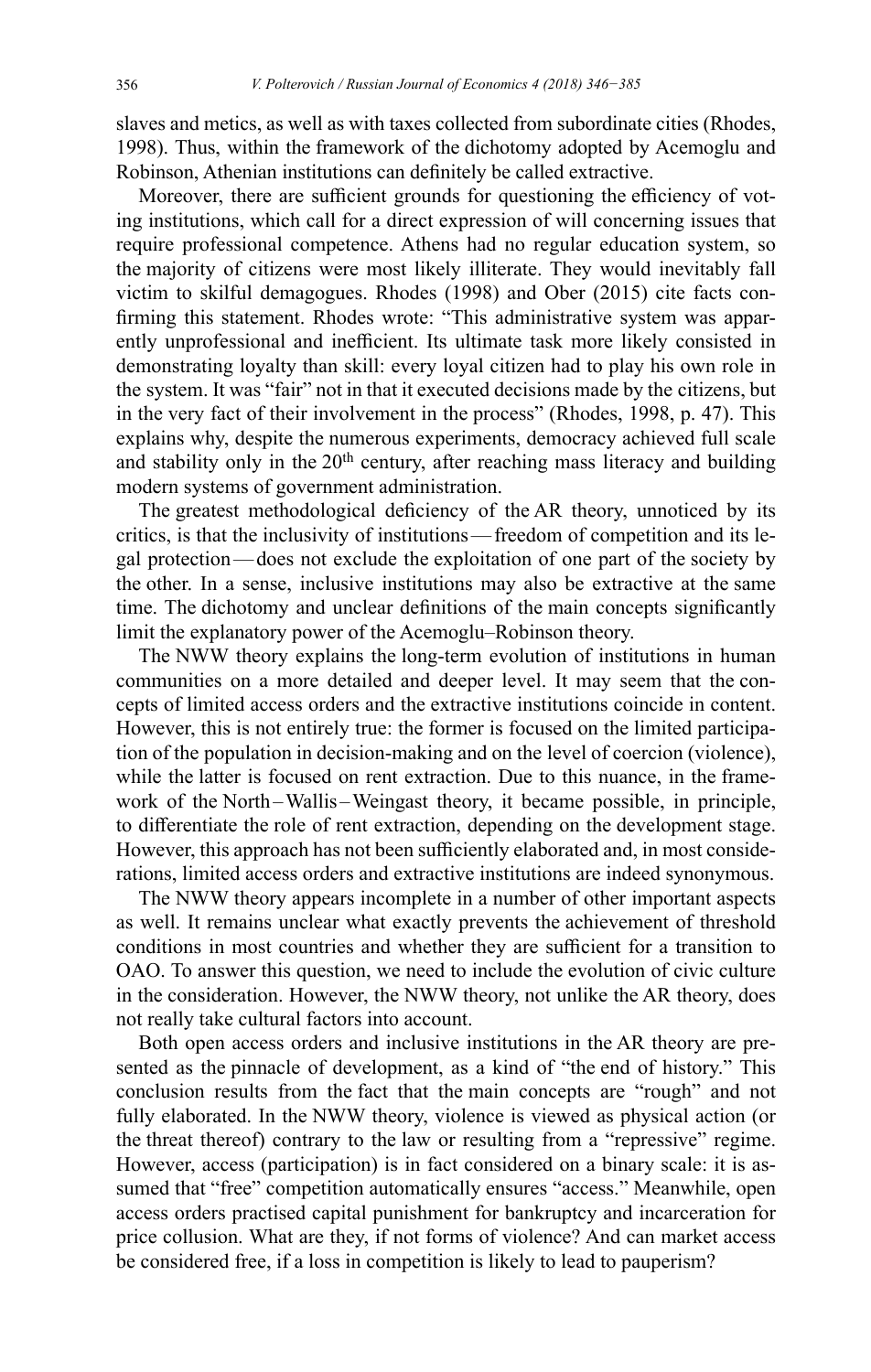Modern OAOs also rely on violence to a considerable extent. The fact that it is impersonal does not mean that it is "fair" and "efficient." The rules of the game themselves may create privileges for a given group of participants. In the simplest scenario, "perfectly neutral" rules mean that the winner is the one who is the strongest at the moment. However, this effectively limits access, for the weaker. Thus, impersonality does not ensure genuinely free access, and it would be more reasonable to call modern OAOs as impersonal access orders (IAO).

At the same time, as many examples show, the involvement of the general public in the political process hardly guarantees an efficient and "non-violent" nature of decision-making. As society develops, violence (and, more generally, coercion) becomes costlier due to cultural changes, i.e. the increased social costs of human suffering and individual moral costs. This is why IAOs should develop, becoming orders of general collaboration. In the second part of the paper, we will attempt to elaborate on this idea.

The idea of the dominant role of institutions in the socioeconomic development process seemingly arises due to the fact that formal institutional changes are introduced through respective laws, the execution of which may be supported by coercion. In any case, Acemoglu and Robinson, referring to the example of the two Koreas, could have used this argument.

This path of *repressive evolution* has been observed elsewhere besides North Korea. However, even in this case, the role of civic culture must not be underestimated: the cultural parameters of the elite determine the structure of the institutions which it imposes upon a society. If an institutional reform involves increasing the level of coercion and this level can be maintained by the elite, then the new institutional system can exist long enough and deform mass culture so that it becomes adequate for the existing institutions. The threat of violence forces people to adapt to the existing rules. Dissidents become isolated or eliminated. Behavior that is compliant with the law gradually becomes the norm; civic culture adapts to the institutions, temporarily contributing to their stability.

It should be emphasized, however, that excessive reliance on violence, while suppressing the initiative of citizens, leads to their passive resistance, prevents the growth of resources at the country's disposal and, ultimately, results in internal conflicts and a loss of competitiveness with other countries. As soon as the elite, while changing the institutions, sets the objective for a country's development, it faces the impossibility of ensuring their efficient functioning through violence. If the reform program does not take into account respective constraints in resources, technology, institutions and culture, then legally implemented institutions become dysfunctional (Polterovich, 2007). Thus, in order to explain social evolution, all of these factors need to be taken into consideration.

Another example of development where a dominant role seems to be played by institutions is found in *integration*, i.e. where a region is legally integrated into a more advanced institutional environment. An example, which plays a perhaps decisive role in the arguments by Acemoglu and Robinson, is joining the northern part of Nogales, a city populated mostly by Mexicans, to the United States.

The two parts of Nogales were officially divided by a wall and assigned to different countries in 1918. Evidently, over 100 years, significant differences should have gradually developed not only in the level of well-being of their citizens, but also in the civic culture, since each of the two resulting cities developed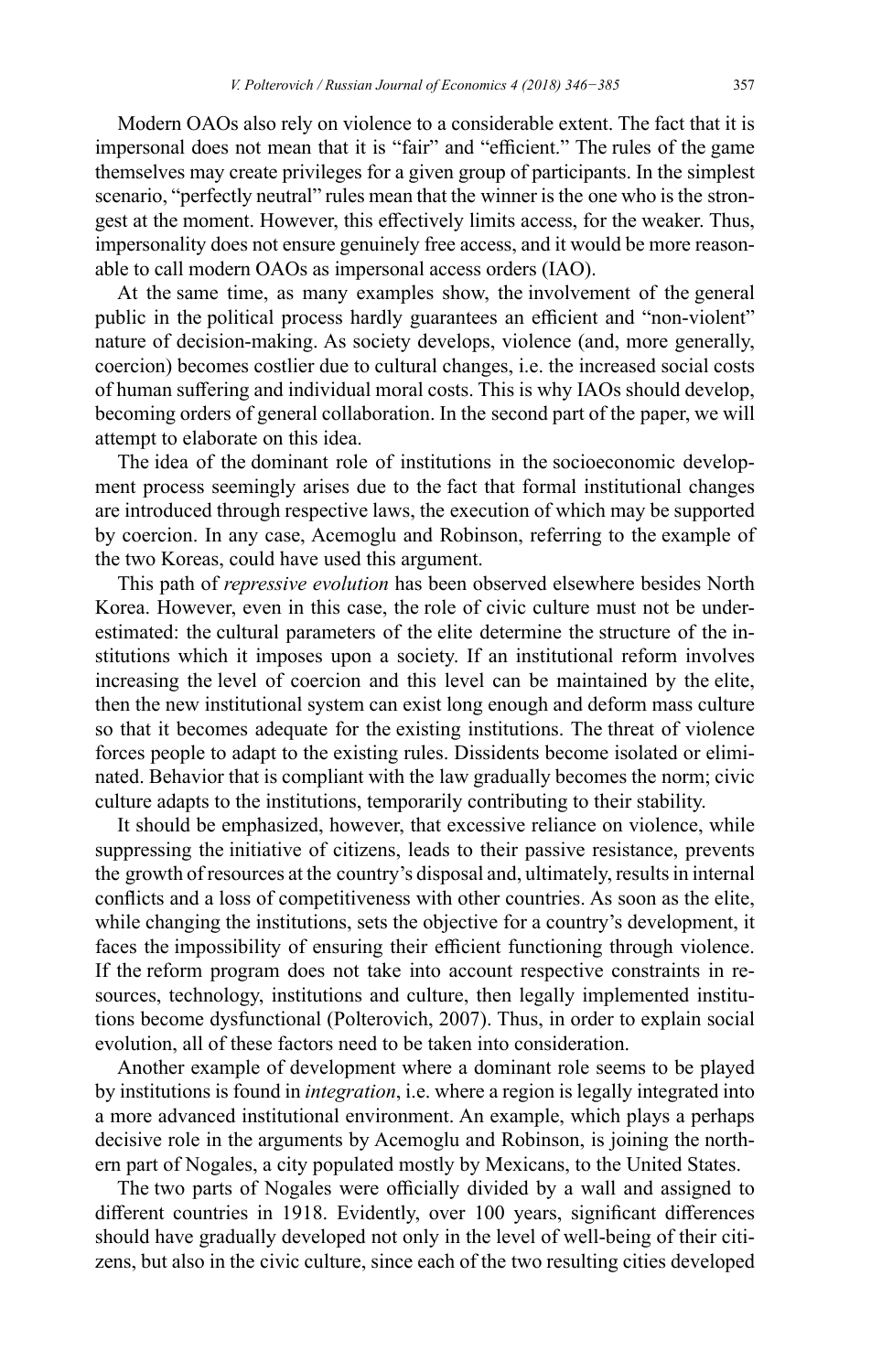under the dominant influence of its respective country. The present-day website for the American Nogales<sup>6</sup> names six prominent businessmen who have made significant contributions to the city's economic development. None of them was native Mexicans and only one of them lived in Mexico for some time. In building their businesses in Nogales, they all relied on their connections with business communities in other U.S. cities. It would be natural to assume that American Nogales actively borrowed educational programs, technology and cultural norms from more advanced U.S. regions. Both the Arizonian and federal government provided financial support to the city in various forms.<sup>7</sup>

Transformational costs, which could have turned out to be excessively high due to cultural and other factors and thus hinder the adaptation of more advanced institutions, were covered at the expense of external sources. In the vast majority of situations, the opportunities for reformers to use those resources are highly limited. Accordingly, the potential for evolution through integration does not prove the dominant role of institutions.

Welzel's theory presents the development process (with insignificant qualifications) as if technical progress and the growth of common resources alone activate the values of freedoms, which, in turn, is enough to accelerate technical progress and increase common resources. The mechanisms realizing these relationships are not considered. The author does point out this flaw in his theory, but believes it too difficult to overcome (see Welzel, 2013, pp. 281–282).

This approach is partly justified by the fact that econometric methods (Welzel's basic instrument) in principle do not produce strict evidence of any causality. However, the paper lacks a respective qualitative analysis. Moreover, the author deprives himself of the opportunity to perform such an analysis by considering institutions as a result, rather than the cause of development (Welzel, 2013, p. 14). Welzel believes this statement to be confirmed by calculations showing that the human rights indicator, which he built, depends on the level of emancipative values, whereas backward influence is not revealed statistically or is too weak. Thus, the Acemoglu and Robinson (2016) theory of the decisive role of inclusive institutions in socioeconomic development is disproven (Welzel, 2013, p. 169).

There are grounds to believe Welzel's conclusion regarding the insignificant role of institutions to be a consequence of his methodology. The author's emancipative values index does not directly incorporate the vital characteristics of civic culture, such as generalized trust or the level of corruption. Although the author shows that the EVI correlates with other cultural indicators, this may have been insufficient for an adequate assessment of the effect that institutions have on culture. In addition, the EVI reflects comparatively recent changes in civic culture and therefore can hardly be used to characterize development prior to the second half of the 20<sup>th</sup> century.

At the same time, as an argument against the Acemoglu and Robinson approach, Welzel's conclusion is not unfounded. Indeed, those authors assert an

<sup>6</sup> <http://nogalesusa.com/heritage/nogales-families/>7 See, e.g. <https://evogov.s3.amazonaws.com/media/81/media/15861.pdf> and [http://www.azplanningcenter.](http://www.azplanningcenter.com/Nogales/Files/2010_08_20-000-ExecutiveSummary_IntroductionAndOverview.pdf) [com/Nogales/Files/2010\\_08\\_20-000-ExecutiveSummary\\_IntroductionAndOverview.pdf](http://www.azplanningcenter.com/Nogales/Files/2010_08_20-000-ExecutiveSummary_IntroductionAndOverview.pdf), where it is stated directly that "the problems of Nogales (Arizona) are addressed at the federal, state, and local levels..." (p. 3).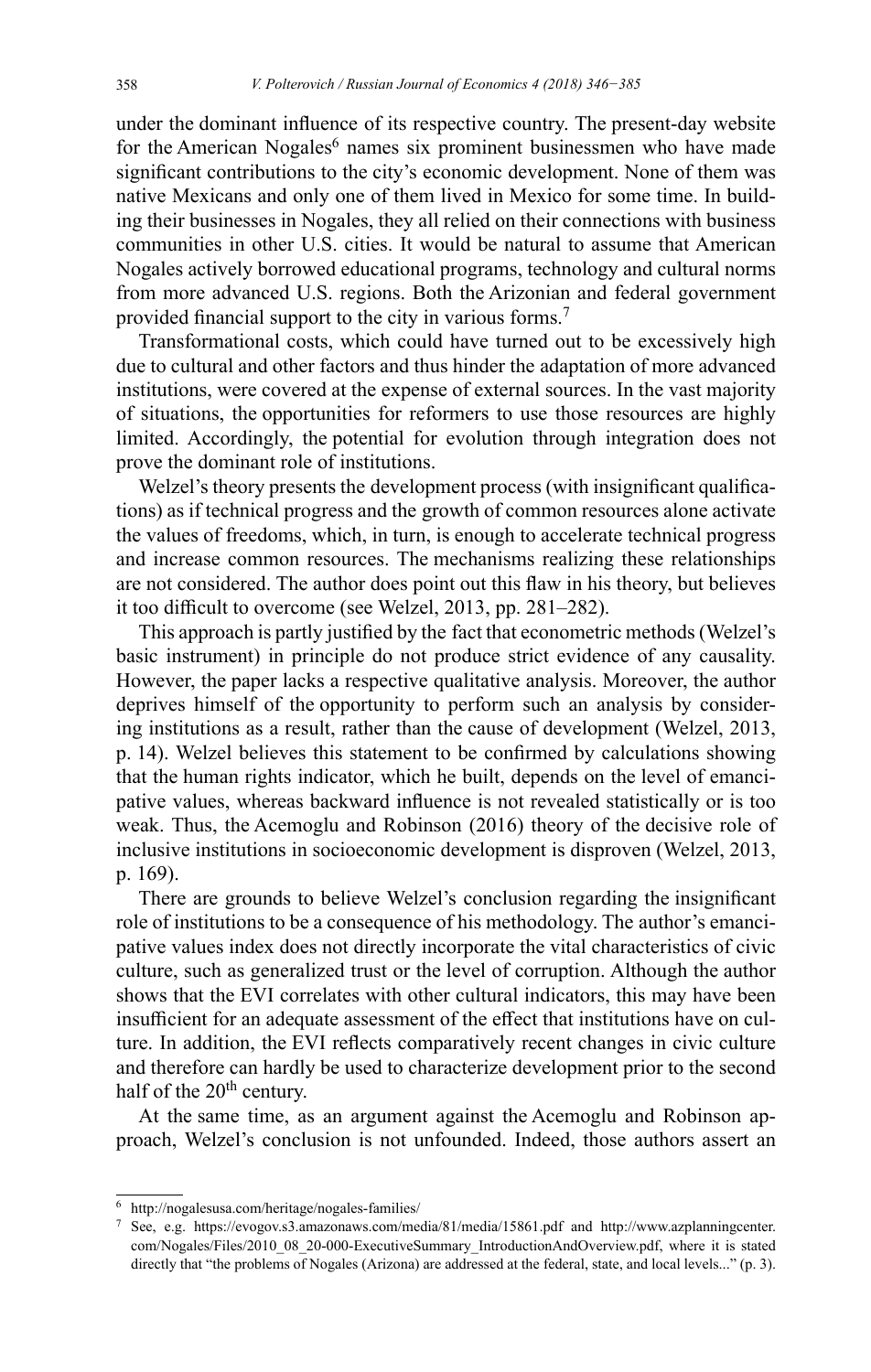intricate connection between inclusivity (the participation of large population groups in economic activity) and protected private property, an impartial judicial system and equal opportunities for all citizens to participate in economic activity (Acemoglu and Robinson, 2012, pp. 74–75). In this context, it would be quite reasonable to measure the quality of institutions through the human rights index. However, the numerous attempts at shock democratization of backward countries have shown that expanding human rights under conditions of poor civic culture most often results in the intensification of rent extraction processes, falling output and, consequently, a return to authoritarianism. Thus, civic culture is, above all else, a pre-requisite for expanding human rights, while the reverse effect is quite likely to be weaker. However, Welzel's theory also fails to examine the internal causes of social evolution and, in particular, the question of what can be done to improve civic culture under "poor" institutions.

To answer this question, we will consider two different types of development. The first is commonly called catching up development. These are countries with a relatively low level of well-being and low quality institutions and civic culture. The objective for these states is to converge with developed countries. Few have managed to succeed, but their experience is especially valuable. The success of catching up development is called an "economic miracle." Striking examples include the East Asian tigers, post-war France, Spain in the 1960s and Ireland in the 1990s. China and Malaysia have recently demonstrated rapid and sustainable economic growth. Extensive literature is dedicated to the study of "economic miracles." Below we summarize and make certain additions to Polterovich (2016a, 2016b), demonstrating that changes in institutions and culture need to be coordinated in order to achieve success.

The other type of development is characteristic of leaders, which include Great Britain and its "offshore areas"—the United States, Canada, Australia, New Zealand, as well as continental Western Europe. The difference between the two types is conventional to a certain degree. Almost all countries had to catch up in different periods, therefore, for example, France and Spain should be attributed to different types in different periods. Part II of this paper studies leading development.

Before turning to the issue of catching up development, it is useful to clarify how the terms "institution" and "civic culture" are futher understood. It is well known that there are significant discrepancies herein (see, e.g. review in Alesina and Giuliano, 2015). Our formulations below are close to those used in literature and, of course, do not pretend to be precise.

In a system with multiple interacting agents, we call an institution a set of norms (behavior rules for those agents) forming a certain whole. The norms may be formal or informal. Compliance with the norms is maintained through positive and/or negative incentives but is also affected by the characteristics of the agents. Norms and incentives only constrain their behavior to a certain extent, but do not conclusively define it. Therefore, an institution "transferred" from one environment to another may become dysfunctional.

A group of agents acting within the framework of an institution to achieve common goals is called an organization. A term like "firm," "stock exchange," "agency" etc. can be a reference to an institution or organization of a certain type.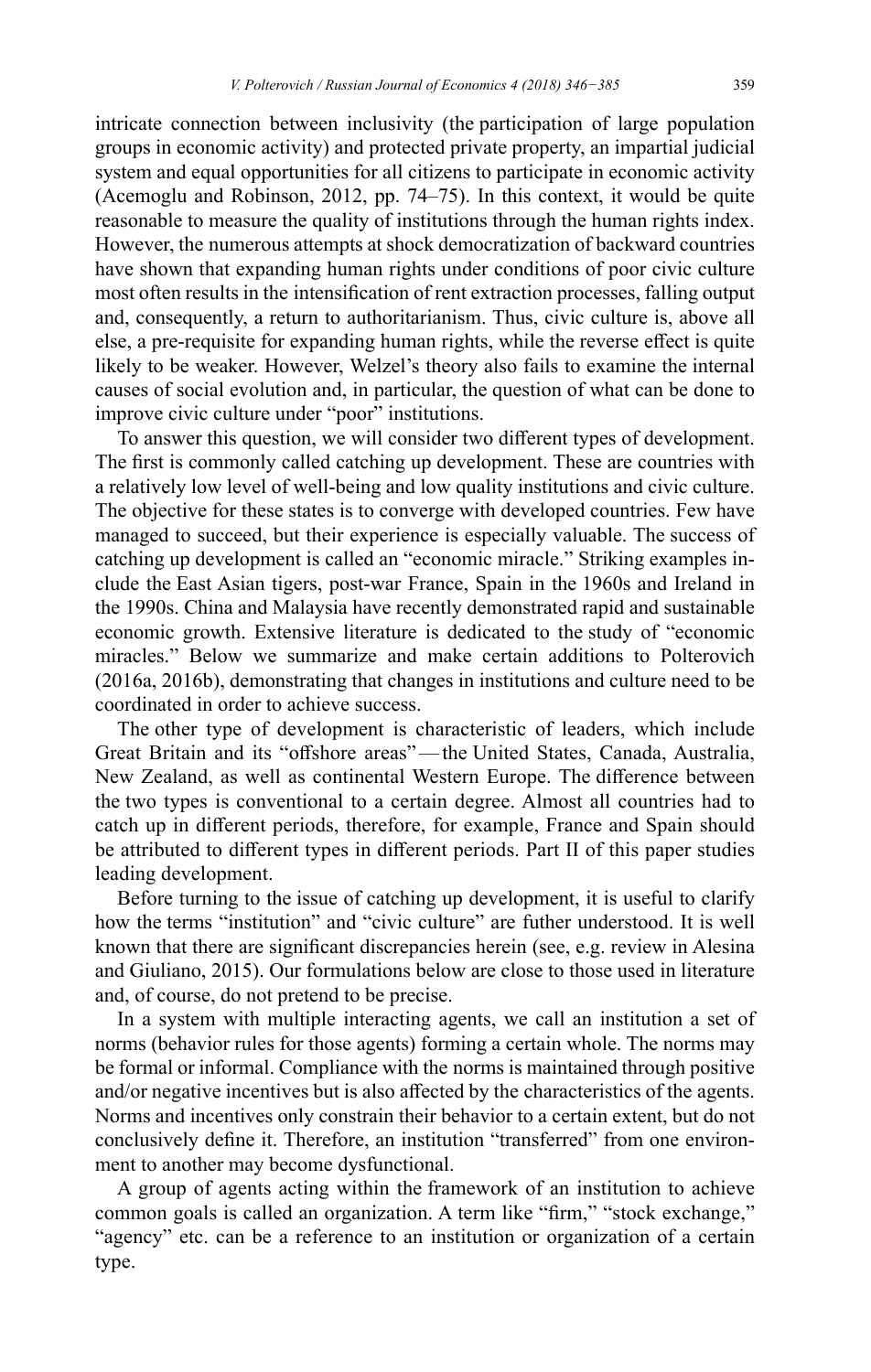Quite often, governance strategies are not classified as institutions due to their relatively short-term nature. This distinction does not appear to be convincing, especially where a certain type of policy is characteristic of a sufficiently long stage of development.

Behavior mechanism is determined by a combination of respective norms, incentives and characteristics of the acting agents. A mechanism can evolve even if the formal rules remain unchanged.

The concepts of competition, power and collaboration, relevant for further discussion, are considered in Polterovich (2017b). We will not dwell on them here.

We understand the term "civic culture" as a set of attitudes of a typical individual to other individuals, social groups and institutions, of his expectations, wordviews and values, as well as of his sociopsychological characteristics determining his functioning within various institutions. In the processes of socioeconomic development, an important role is played by such elements of civic culture, measured by surveys and experiments, as generalized trust, tolerance, the value of freedom of choice, the length of individual planning horizons etc.

#### *1.7. Catching up development: the connection between culture and institutions*

As noted above, Welzel's conclusion regarding the primacy of civic culture over institutions is based on the fact that his index of emancipative values served as a relevant determinant of the human rights index, whereas no reverse effect has been established. However, the human rights index is hardly an exhaustive characteristic of an institutional system. In order to study the mutual influence of institutions and culture in developing countries, one needs to distinguish between institutions of human rights and political freedoms (IPF), institutions of a competitive market (ICM) and institutions of catching up development (ICD) (Polterovich, 2016b). IPFs more or less ensure the equality of all citizens before the law, the right to elect and be elected, the freedom to receive information, express opinion, travel, establish political parties and public organizations etc. ICMs are responsible for the freedom of competition, property protection, restrictions on corruption, lobbying and monopolies.

However, as shown by numerous studies, attempts to "directly" improve IPFs and ICMs by passing legislation have not succeeded, primarily due to cultural constraints. The population of many developing countries is characterized by (see Polterovich, 2007, Section 6.9): disrespect towards the law, which leads to surges in corruption and rent-seeking if freedoms are expanded; paternalism and shortradius collectivism; manipulability; low levels of institutional and interpersonal trust; short planning horizons; low governance culture and authoritarian thinking style by the rulers. Numerous attempts of shock therapy (abrupt changes of economic and political institutions) in developing countries have usually resulted in falling output, deteriorating cultural characteristics and a return to authoritarian methods of governance.

The comparatively rare cases of "economic miracle" are associated with gradualist reforms which used catching up development institutions as interim ones (Polterovich, 2007, pp. 55, 136); they are able to function in a relatively backward cultural environment. ICDs include the corporatist system of governance, the general development agency, indicative planning, a national innovation sys-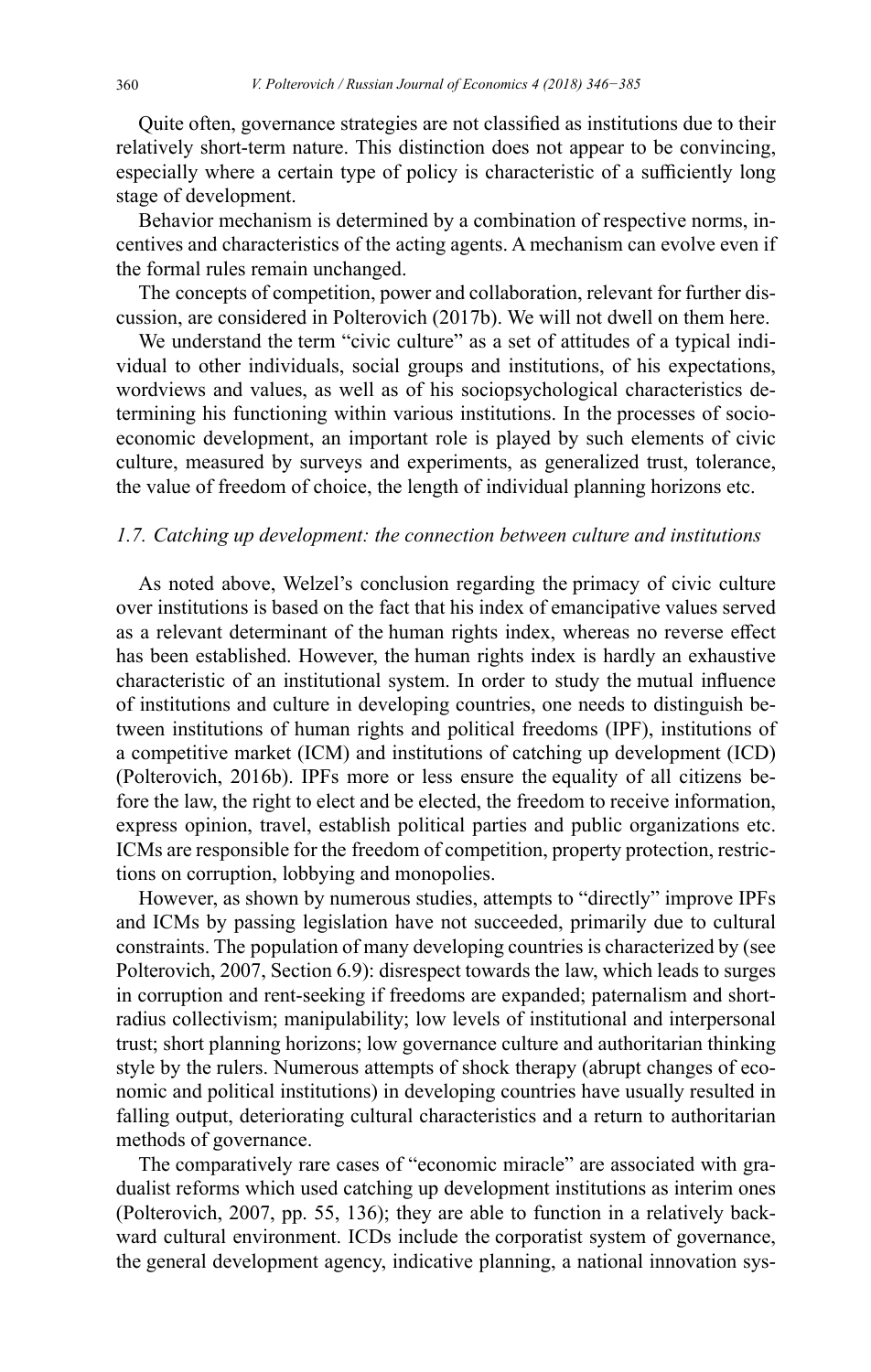tem orientated towards technology borrowing and coupled with active industrial policy, mechanisms for maintaining an undervalued exchange rate, progressive personal income tax etc. While initiating economic growth, they simultaneously accelerate the evolution of civic culture, creating conditions for improving IPFs, ICMs and ICDs themselves (Polterovich, 2016a, 2016b).

Let us consider why it is that the ICDs provide effective tools which enable entirely different backward countries to catch up with advanced economies within 15 to 25 years. Solving a task like that requires realizing the "advantage of backwardness" (A. Gerschenkron), i.e. the opportunity to borrow technologies and governance methods that have proven to be effective in other countries. Technology borrowing by individual firms will inevitably face serious constraints, such as the lack of suitable raw materials, equipment or demand for new products. To use the backwardness advantage, large-scale modernization projects are needed which affect different vertices of the production graph. This leads to the need for planning. However, as practice shows, effective plans cannot be "imposed from above." Their development and implementation requires positive collaboration (Polterovich, 2017b) with all main social groups. Their actions need to be coordinated, not suppressing but, on the contrary, encouraging initiative while simultaneously controlling rent extraction opportunities. ICDs can solve these tasks by complementing each other.

The political regimes in Southeast Asian countries and in the majority of other "economic miracle" countries took into account the paternalist expectations of their populations. The decisive role belonged to the state. However, the governance system was based on corporatist principles, which required close interaction between government authorities, business associations and trade unions, as well as taking consumer interests into account, conducting inequality reduction policies and targeting government officials at all levels towards ensuring economic growth under a sufficient degree of decentralization. Explicit and implicit agreements between workers and employers mitigated class conflicts, while strengthening institutional and interpersonal trust.

*Indicative planning* played a vital role in the administration and consolidation process. P. Masse, who created the world's first such planning system in post-war France, wrote: "The Plan is worked out through a concerted effort by representatives of economic and social forces: civil servants, management (agricultural, industrial, commercial), trade unionists, and workers. This collaboration makes for more coherent forecasting and decisions, and it creates a feeling of togetherness which is favourable for the implementation of the Plan" (Masse, 1965, p. 265).

A number of collaboration institutions acting in the countries of catching up development relied on collectivism and successfully overcame difficulties arising due to the short radius of interpersonal trust and the imperfections of market institutions. They include the main bank system and the lifelong employment system in post-war Japan and other Southeast Asian countries, township and village enterprises in China in the 1980s and building and loan associations (Bausparkassen) in West Germany and Austria after World War II. As well-being improved, so did civic culture, while the role of the state diminished gradually; the ICDs were losing their significance, giving way to institutions of economic and political competition.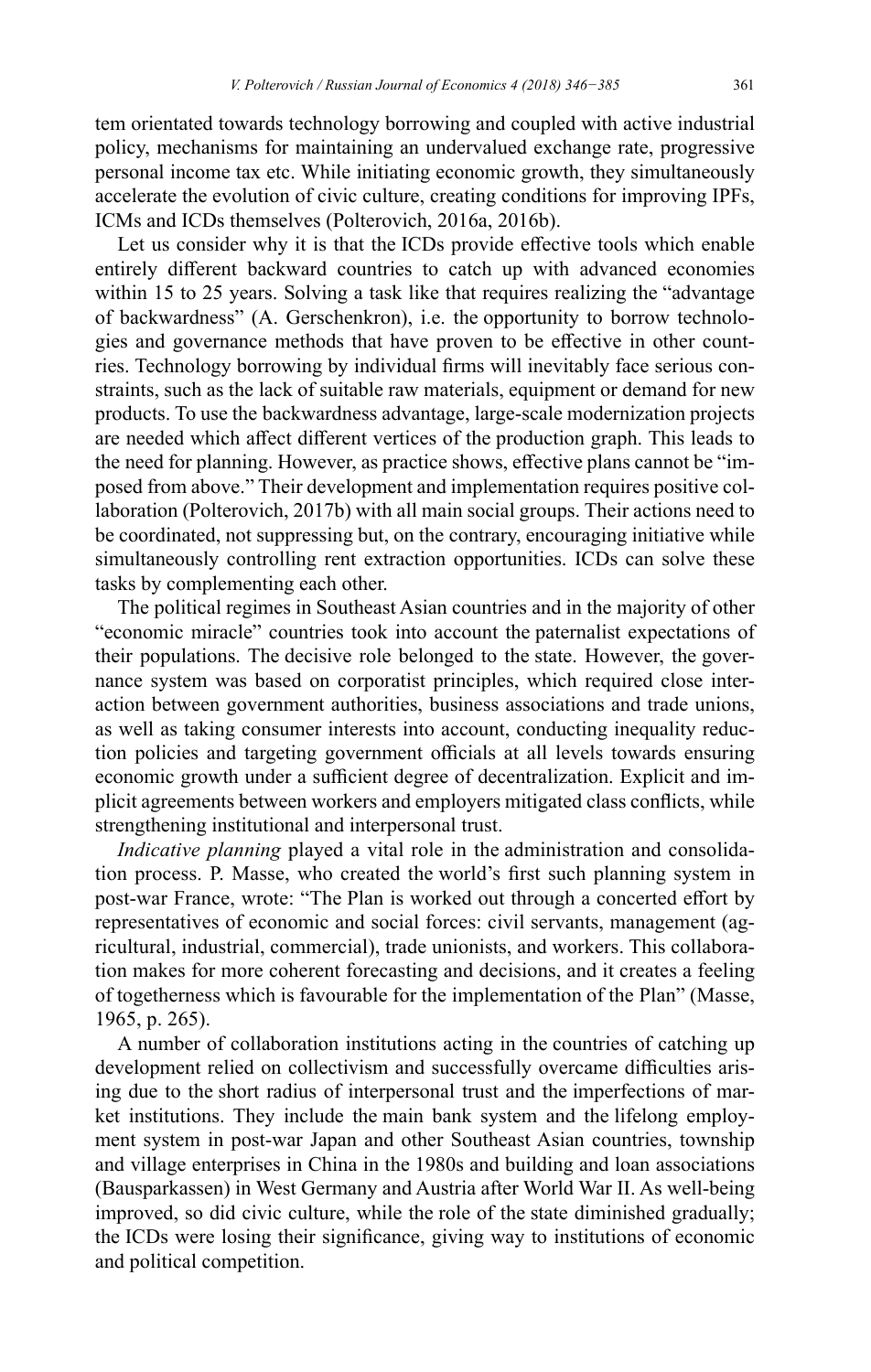The ICD concept answers the question raised in North et al. (2013, p. 2), on which we have mentioned earlier: "How remaining in a limited access order to improve social organization in order to increase output, reduce violence, ensure a stable political system and improve the individual well-being of citizens?" Reformers should introduce institutions capable of initiating and maintaining economic growth under cultural and other constraints, while weakening them, ensuring the potential for future institutional transformations.<sup>8</sup> An important and understudied question is why do the vast majority of developing countries fail to follow the strategy which, as noted above, could lead them to success? The question is partly answered in Polterovich (2014, 2017a).

# *1.8. Final remarks*

The AR and NWW institutional theories discussed above offer no satisfactory explanation for the social development process. It remains unclear why extractive institutions (limited access orders) have dominated throughout almost the entire human history and what were the causes and mechanisms by which they gave way to inclusive institutions (open access orders) in the  $20<sup>th</sup>$  century. Welzel's theory of the emancipation cycle also contains no analysis of causal connections, leaving unaddressed the mechanisms which drive the evolution of civic culture; his main development indicator (the emancipative values index) could hardly serve as an informative characteristic of societies before World War II. Moreover, all of these theories treat modern competitive society as the pinnacle of civilization, without even trying to identify any trends for future socioeconomic evolution.

The objective of the general theory of socioeconomic development is to explain the structure and alterations of the organization of human communities, including the spheres of foreign and domestic political and economic interactions. Our analysis demonstrated that the attempts to address this task, based on considering only geographic or institutional or cultural factors, do not lead to success. Moreover, as noted above, studying development only by characterizing the degree of involvement of the general public in the political process is unproductive, since the involvement may signify an exhausting political or economic struggle as well as a constructive dialogue. We need a better differentiated analysis of the evolution of interaction mechanisms between individuals and their communities.

The development trajectories of various countries differ greatly even within Western civilization. Identifying general patterns requires a rather abstract level of analysis. In the second part of this paper, I will attempt to investigate how the interrelation within the three main mechanisms of coordination (competition, power and collaboration) changed in the process of evolution.

Unlike the authors of monocausal theories, I believe it is necessary—in order to explain socioeconomic development—to consider the mutual influence of institutions, civic culture, technical progress and levels of well-being; it is also advisable to take geographic factors into account. The idea of North–Wallis–

<sup>8</sup> In terms of the reform theory, the issue is to build promising institutional trajectories (see Polterovich, 2007, Ch. 7 and Section 4.7). The ICD concept is discussed in more detail in Polterovich (2016b).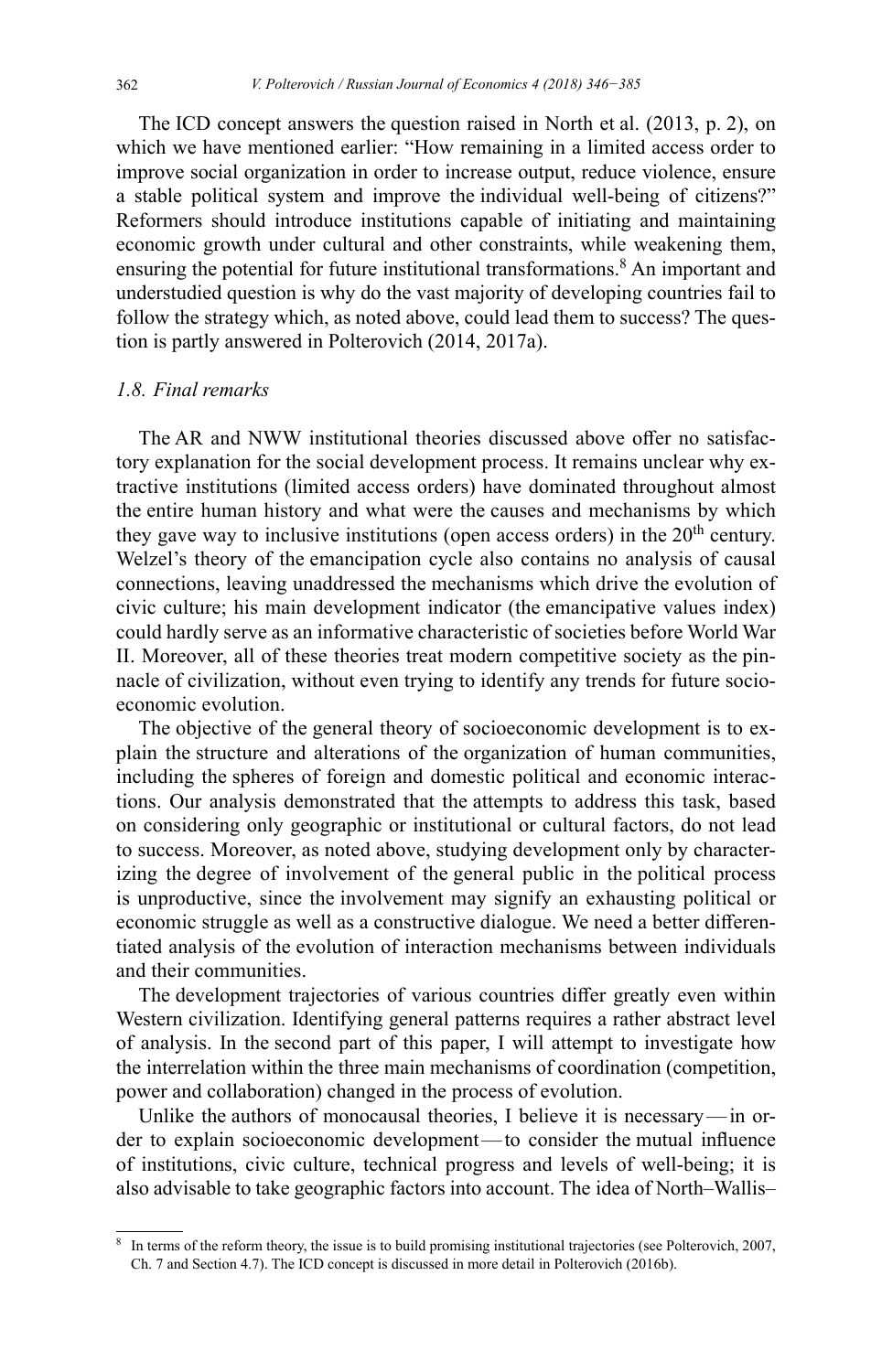Weingast regarding the reduction of the role of violence, which, in our opinion, not only acts as an attribute of power but also of competition, will be expanded. During the past 100 years, both of these mechanisms have been giving way to institutions of positive collaboration in developed countries (Polterovich, 2015, 2017b). It would be natural to encourage this trend further, realizing that it has no satisfactory alternative.

# **Part 2. Evolution of coordination mechanisms**

#### *2.1. Introductory notes*

Part two of the article is dedicated to leading development; here we are in fact dealing with the evolution of Western societies. We will show how, as a result of mutually caused changes in culture, institutions, technical progress and the level of well-being, specific forms and combinations of the three main coordination mechanisms emerged at every stage of evolution. We stress the significance of ideology and the phenomenon of technical progress in shaping the institutions of economic and political competition, which, in turn, contributed to the development of an ideology of social progress and the formation of the welfare state. These changes, along with economic growth, created the conditions for further transforming civic culture: increasing the levels of trust, tolerance, altruism and cosmopolitanism and extending the planning horizon. We demonstrate a decreasing level of coercion built into the mechanisms of power and competition and an expansion of the role of collaboration. We put forward a hypothesis that the speed of these processes depends on geographical factors. In conclusion, we discuss the idea of the welfare world.

By investigating the mutual influence of coordination institutions on the economy and the culture, we gain the opportunity to explain the process of socioeconomic evolution, abstracting from the specifics of particular countries. Of course, applying this pattern to the history of each country will require specification and elaboration. However, the main driving forces for development and the causal connections examined below are invariants of different modifications of leading socioeconomic development.

The development of the approach applied here ("philosophy of collaboration") began in the articles (Polterovich, 2015, 2017b, 2017c), mostly based on materials from the  $19<sup>th</sup>$  and  $20<sup>th</sup>$  centuries. The time range in this paper has been expanded considerably. Realizing my plan, I rely on the works of Fukuyama (2011, 2014) and Mokyr (2005, 2016) that emphasize the role of culture in the development of the state and stress the significance of the idea of technical progress.

#### *2.2. War, civic culture and the formation of power mechanisms*

The four main types of human societies are usually distinguished as: band, tribe, сhiefdom and state (Diamond, 1997).

Bands of human species (10–50 persons) were engaged in gathering in an era when other forms of human communities did not yet exist. Historically, collaboration became the first coordination mechanism. This mechanism was set genetically and based on the natural altruism of parents towards their children.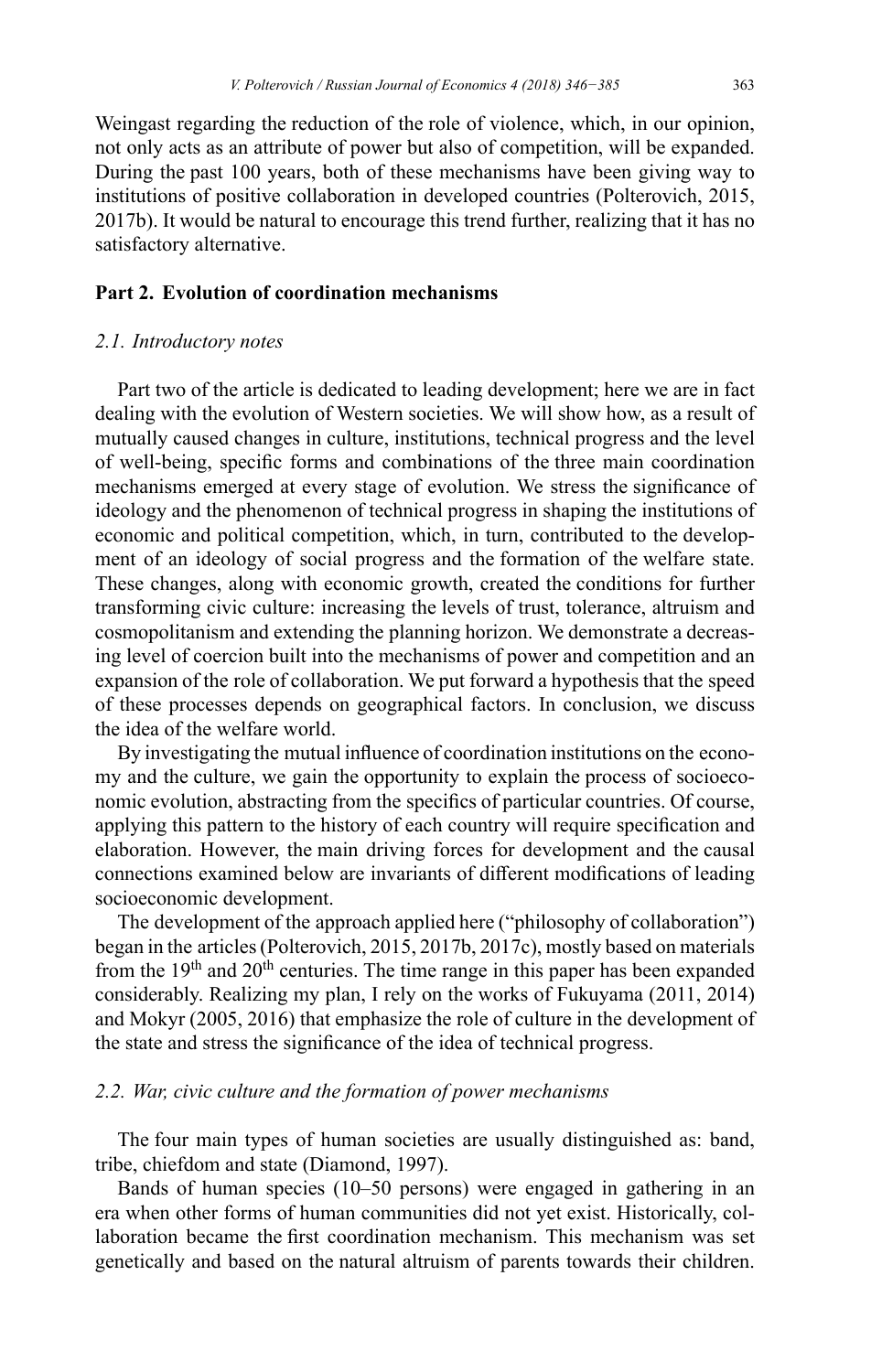According to the Hamilton law and numerous studies, kinship altruism also applies to distant relatives, although the level of altruism diminishes with the degree of kinship (Birch and Okasha, 2015). Genetic predisposition provided the foundation for expanding collaboration—the formation of tribes and then chiefdoms. The most primitive form of civic culture, which included trust towards relatives and suspicion towards outsiders, was a natural consequence of biological evolution, based on the awareness of kinship relationships. As the size of communities increased, relationships became increasingly harder to identify. As a solution to this task, an initial form of religious consciousness appeared, i.e. a cult of ancestors that cemented the society.

The formation of larger and structurally more complex communities took place under the influence of four main factors: the threat of attack, limited resources, the will to collaborate and changes in resource production technology. Technological changes—animals domestication and the development of agriculture—encouraged the emergence of land ownership. It had to be protected; at the same time, an opportunity appeared to increase consumption through expanding land plots. Carneiro (2002, pp. 90–91) names two main tasks of сhiefdoms: capturing prisoners of war to be used as slaves and seizing territories to force new subjects to pay tribute and provide warriors in case of war. Chiefs relied on violence and a hierarchy of administrators. In сhiefdom administration algorithms, kinship also played a key role. Kinship remained the source of behavioral altruism and, consequently, a genetically set will for short-radius collaboration. Collaboration ensured the survivability of communities in the processes of external competition.

Often, collaborative mechanisms are built into competitive mechanisms, so that the complete destruction of the enemy contradicts the interests of the opponents. In this concrete case, we are talking about another factor of genetic nature—exogamy, which necessitated the exchange of women between groups. Such exchanges could serve as a conflict resolution mechanism (Fukuyama, 2011, pp. 54–55). In addition, it was an incentive for groups to unite.

Thus, the two very important coordination mechanisms—collaboration and external competition—are of genetic origin. Mechanisms of power emerged as a result of the need to fight competitors, relying on vertical coordination. Civic culture originated from genetically set behavioral norms, instincts, while ensuring an understanding of the advisability of the power hierarchy and, consequently, a certain degree of voluntary participation in power mechanisms. Thus, they relied not only on coercion but also on the willingness to collaborate.

A conclusion suggests itself that, at the dawn of civilization, the development of human communities was far from being consistent with Welzel's emancipation cycle. The most important elements of culture—trust towards relatives, exogamy—were set genetically and the improvement of institutions resulted not so much from the growth of resources but under the influence of their scarcity.

The role of kinship relationships gradually becomes weaker as the state emerges and develops. The rules for power formation, the functioning of armed forces, law enforcement agencies and courts are formalized and depersonalized, becoming laws.

The need for professional administrators and war commanders leads to the emergence of an elite. The elite had to be educated, trained and therefore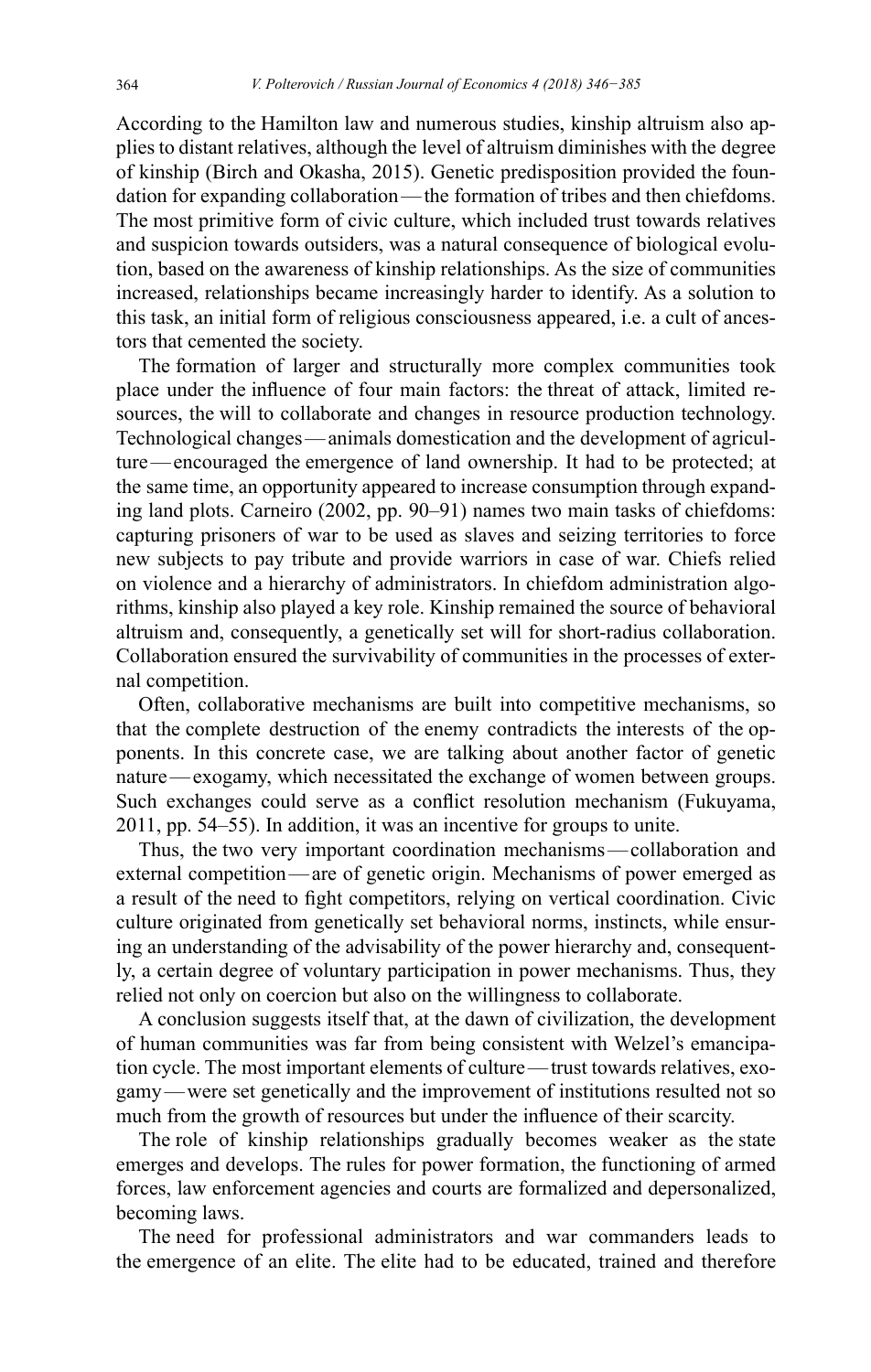already freed from physical labor. The elite material needs are satisfied at the expense of other members of the society which it serves and which is not rich enough to provide educational services to all of its members. In natural states, limited access orders are not only not dysfunctional, as North and his co-authors wrote; they are necessary. Power in a poor society should inevitably rely on extractive institutions. Inclusive institutions (open access orders), which dominated as collaborative mechanisms in the initial development stages, are losing their significance, being relocated to the lower, communal levels of the power hierarchy.

C.Tilly, one of the founders of the modern theory of the origin of the state, wrote that "war made the state, and the state made war." Citing these words, Fukuyama noted that Tilly had relied on the history of Europe; however, this conclusion also applies to China (Fukuyama, 2011, p. 94). There are doubts with respect to Latin America and certain other regions, since large-scale armed conflicts were unusual for them. However, in all cases, external political competition (a threat of war, in particular) became the most important motivation for the organizational progress, the formation of power mechanisms (Thies, 2012).

Power would require too high a cost and could not be stable relying on violence alone. Its second most important pillar was ideology, which shaped an appropriate type of civic culture aimed at collaboration. Carneiro wrote: "Ideology… may eventually become an elaborate, coherent, and compelling system of beliefs and practices... this ideology may in time penetrate so deeply in a chiefdom's traditions as to obscure and belie its true roots. The ruthless conquests of a military despot may, in a few generations, become transmogrified into a peaceful and benevolent joining of willing peoples by an ancient leader who, if not a god himself, was at least guided by a divine hand" (Carneiro, 2002, pp. 92–93).

Religion, shaped around a cult of ancestors, played an enormous role in forming a single society and cooperative behavior. Fukuyama stressed this: "In large groups, it becomes harder and harder to monitor the individual contributions of members; free riding and other forms of opportunistic behavior become much more common. Religion solves this collective action problem by presenting rewards and punishments that greatly reinforce the gains from collaboration in the here and now. If I believe that my tribe's chief is just another fellow like me following his own self-interests, I may or may not decide to obey his authority. But if I believe that the chief can command the spirits of dead ancestors to reward or punish me, I will be much more likely to respect his word. My sense of shame is potentially much greater if I believe I am being observed by a dead ancestor who might see into my real motives better than a live kinsman" (Fukuyama, 2011, p. 37).

It is no accident that, in early states, a religious elite was formed along with the military elite:<sup>9</sup> religious rites required knowledge and, accordingly, time costs incompatible with the independent satisfaction of material needs. The extractive nature of institutions was an essential condition for survival of

<sup>9</sup> North, Wallis and Weingast wrote about the Aztec state: "The combination of religion, education, and politics created a dominant coalition with a strong identity, clear shared beliefs with strong educational roots, and limited access" (North et al., 2009, p. 57).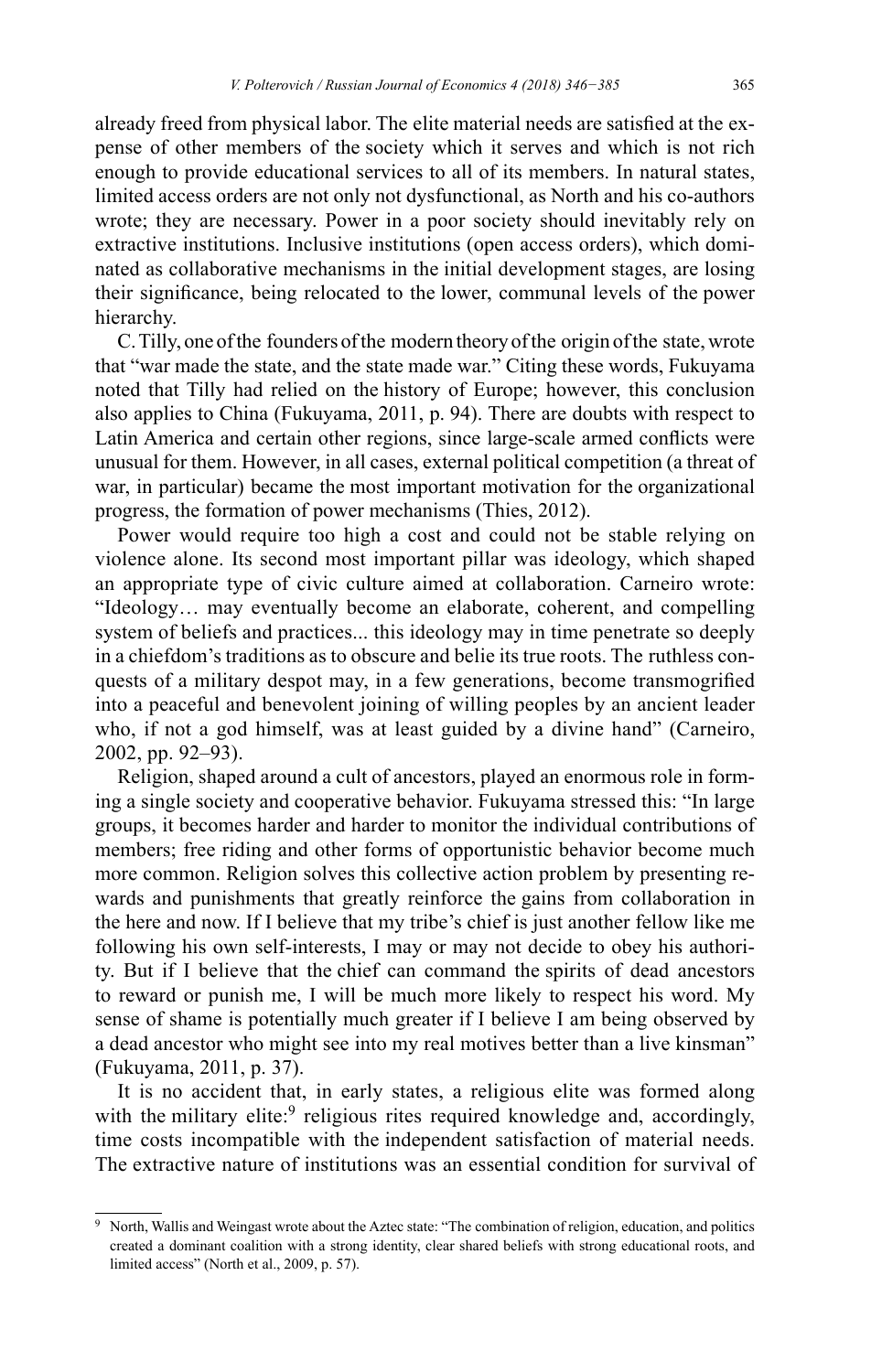states and still remains an inevitable consequence of the existence of power mechanisms.<sup>10</sup>

Along with religion, secular customs also carried high significance. As an example, Carneiro cites the tax payment holiday practised on Fiji Islands, which was accompanied by songs and dance and culminated with a feast at the King's invitation (Carneiro, 2002, p. 94).

Society's internal organization changed as a result of external competition. Cultural changes ensured the stability of new institutions and created opportunities for their further improvements. External competition—war and its constant threat—acted as the most important factor for technological change. This is what the authors of *A History of Science and Technology* wrote: "The process of forming kingdoms and empires involves warfare in nearly all cases. Thus, military technology is often at the forefront of change. War chariots preceded carts used for hauling goods by hundreds of years. Copper, bronze, and iron were employed in battle axes and arrowheads well before they became common as the tips of plows or in needles" (Bunch and Hellemans, 2004, p. 4).

Since their inception, the protection of subjects and conquering new territories were the basic functions of chiefdoms and then states. However, the need to maintain administration bodies, the military and religious elite forced governments to take care of the economy as well. Up until the  $12<sup>th</sup>$  and  $13<sup>th</sup>$  century, they limited themselves to creating infrastructure and constructing irrigation structures. The development of industry was included on the list of the most important tasks for European states following the invention of firearms. According to A. Gabor, "an unprecedented arms race" began in the  $14<sup>th</sup>$  century. "In order to participate effectively in the attendant inter-state rivalry, monarchs had to create their indigenous weapon industries or supply the necessary weaponry otherwise... Apart from paying and feeding the troops, arms production and shipbuilding constituted the most burdensome challenge for early modern states..." (Gabor, 2005, p. 2).

In Chang  $(2003)$ , it was noted that in the  $14<sup>th</sup>$  century, English monarchs used a policy of taxes, duties and trade barriers to stimulate domestic production. Since the beginning of the  $16<sup>th</sup>$  century and, especially, in the  $17<sup>th</sup>$  century, the ideas of mercantilism became widespread in England and France. The governments of these countries made extensive use of tariffs, subsidies and direct bans on imports to support a positive trade balance and stimulate domestic industry. The logic of this policy was a continuation of war logic: benefits had to be gained at the expense of trade partners.

At the same time, domestic economic policy was aimed at hindering competition. Through guilds, rules were established that prohibited setting prices for products below a certain level. Advertising of manufactured goods was considered a violation of ethical norms. In addition, multiple trade barriers were imposed within each state's territory: fees for entry to cities, passage through bridges, the right to trade etc. (Kulisher, 1922; Ogilvie, 2014).

Medieval restrictions on competition are usually deemed to have played a negative role, hindering development. This is not evident, however. Price fixing

<sup>&</sup>lt;sup>10</sup> Another thing is that at a certain development stage, "the degree of extractivity" of political and economic institutions begin to decrease (see below).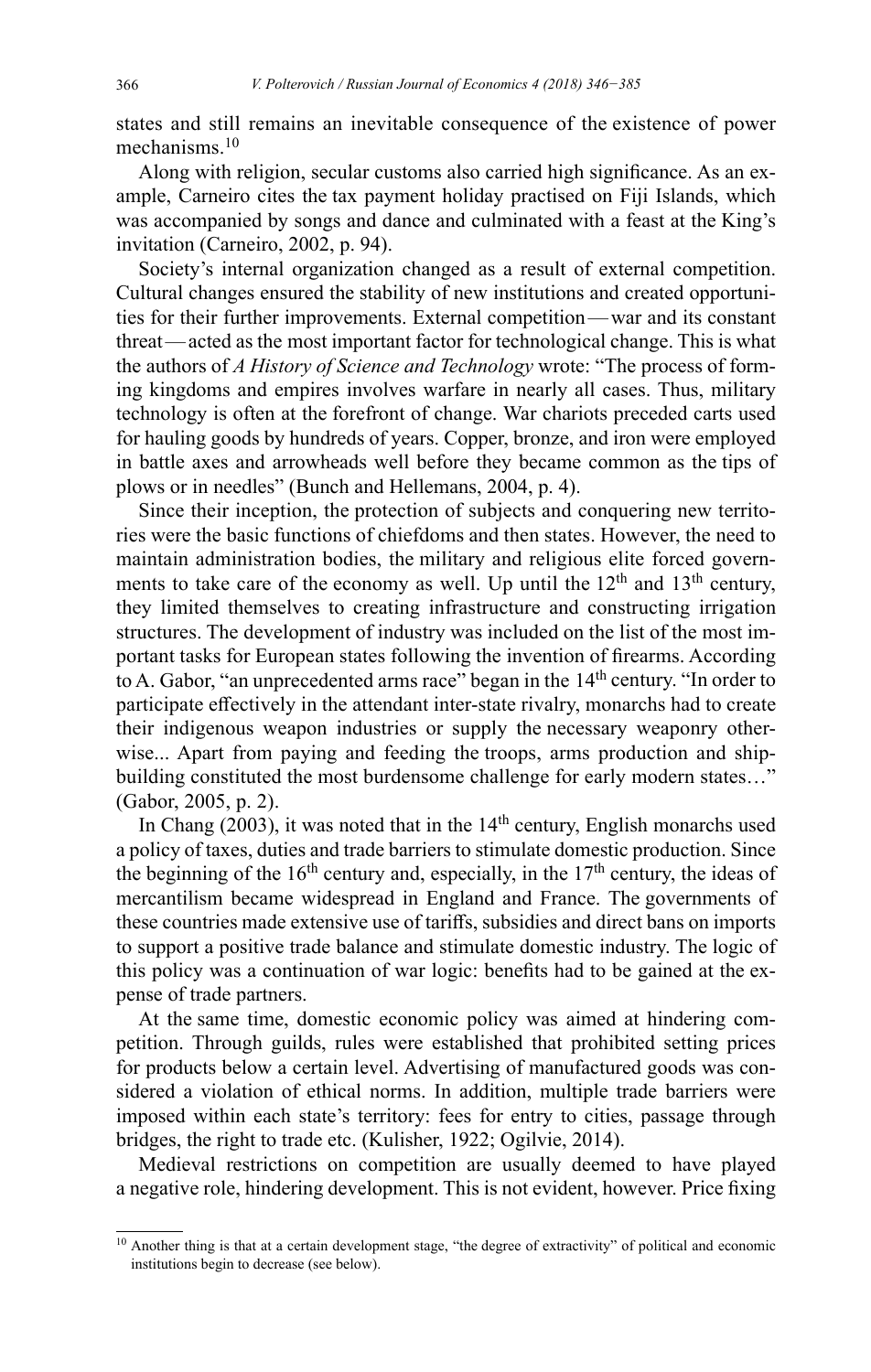prevented price wars, which, given small market sizes, could have negative consequences. Tariffs on the movement of goods were possibly the most effective method for tax collection given the lack of a reliable accounting for taxpayers and production and consumption volumes.

War ceased to be a dominating factor in economic policy as a result of the formation of another, more effective mechanism for increasing public resources, i.e. the innovation economy. For this to happen, the ideology of the "golden age," orientated towards maintaining the existing norms and customs, had to give way to the ideology of social progress.

# *2.3. The idea of progress and the shaping of competitive economic mechanisms*

As historical experience shows, armed confrontation between several states in a limited territory could result in two types of equilibrium: the formation of a united empire spanning the entire territory or the co-existence of those states constantly threatening each other and fighting each other from time to time. Being stable within a limited time frame, both types of equilibrium were prone to characteristic long-running transformations. In the first scenario, we see the activation of the struggle between the elites and the general public for resources that were not growing in quantity. Palace coups and civil conflicts exhausted the resource base, while the lack of clear development goals led to rejecting innovations and the decay of the ruling class. As a result, the empire became easy prey for unexpected conquerors. This pattern has been in place throughout all human history. Examples include the Roman Empire and the Qing empire.

For example, between the 1670s and the 1760s, China fought only offensive wars and had no strong opponents. By the middle of the 18<sup>th</sup> century, Hongli, an emperor of the Qing Dynasty, "perceived himself to be king of the world" (Nepomnin, 2005, p. 132). He pursued a policy of isolating China, focusing on traditional values and suppressing innovation. This caused an imbalance to accumulate between the growing population characteristic of peaceful periods and the potential of the economy. In the 1770s, a sequence of local riots took place and in 1796, the Peasant War broke out which lasted for 8 years and "became the breaking point in the buildup of the Qing empire's crisis" (Nepomnin, 2005, p. 364). By the end of the 19<sup>th</sup> century, the empire became divided into areas of influence between Western European powers and Russia.

The second type equilibrium is much less common. Examples include Polynesia and African countries before the arrival of Europeans; in both cases, the opposing sides were divided by natural obstacles and the resulting equilibrium was upset by the invaders. Europe is a unique case in this respect. Over a thousand years following the conquest of Rome by German tribes, this continent was shaken by endless wars. The Hundred Years' War of 1328–1425 demonstrated that a conflict with neighbors does not lead to the expected benefits. Advanced European states switched partly to conquering richer, remoter territories that were less capable of resistance. The great discoveries even more clearly demonstrated the importance of astronomical knowledge and technical devices, especially transport vehicles.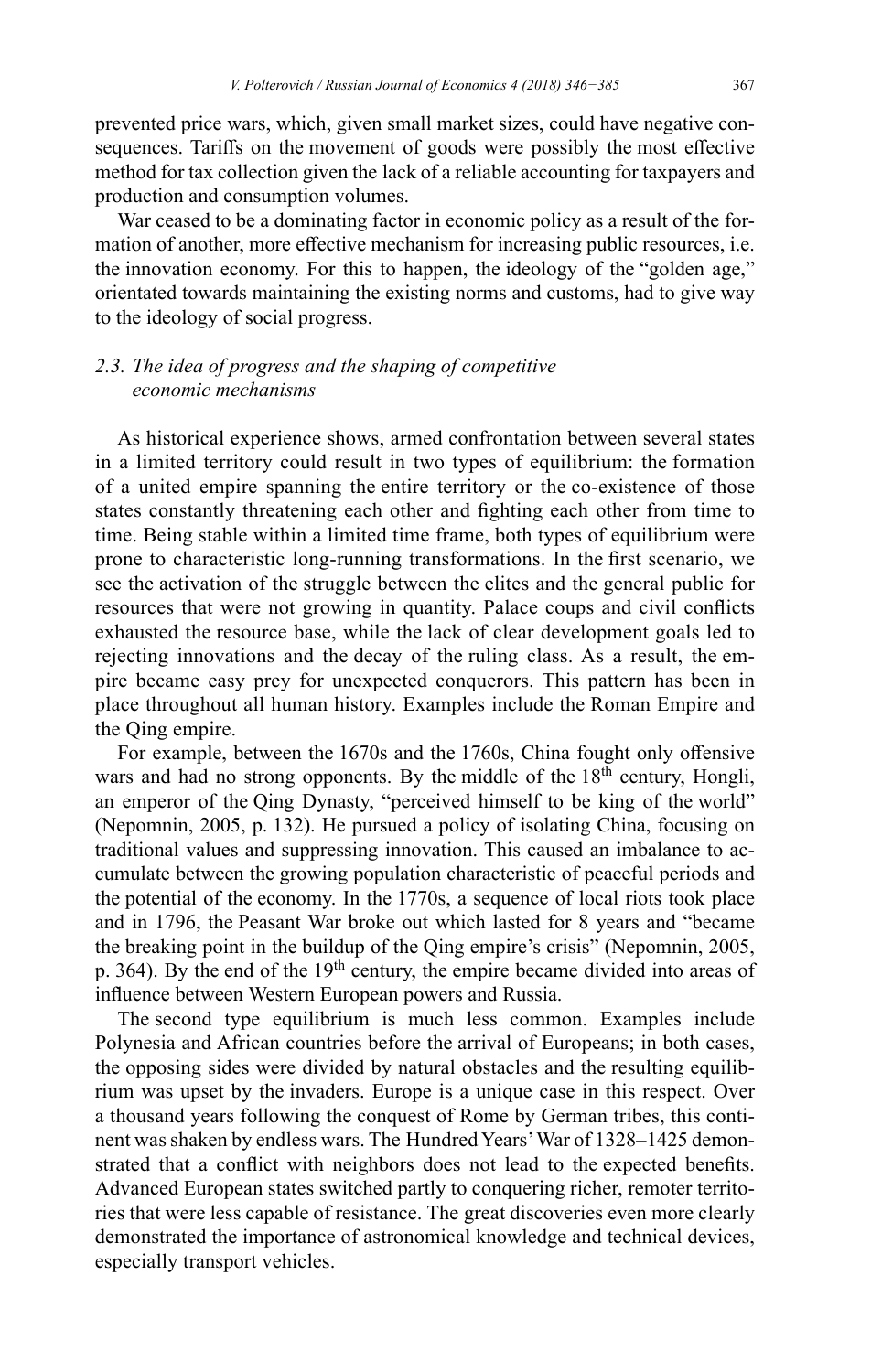The arms race which began in the  $14<sup>th</sup>$  century could lead to an absolute victory for one of the opposing sides and to the formation of an empire covering the greater part or even all of Western Europe. In this case, the incentives for further improvement would be lost, leading to a new recession. This did not happen, however. To endure the long confrontation, leading European states had to make development of the economy a high priority. The confrontation contributed to the formation of a new culture, which ultimately resulted in a sharp acceleration in economic growth and the shaping of an ideology of public—social and technical—progress. With the emergence of new, far cheaper methods for expanding resources, war gradually ceased to be relevant both as a central policy tool and a leading element of the dominant ideology. The paradigm of state interactions and their internal organizations changed.

When considering the initial stage of this process, four historical eras are generally defined: Renaissance  $(14<sup>th</sup>-17<sup>th</sup>$  century), Scientific Revolution (1543–1687), Enlightenment (1715–1789) and Industrial Revolution (1760–1840).<sup>11</sup>

"The European Enlightenment was a multifaceted phenomenon, much of it concerned with the natural rights of human, concepts of religious and racial tolerance, political freedom, inequality, legal reform, and much else. At the deepest level, the common denominator was the belief in the possibility and desirability of human progress and perfectability through reason and knowledge. The material aspect of this belief followed in the footsteps of Francis Bacon's idea of understanding nature in order to control her. Useful knowledge became the buzzword of the eighteenth century" (Mokyr, 2005, p. 4).

Finding a connection between an area of knowledge and production became a key discovery for this period. This idea, clearly formulated by D. Diderot in his *Encyclopedia*, came to fruition during the Industrial Revolution, when the leading researchers—G. Davy, J. Priestley and A. Navier—successfully combined their research activities and inventions (Mokyr, 2005, p. 9–10). During this period, there were established scientific societies (Society of Arts in England in 1754) and applied educational institutions (Grandes écoles in France, Mining Academy in Saxony, Royal Institute in England); scientific journals appeared (Journal of Natural Philosophy, Chemistry and the Arts, 1797).

At the initial stages, the development of arts, scientific knowledge and enlightening ideas became possible due to the aforementioned equilibrium which had formed in Europe. The presence of numerous ruling (king's, prince's etc.) courts encouraged the shaping of a peculiar market of artists and thinkers: each ruler tried to have famous persons amongst his subjects. Renown earned by unselfish labor provided an opportunity to receive material support. When the idea of progress took roots in the consciousness of the ruling elite, researchers were now able to compete for state-paid positions in academies and educational institutions (Mokyr, 2016).

One should have in mind that, up until the  $20<sup>th</sup>$  century, no invention could become widely spread in Europe without the formal approval of one or other ruler. The Industrial Revolution may not have taken place without the tough opposition of European states.

<sup>&</sup>lt;sup>11</sup> The dates are quite conventional, there is no generally accepted periodization; moreover, these processes occurred in different countries at different times.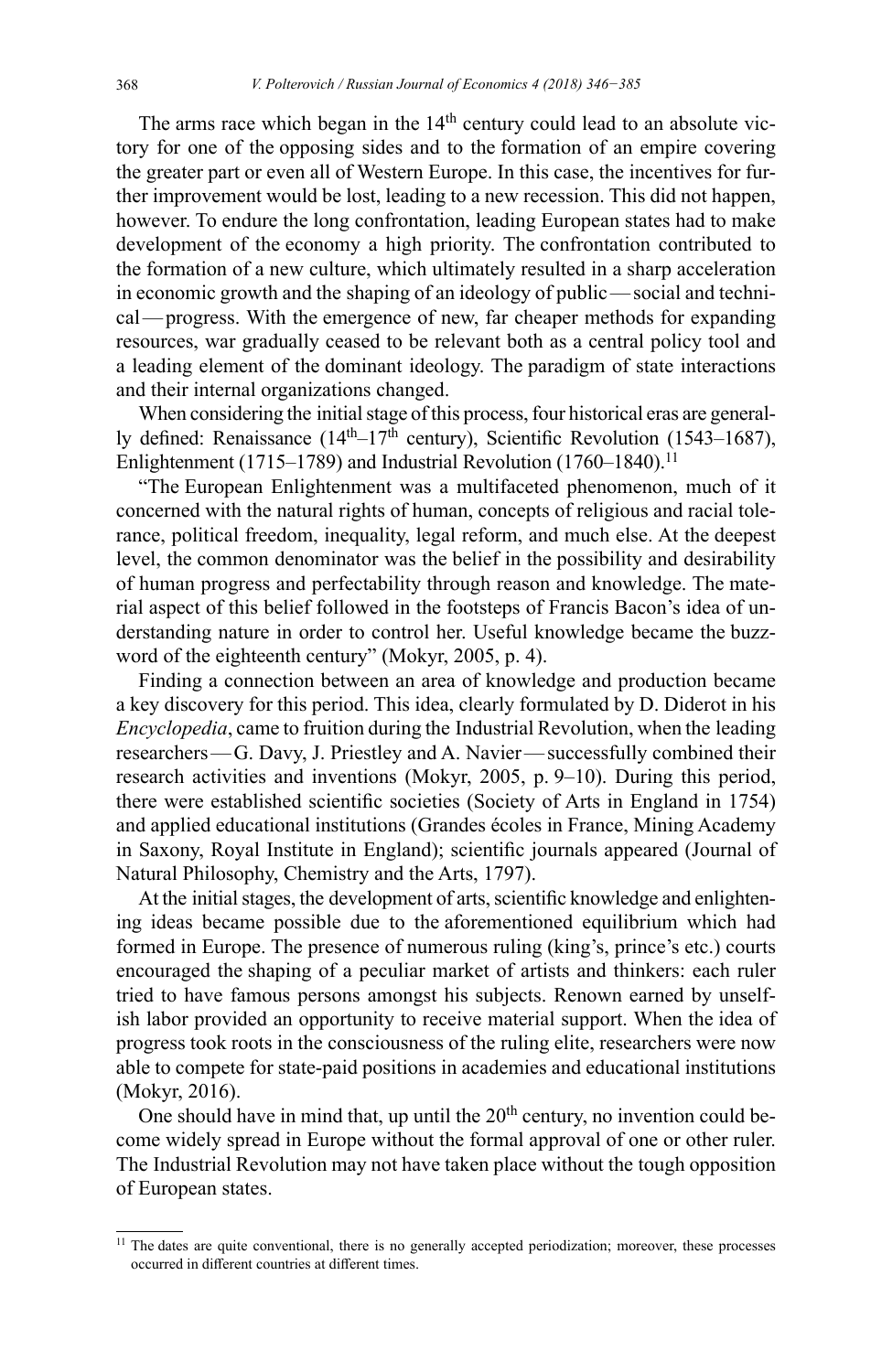Diamond wrote: "In fact, precisely because Europe was fragmented, Columbus succeeded on his fifth try in persuading one of Europe hundreds of princes to sponsor him... The story was the same with Europe's cannon, electric lighting, printing, small firearms, and innumerable other innovations: each was at first neglected or opposed in some parts of Europe for idiosyncratic reasons, but once adopted in one area, it eventually spread to the rest of Europe. These consequences of Europe's disunity stand in sharp contrast to those of China's unity" (Diamond, 1997, p. 413). The point is that Chinese rulers, without the pressure of external competition, driven by political intrigues, made decision after decision which hindered the development of China's economy. As a result, the weaving loom invented in the 14<sup>th</sup> century never gained expansion in China and, in the 15th century, naval expeditions were banned, shipyards were destroyed and the production of mechanical clocks was stopped.

J. Mokyr stressed, however, that the Industrial Revolution in Europe affected only a thin stratum of the elite, "a few tens of thousands of clever and dexterous mechanics and skilled craftsmen who could read blueprints, knew the properties of the materials they used, …and had the experience to understand friction, torque, resistance, and similar concepts. For the rest of the labor force, education and literacy may not have mattered much and Britain's had no advantage in it" (Mokyr, 2005, p. 15).

The era of universal literacy in Western Europe came only by the end of the 19<sup>th</sup> century. However, in the elite strata of society, the idea of public progress took root already by the middle of the 18th century.

The Industrial Revolution was accompanied by vital institutional changes. In the late  $17<sup>th</sup>$  century, following the Glorious Revolution in England, patent law began to take shape and strengthening of contract enforcement law was started. However, as Mokyr pointed out, of no less—and possibly greater—importance was the removal of the numerous trade restrictions characteristic of the current regimes during the Industrial Revolution. By this time, the regimes had become an obstacle for potential trade expansion, which was made possible by the development of transportation vehicles, the discovery of new lands and the growth of production. Guilds resisted liberalization, and they were supported by part of the administrative elite, for which restrictions were a source of rent. In England, the guilds were relatively weak; some researchers believe that this partly explains England's leadership in the Industrial Revolution. In France, the guilds were dissolved by law in 1791, and the Napoleonic Wars accelerated their liquidation in other European countries as well. A certain effect on the outcome of the struggle was exerted by the theory of A. Smith, who linked the ideas of economic progress and free competition (Mokyr, 2005, pp. 19, 22).

Thus, the old inefficient institutions of collaboration, which led to the monopolization of local markets, were destroyed. At the beginning of the new stage, competitive mechanisms used to become tougher and then gradually softened, as new and more efficient collaborative mechanisms formed (Polterovich, 2015, 2017b). The most important factor in this transformation was technical progress, which, along with trade, promoted the transformation of economic interactions into a positive sum game.

The history of the development of the idea of progress, industrial revolution and the creation of competitive markets convincingly illustrates the interrelation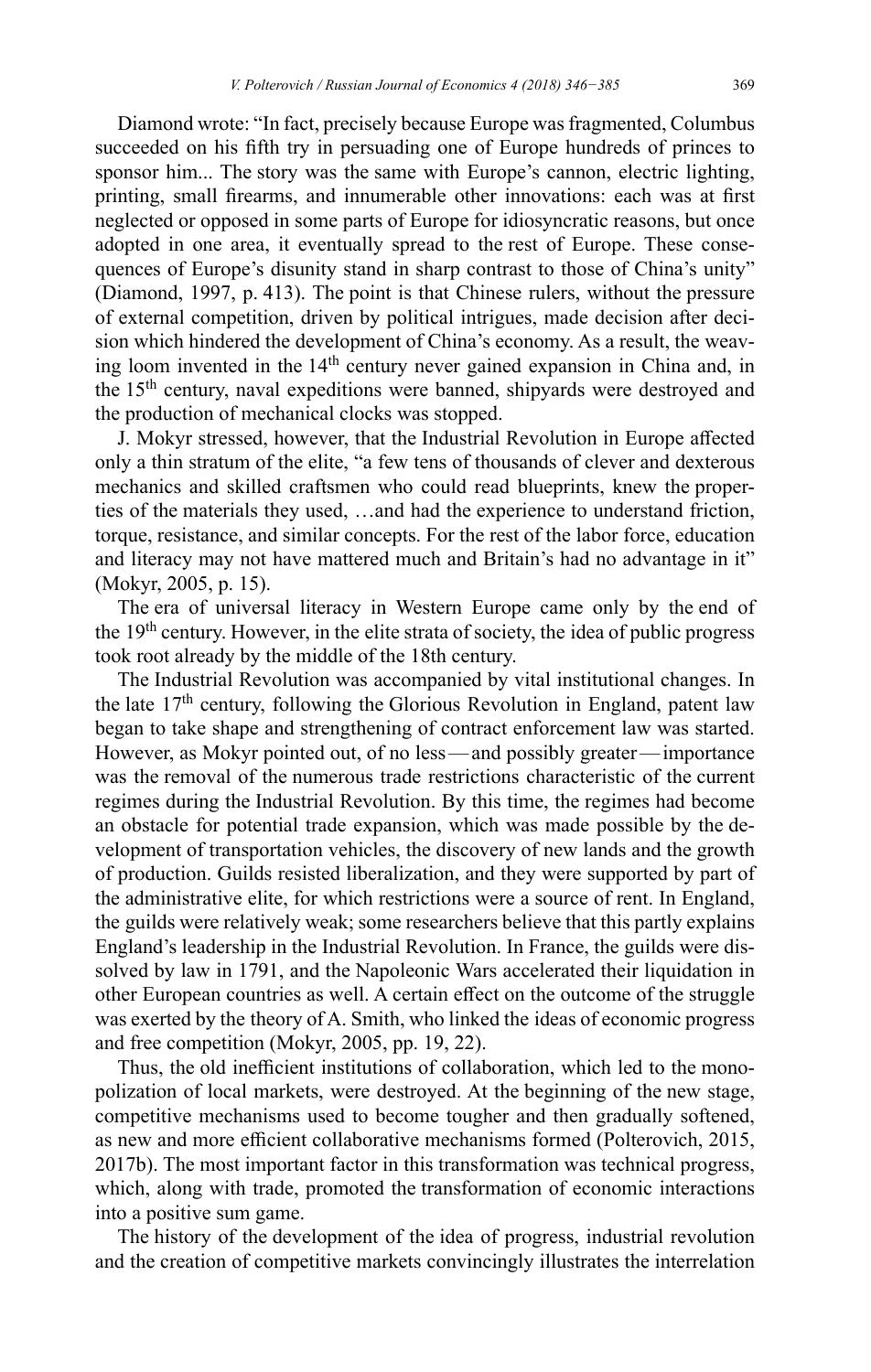and interdependence of the three factors of development: culture, institutions and the modernization of production technology, so not one of them should be considered dominant. The ideology of technical progress, unlike the ideology of armed confrontation, allows for the decentralization of control and coordination of interests on the basis of mutual benefit and, consequently, the use of horizontal collaborative mechanisms. However, for these opportunities to become a reality, a long evolution of social consciousness and institutions was required.

The proliferation of the ideology of technical progress amongst the elite strata of Western society did not lead to the immediate refrain from armed confrontations. Over 100 years passed after the end of the Industrial Revolution before war between Western European countries ceased to be an expected reality.<sup>12</sup> Napoleon and other rulers of European states, who already possessed a new tool to improve well-being, were still prisoners of the old paradigm. This impeded the decentralization of governance and the development of democracy. Victorious wars were supposed to justify in the eyes of society—and possibly in his own eyes—Napoleon's appropriation of the emperor's crown.

"Twenty years of almost uninterrupted wars (beginning from 1792) completely drained France. Its direct irrecoverable losses amounted to around 1 million people. The country was tired of war. Young people evaded military service under any pretext, including self-injury" (Chubaryan and Mirzekhanov, 2014. p. 117). The role of the economy in the France's governmental policy grew over time. For example, "Napoleon III, to a greater extent than his predecessors on the French throne, understood the importance of economic progress. He surrounded himself with prominent economists and entrepreneurs... His government lifted restrictions on share capital activity..., signed a free trade treaty with Great Britain (1860), completed the large-scale reconstruction of Paris... Dramatic transformations occurred in transport vehicles: the country became covered with a dense network of railroads... In the 50s and 60s, France achieved the highest rates of economic growth during the entire century. Moreover, the 'locomotive' of the French economy was modern, large, machine-driven industry... At the same time, the main support for the Bonapartist dictatorship was the top of the French army. Napoleon III, actively using the armed forces to achieve foreign political goals, completely quenched its thirst for victories, ranks, and awards" (Chubaryan and Mirzekhanov, 2014, p. 123).

# *2.4. Development of institutions of political competition*

Throughout the greater part of human history, the main task of organized human communities—tribes, сhiefdoms and states—was to capture the wealth and territories of others while protecting your own. Solving this task required a hierarchical organization of society, an ideology ensuring vertical collaboration between its members and the presence of an elite to command armies and to introduce the ideology into the general public's mind.

The elite inevitably had to be served by the rest of the society, but the level of respective costs depended on culture and current institutions. The pursuit of

<sup>&</sup>lt;sup>12</sup> To a great extent, this can be attributed to the asynchronous nature of the cultural development in the leading European countries, i.e. England, France and Germany.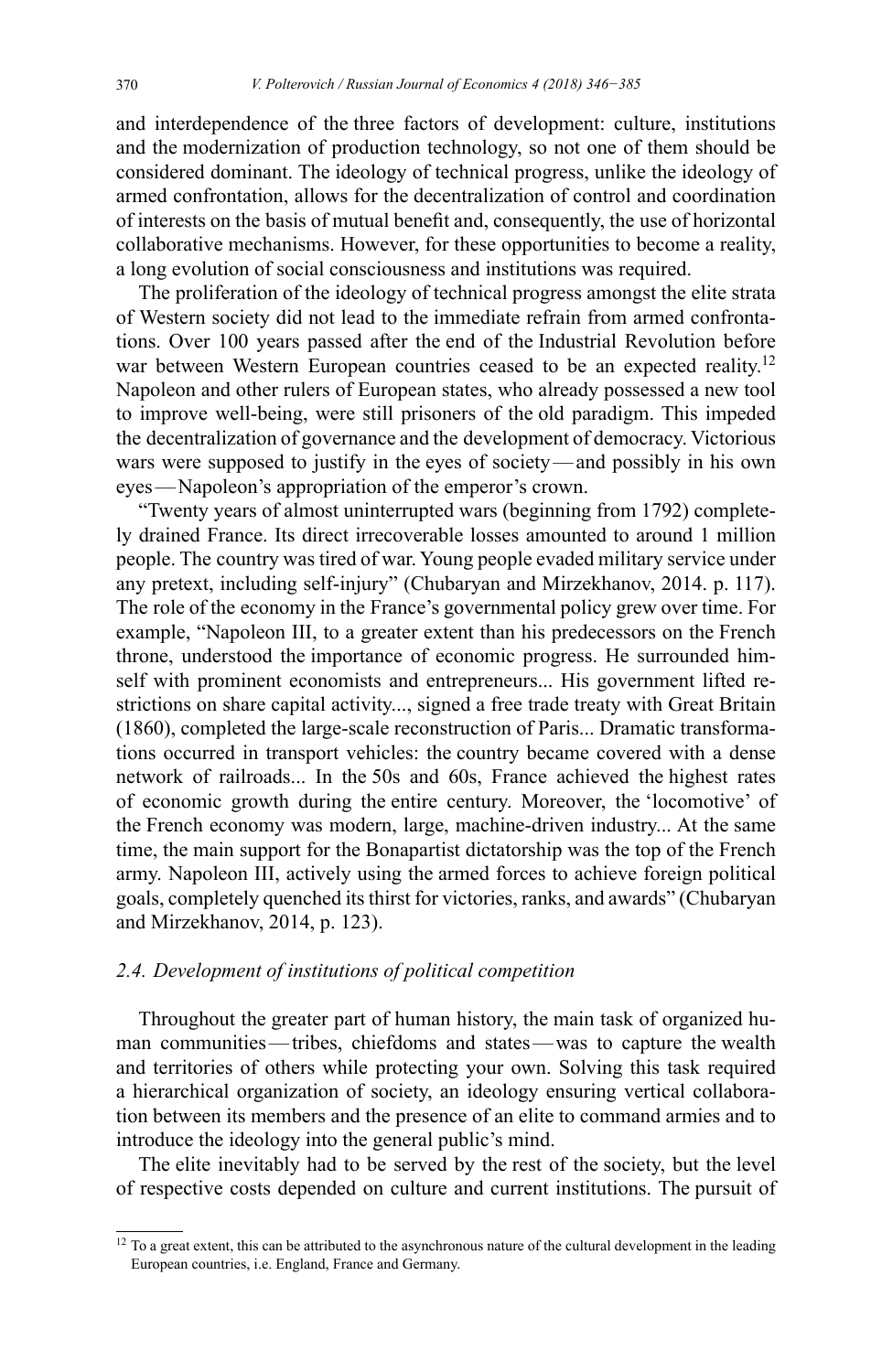power and greater rents led to a constant struggle between elite groups, conflicts and coups. Technical progress increased the role of the economic component of social development, strengthening the industrial and commercial elites who began their battle for power. The formation of electoral democracy was to ensure societal stability and reduce the costs associated with the struggle between the elites. However, this process required huge expenses due to the gap between the levels of civic culture of the elite and the general public.

The most important reason here was the lack of education: the low demand for it from society and the state did not stimulate its development which, in turn, hampered the development of the economy and public institutions. However, an even deeper cause was the low level of well-being. Mass education is possible only if young people can postpone entering into a life of labor.

In 1910, the proportion of students in senior secondary school aged 10–19 did not exeed 2.8% in England , France, Austria and Italy; in Germany, this proportion was 3.2%. At the same time, the share of students between 20 and 24 did not exeed 1.35% in all the aforementioned countries except Austria, where about 3.8% of this age group attended universities (Volkov, 2017, p. 107). These figures not only confirm Fukuyama's statement that "Europe was not socially ready for democracy until the final third of the nineteenth century" (Fukuyama, 2014, p. 392), but also make it possible to strengthen it: actual preparedness came only after World War I.13

The painful process of developing democracy in Europe during the  $19<sup>th</sup>$  century was largely attributable to the fact that the ideas of social progress and universal equality, which conquered the minds of many in the educated class, were not thoroughly developed: too little was known about under what conditions and in what form these ideas could be realized. The ideology of violence as the main method of conflict resolution, which had dominated for thousands of years, fancifully existed alongside the ideas of building a fair democratic society. This is why dreamers carried away by Rousseau's ideas that all people are born equal and free and that the guardians of executive power are not the lords of the people but their servants, tried to realize those ideas through mass executions. Rampant abuse of power, crime and corruption, which followed still another revolution, prompted society to restore monarchy.

Thus, in the description of the coup of 18 Brumaire 1799, the authors of "World History" noted: "The elite of the Republican politicians generally sympathized with Bonaparte's pursuit of absolute power, manifested in the constitution. Its members were afraid of extremities like civil war, revolutionary terror or royalist counterrevolution. They had long dreamed of a 'strong hand', a dictator who would secure order and peace in France, as well as its protection against external threats. Bonaparte fully satisfied their expectations" (Chubaryan and Mirzekhanov, 2014. p. 115).

Moreover, at the early stages in the development of democratic institutions, the losing side had no guaranteed security. Quite often, political competition was only a prelude to traditional violence. In North et al. (2009, p. 203), we read: "When violence breaks out in natural states, losing factions are often killed,

<sup>&</sup>lt;sup>13</sup> It should be noted that, to an even greater extent, a sufficiently high level of education is necessary to form long-radius institutions of collaboration.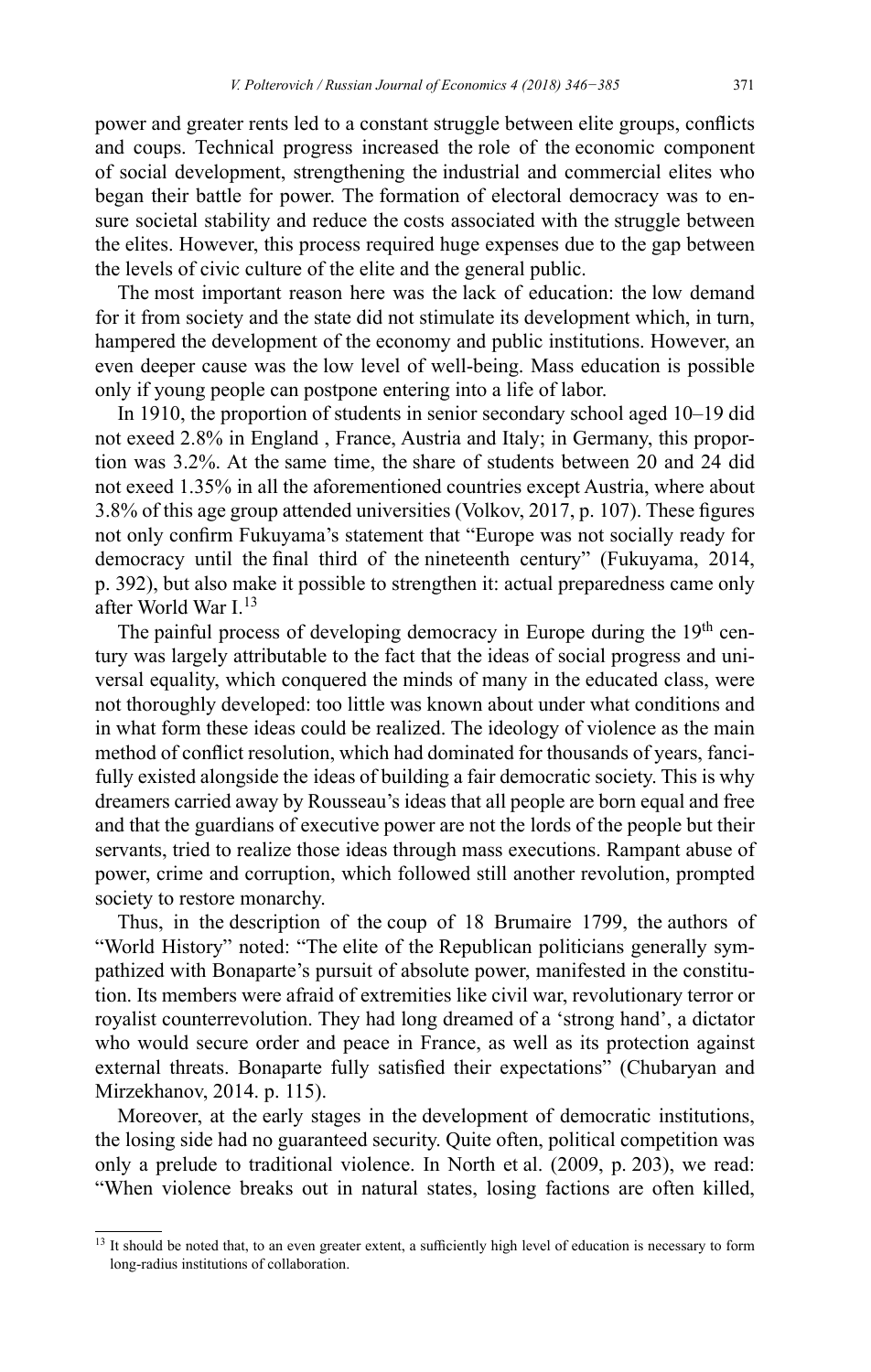exiled, or otherwise eliminated. Bolingbroke provides an example. As secretary of state under Queen Anne (1702–1714), Bolingbroke had sought to eliminate the Whig faction…" When the Whigs took the upper hand, Bolingbroke was (extrajudicially) convicted by the parliament for eternal exile and deprived of his title and fortune. "The British actively restricted factions by the threat of death or exile, until the mid-eighteenth century."

The democratic mechanism based on majority rule, which was implemented in the  $18<sup>th</sup>$  and  $19<sup>th</sup>$  centuries, represented only the very first (though quite important) step towards reducing the costs associated with adopting social solutions, while inheriting certain traits of a traditional mechanism based on violence. North and his co-authors cited Washington: "The alternate domination of one faction over another, sharpened by the spirit of revenge natural to party dissension, which in different ages and countries has perpetrated the most horrid enormities, is itself a frightful despotism" (North et al., 2009, p. 208**)**.

Voting rights, as well as access to education, remained a privilege for a tiny minority in many European countries up until World War I. In Great Britain, Austria, Italy, Belgium, Finland, Sweden and the Netherlands, comprehensive election rights for men were only introduced at the beginning of the  $20<sup>th</sup>$  century. In France and Switzerland, the male population obtained voting rights in the middle of the  $19<sup>th</sup>$  century. However, women in these countries had to wait another 100 years (Fukuyama, 2014. Table 6). The rapid expansion of election rights led to the negative consequences mentioned above. A gradual expansion was, however, necessary to avoid revolutions, which resulted from the discontent of certain strata of the population supported by a portion of the elite and driven by the ideas of social philosophers. Not infrequently, the ruling elite itself initiated reforms, hoping to attract new voters.

As democracy developed, its consensual form (Lijphart, 2012) and parliamentary committees appeared, which facilitated compromises not only in consensual but also in majoritarian democracies. Opposing parties in a number of countries began to receive financial support from the state. The costs of political competition decline due to incorporating collaborative mechanisms. Similar processes take place in economic competition as well (see more detail in Polterovich, 2015).

The emergence of an innovative economy facilitated the displacement of the traditional mechanism of foreign political competition (war) for three main reasons. First, due to the improved effectiveness of armaments, the costs of armed conflicts increased. Second, improved living standards for the population led to changes in values. In particular, the estimated damage resulting from human suffering increased.<sup>14</sup> Third, demand appeared for mass education which, in turn, created conditions for the conscious participation of the general public in the political process; a declaration of war ceased to be the prerogative of a small elite group.

Levy and Thompson (2011, pp. 6–8) estimated the number of casualties in the greatest battles over the past  $25$  centuries. It turned out that in the  $14<sup>th</sup>$  cen-

<sup>&</sup>lt;sup>14</sup> This is confirmed, for example, by the tradition, spread in the XX century, of announcing national days of mourning in the event of death of a small number of citizens by the standards of previous centuries (usually more than 100 in modern Russia).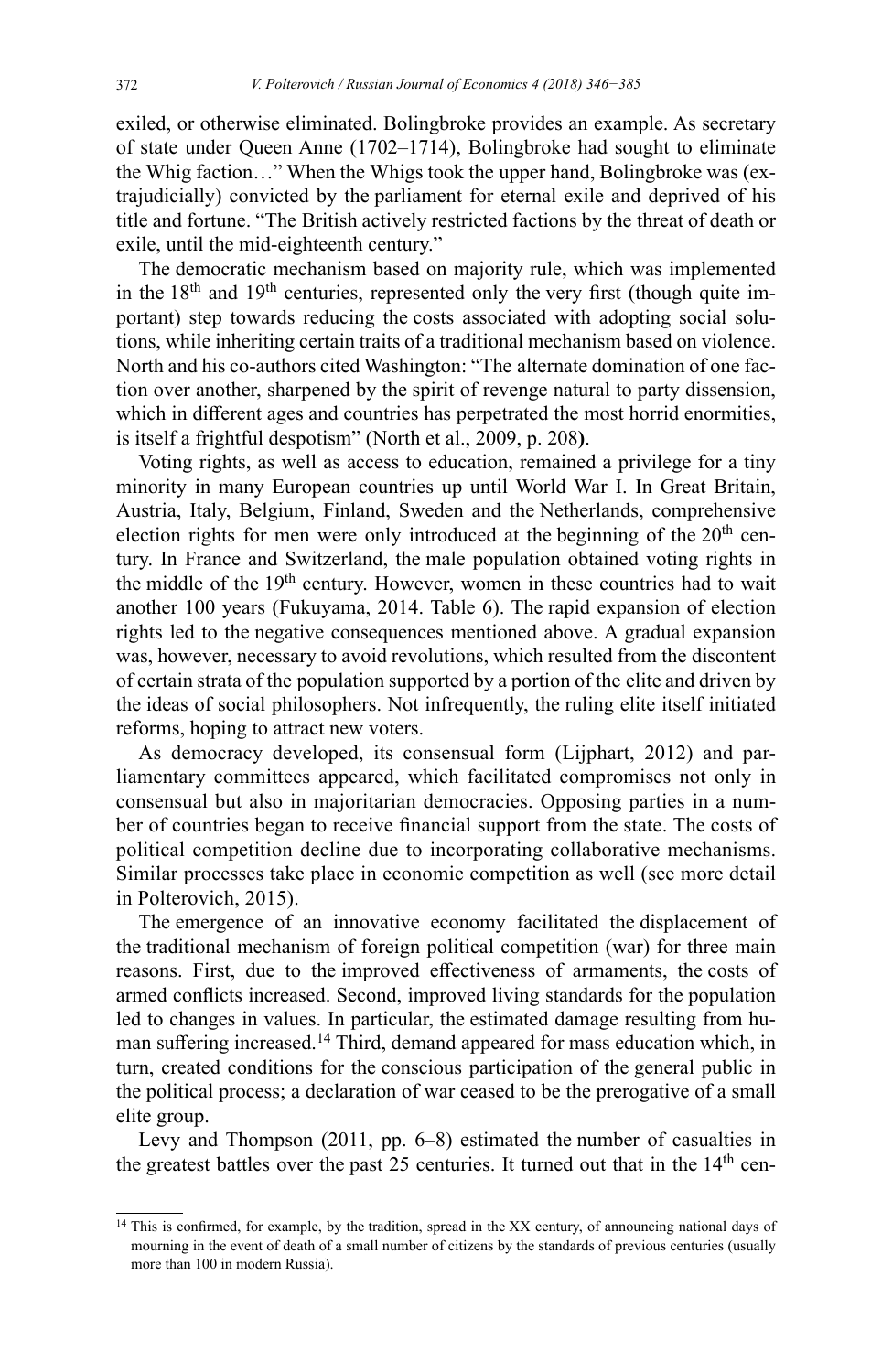tury, the number of victims per battle was twice as high as in the 5<sup>th</sup> century BC. At the beginning of the  $19<sup>th</sup>$  century, this number doubled again when compared with the  $5<sup>th</sup>$  century BC, whereas, in the  $20<sup>th</sup>$  century, it increased tenfold when compared to the beginning of the 19<sup>th</sup> century. At the same time, the frequency of wars between the leading powers decreased. Over the past 70 years, there have been no such conflicts at all.

The mechanisms of economic and political competition, having ensured growth in the resources at society's disposal, prepared the next stage of its transformation—the transition to a system based on the ideology of social peace and collaboration. A most important step in this direction was the building of the welfare state.

## *2.5. The rise of the welfare state*

By the beginning of the 20<sup>th</sup> century, the ideology and mechanisms of technical progress, combined with the ideology and institutions of free competition, acquired a decisive role in shaping the government policy of Western countries. However, as well-being and mass culture improved, society became increasingly more sensitive to the negative aspects of competitive mechanisms—high inequality, unemployment and overproduction crises. The 1930s crisis played a special role. The rise of fascists to power in Germany, Spain and Italy showed that, under such conditions, political competition may lead to the victory of destructive forces.

World War II consolidated societies both politically and economically in the countries that opposed to fascism. The forced use of centralized mechanisms for the distribution of scarce goods (e.g. food stamps in England) encouraged a change in the balance of power in the confrontation between market and dirigiste ideologies. A. Briggs cited one of the "white books" published by the coalition government of Great Britain in 1944: "…it is right for all citizens [from the viewpoint of morals], to stand in together, without exclusion based on differences of status, function or wealth" (Briggs, 1961, p. 13). In particular, the government declared fighting poverty and unemployment as its tasks.

At this time, the concept of "welfare state" became generally accepted. It marked a change in the understanding of the role of power. The need to unite during the war forced politicians to consider society as a single whole. Social services were to take care of not just the poorest, but all strata of the population. From then on, the government strove to ensure not just the minimum for everyone, as before, but "acceptable" levels of medical service, living conditions, employment and income. "There was thus a close association between warfare and welfare" (Briggs, 1961, p. 14).

This approach signified a recognition of the need for cooperative mechanisms in order to adjust competition, the "play of market forces." The increased responsibility of society for unfavorable accidents that could affect any citizen, marked the initial stage of the transition to a new understanding of the role of the state as an intermediary in horizontal collaboration between citizens.

Of course, the turn towards social welfare policy was prepared through lengthy discussions that lasted throughout the  $19<sup>th</sup>$  century between advocates of free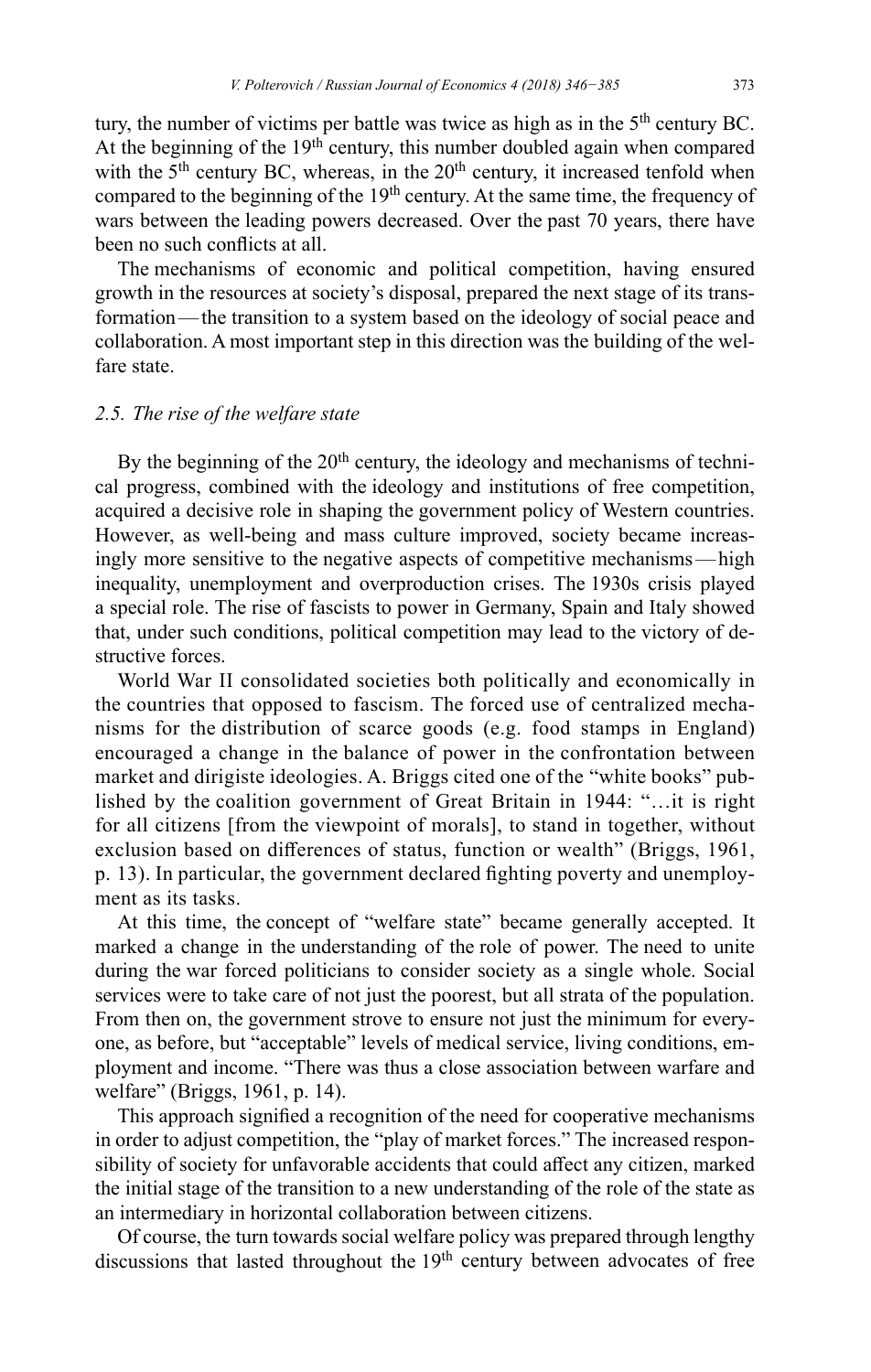market, who relegated the state to only the role of a "night watchman" and supporters of paternalistic and moderate socialist views on the role of the state (primarily Fabians). The development of democracy, the emergence of trade unions and workers' parties and the aspiration of politicians of different directions to attract the general public to their side were of great importance. Thus, political competition facilitated the mitigation of consequences and then limitatation of economic competition.

The introduction of progressive taxation should be considered as one of the important steps in the formation of the welfare state. In England , it was introduced in 1789, but in the U.S. and in continental Europe, it became common only in the  $20<sup>th</sup>$  century (Westin, 2014).

The first pension system appeared in Germany in 1889. By the beginning of World War II, pension systems operated in the majority of western countries, with an increasing ratio of pension to wages over time (Feldstein & Liebman, 2002, pp. 2254–2256).

As noted in Brown et al. (2003, p. 4), in the post-war period, for the first time, education occupied one of the central positions in the fuctioning of developed industrial societies, as it was now regarded as a key investment in ensuring economic growth and social justice.

In 1938, only 8.4% of children aged between 11 and 18 attended state secondary schools in Great Britain. The ratio increased to 30% by 1951 and to 37% in 1968. Higher education also expanded. There were 69,000 students in Great Britain in 1938; by 1963, there were already 215,000 and this number doubled by 1970. In 1940, only 2.1% of the national income of England and Wales was spent on education, whereas by 1965, education expenses grew up to 4.1% of national income (Brown et al., 2003, p. 5).

During the post-war period, the growth of social spending was not monotonous and regularly became the subject of sharp political struggles. Nevertheless, between 1960 and 2016, social spending increased significantly in developed countries not only in absolute terms but also as a share of GDP (Table 1).

As the welfare state took shape, the division of society into an elite and the masses did not disappear, meaning that the extractive nature of existing institutions remains in place to a certain extent even now. Nevertheless, the dramatic change in the state's role led to a substantial reduction in the costs of eco-

| Country              | 1960      | 2016 |  |  |
|----------------------|-----------|------|--|--|
| France               | 14.3      | 32.0 |  |  |
| Finland              | 9.4       | 29.8 |  |  |
| Belgium              | 15.9      | 29.2 |  |  |
| Sweden               | 12.0      | 26.4 |  |  |
| Great Britain        | 11.2      | 21.2 |  |  |
| <b>United States</b> | 6.6       | 18.9 |  |  |
| Australia            | 8.4       | 17.8 |  |  |
| Turkey               | 4.0(1980) | 12.5 |  |  |
| Mexico               | 1.7(1980) | 7.5  |  |  |

**Table 1** Social expenditure in percentage of GDP.

*Sources:* OECD.Stat ([http://stats.oecd.org/Index.aspx?datasetcode=SOCX\\_AGG,](http://stats.oecd.org/Index.aspx?datasetcode=SOCX_AGG) data extracted on 8 January, 2019); Hicks and Misra (1993, Table 2).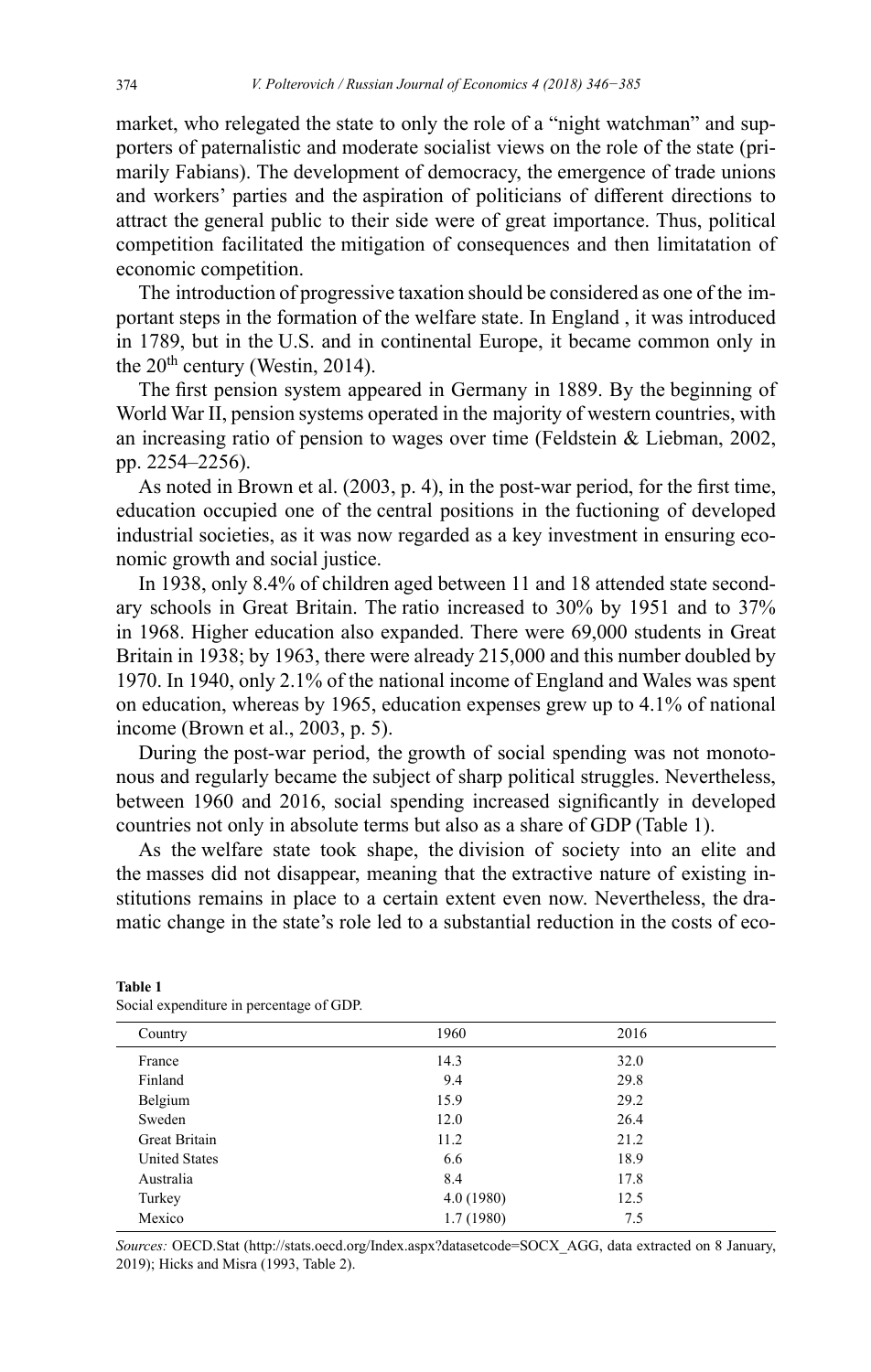nomic and political competition for the losers, which created preconditions for establishing social peace, further improvement of civic culture and formation of collaborative mechanisms. This was the path of development of the basic institutions for regulating economic competition—the institution of bankruptcy and antitrust legislation (Polterovich, 2015).

In the  $18<sup>th</sup>$  century, a bankrupt person could be executed and up until the mid-19<sup>th</sup> century, bankruptcy laws provided for incarceration in Western countries. However, legislation gradually came to take the interests of bona fide debtors into account and to encourage their collaboration with creditors. Legislators provided for voluntary bankruptcy procedures and for signing agreements to make instalment payments on debt in arrears, introducing the mechanism of receivership and the concept of limited liability (Tabb, 1995; Freeman et al., 2006).

Modern bankruptcy laws try to balance interests of debtors, creditors and society, prioritizing public interests. This is why temporarily insolvent firms often receive government support.

Antitrust legislation has evolved in a similar way. The Sherman Act, adopted in the U.S. in 1890, provided for a fine and/or incarceration for up to three years for cartel agreements between firms. The law became more stringent and kept up its "punishing" nature until the last decades of the  $20<sup>th</sup>$  century, when it became clear that collaboration between enterprises, on the whole, carries more benefit than harm to society. This may have been the result of the improved civic culture of entrepreneurs and the realization of their social responsibility. Nowadays, many types of cartel agreements are allowed, and control over compliance with antitrust legislation is vested with the companies themselves, while the burden of proving that a violation has taken place is laid on the potential plaintiff (Prosvetov and Shastitko, 2005).

In developed countries, monopolistic competition has become quite common, where any firm may retain its market by diversifying its product. A number of modern institutions encourage the "softening" of competition and the expansion of collaboration: public-private partnerships, project financing, tenure in universities and government bodies etc. The institutions of civil society—associations of entrepreneurs and consumers, trade unions—play a prominent role in this respect. These institutions are assuming ever increasing numbers of regulatory and control functions previously performed by the market or by the government (Zudin, 2009).

During the second half of the 1990s, growth in social spending as a percentage of the GDP slowed down in developed countries (Table 2) and even became negative in a number of them. In 2015, the level of inequality in Denmark, Sweden, Austria, France and Germany was higher than in 2003.<sup>15</sup> These facts

**Table 2** Average social spending in percentage of GDP for OECD countries (%).

| Year            | 980  | 1985 | 1990 | 1995 | 2000 | 2005 | 2010 | 2016 |
|-----------------|------|------|------|------|------|------|------|------|
| Social spending | 14.9 | 16.5 | 16.9 | 18.8 | 18.0 | 18.8 | 21.1 | 21.0 |

*Source:* OECD.Stat [\(https://stats.oecd.org/Index.aspx?DataSetCode=SOCX\\_AGG\)](https://stats.oecd.org/Index.aspx?DataSetCode=SOCX_AGG).

<sup>15</sup> <https://data.worldbank.org/indicator/SI.POV.GINI>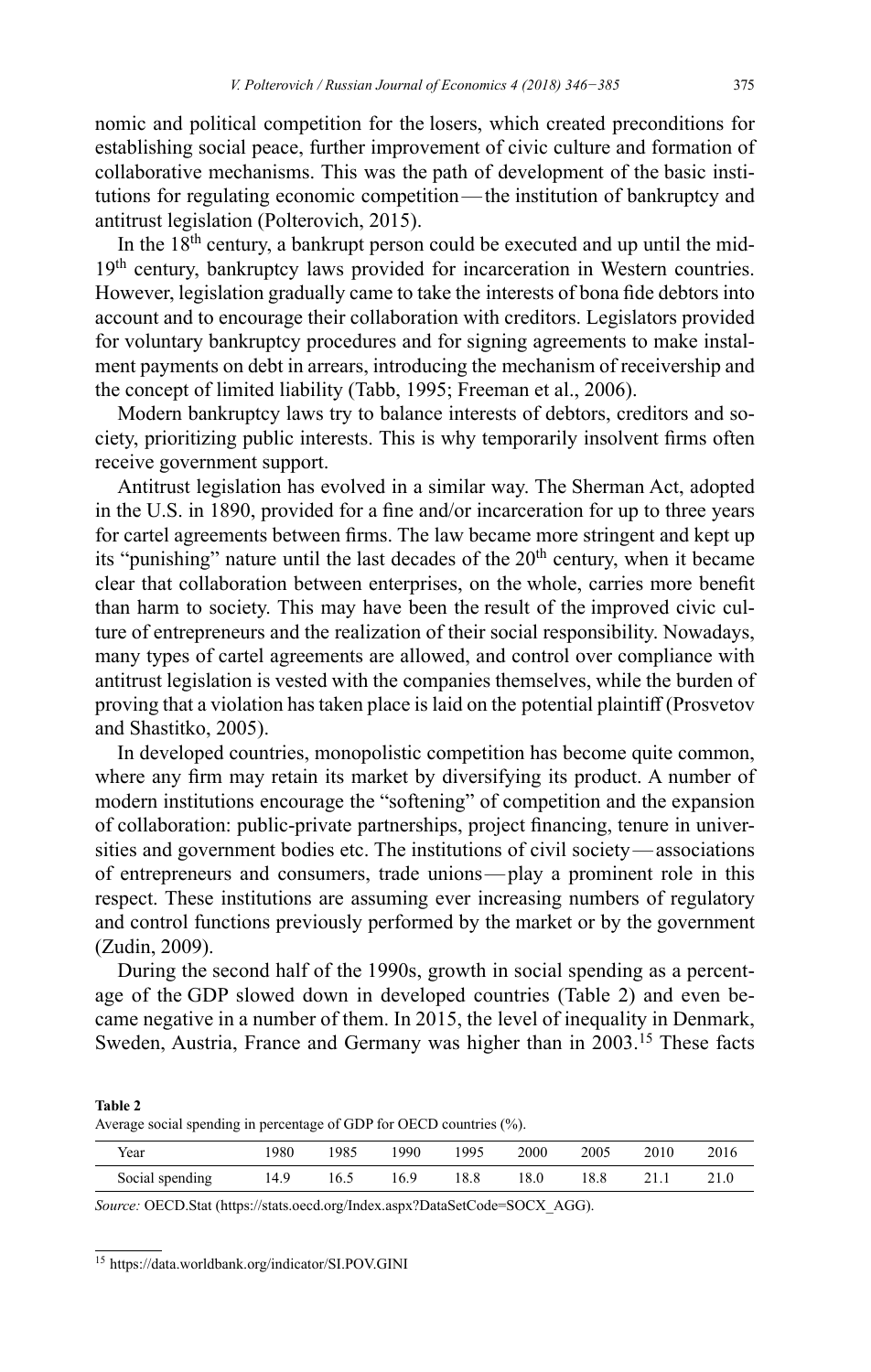and the austerity measures, which governments were forced to pursue after the 2007–2008 crisis, provided new momentum for the concepts stating that the era of the welfare state is coming to an end. It should be replaced with a new mechanism for providing social goods, where the institutions of civil society would play the most important role (see references and reviews in McGimpsey, 2017). This view does not contradict our theory. We need, however, additional research to build and assess the scenarios for such a transformation under contemporary conditions.

# *2.6. Development of civic culture* <sup>16</sup>

The evolution of morality and civic culture plays a decisive role in developing positive collaboration. The main results of cultural changes in our context are the mitigation of the free rider problem, which is the main obstacle to the efficient operation of collaborative mechanisms and the formation of the collaborativeness, a quality including both the ability to cooperate (cooperativeness) and the aspiration to cooperate with other individuals.

This trend stood out during the second half of the  $20<sup>th</sup>$  century, although some of its prerequisites arose in moral systems at the dawn of civilization. An important basic moral principle was the so-called "golden rule of morality"; one of its common wordings is: "Do not do unto others what you do not want others to do unto you." In particular, it prescribes honest and faithful behavior towards all people, regardless of the groups they belong to (Guseinov, 1972). This is a declaration of behavioral tolerance and a condemnation of opportunism, which spawns the free rider problem.

An existing norm in a society may be maintained by organized violence, social approval or condemnation or through its interiorization (internalization). Enforcement through violence involves considerable costs, while social approval or condemnation is not always effective. Internalization of the norms of honesty and conscientiousness reduces the cost of collaboration. There are reasons to believe that, in the course of social development, the process of interiorizing norms following from the golden rule, encompasses more and more people and ensures increasingly more consistent compliance with the norms by the individuals. This hypothesis is indirectly confirmed by the negative correlation between the frequency of violation of moral norms and the level of economic development, measured on the per capita GDP (or GNP) basis. Such a correlation is found, in particular, in cross-country comparisons of corruption indices, in experiments to evaluate the frequency of dishonest behavior and in student attitudes towards cheating (for a discussion of this issue and references, see Polterovich, 2017b).

It is well known that the planning horizon widens as wealth grows, thereby increasing the significance of the future (see Strulik, 2012). A reduction in the weighting for short-term benefits in decision-making by individuals helps augment moral standards and reduces the probability of opportunistic behavior.

In a number of works (see, e.g. Das et al., 2008), high correlation is found between the level of interactive tolerance and per capita GDP of a country. This

<sup>&</sup>lt;sup>16</sup> This section contains a summary and elaboration of some ideas from Polterovich (2017b).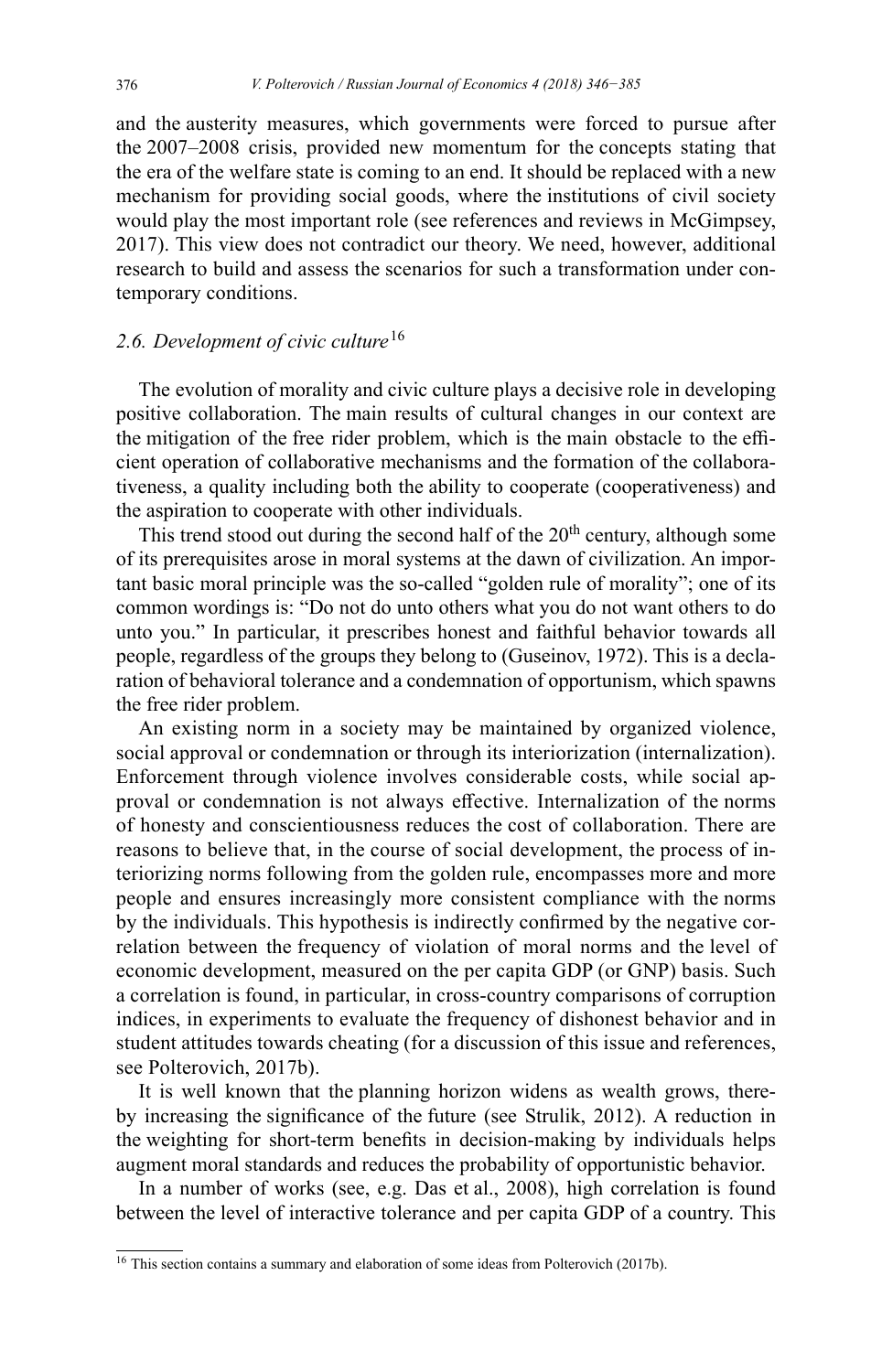fact supports the hypothesis that this level rises in the long-run despite the controversial trend over the past 25 years, caused by the intensification of migration processes. Similarly, as per capita GDP rises, there is a tendency towards a higher trust index (Nettle at al., 2011).

The spread of altruism acts as a most powerful factor in decreasing collaboration costs. The inclination towards altruistic behavior also increases as well-being rises (Nettle at al., 2011; Grueter et al., 2016). Possibly, modern altruism—a "descendant" of kinship altruism—is included in the structure of preference of the individual, so that the consumption of other citizens acts as a "good" replaceable with respect to his own consumer goods. Higher individual well-being leads to an increase in his marginal utility of the well-being of others, so that growth in satisfaction depends on the increase in the altruism level.

Today, reputation serves as a vital incentive for altruistic behavior (Wu et al., 2016). The positive assessment of altruists is characteristic of world religions and is an essential trait in contemporary morals, inciting individuals to collaboration. At a time when it became the most effective coordination mechanism, a positive cycle appeared: altruism–collaboration–economic growth–altruism.

A similar reputation mechanism is also applicable to firms, encouraging them to behave altruistically. One of the results was a recognition of corporate social responsibility, of the idea that corporate leaders are responsible for the impact their corporations have on society and the environment (D'Amato et al., 2009). The acknowledgement of social responsibility stimulates the incorporation of mechanisms of collaboration with consumers and other firms into the mechanism of competition.

The most important trend in the development of civic culture, contributing to the expansion of collaboration in relations between countries, is presumably the spread of cosmopolitanism (Delanty, 2014).

These tendencies are long-term in nature; within relatively short timeframes, a reverse effect is possible in some countries and even in the majority of developed countries. Such short-term effect is observed partly as a result of intensive migration and is likely to become stronger as a result of the current confrontation between the U.S. and its European partners. However, historic experience suggests that, upon the completion of the current crisis, the improvement in civic culture will continue, contributing to the development of collaborative mechanisms.

# *2.7. On the role of geographic factors*

We discussed above the factors and development mechanisms that are common for all developed countries. We did not consider geographic factors that affected the differences between them and, even to a greater extent, the differences between the West and the rest of the world. At the dawn of human civilization, as Diamond convincingly showed, geography was one of the most important determinants of the continental development. In addition, the need for irrigation systems had a substantial impact on the formation and structure of ancient civilizations.

According to K. Wittfogel's widely known theory of the hydraulic state, irrigation farming, which played a decisive role in the economies of countries with hot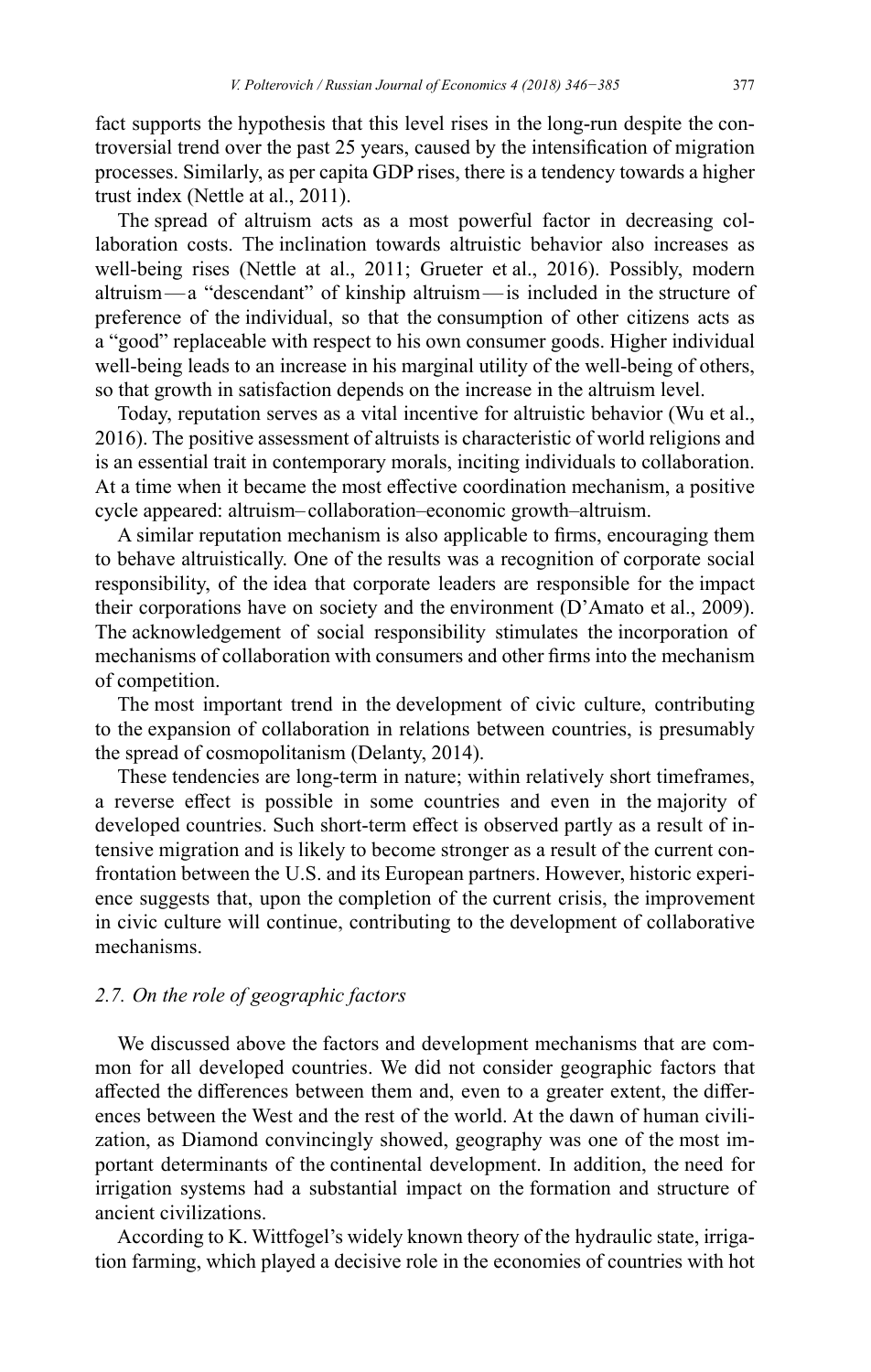climates and scarce water resources, became the basis for the emergence of power hierarchies. Constructing complex irrigation structures required the coordination of large masses of people and, therefore, centralization. At the same time, centralized ownership of irrigation infrastructure provided the monarch with unlimited power over the population. Hence, according to Wittfogel, the despotic nature of these ancient states came into being; examples include China, Egypt, India etc. (Wittfogel, 1957).

Wittfogel's theory became the starting point for many studies dedicated to the role of geographic factors in the emergence of the state (see reviews in Galeev, 2011; Bichsel, 2016). A number of critics of this theory emphasized the lack of synchronization between the formation of centralized governmental structures and irrigation systems. It was found that sufficiently complex ancient irrigation systems appeared without the involvement of the state (see, e.g. Stride et al., 2009, dealing with the irrigation system in the suburbs of Samarkand). Thus, there is no hard connection between the construction of complex irrigation structures and the formation of despotic regimes.

To explain these observations, M. Midlarsky proposed accounting for the second geographic factor (in addition to precipitation)—the length of the state's water borders. The greater their share is, the lower the threat of foreign invasion and, consequently, the lower the need for strong centralization. This hypothesis was confirmed, based on a sample of 91 countries between 1973 and 1987; in respective regressions, both factors have a significant and positive effect on the index of political rights (Midlarsky, 1995).

It should be noted that the states that practised irrigation farming had an important advantage in preventing foreign invasions: they had qualified builders of fortification at their disposal. Wittfogel pointed out this circumstance.

The impact of geographic factors on modern production is confirmed by numerous studies (see review in Carleton and Hsiang, 2016). In particular, in Burke et al. (2015), the optimal level of annual average temperature was found:  $13^{\circ}$ C. An excess of this level under fixed control variables leads to a sharp decline in production. Both high annual average temperature and low precipitation are statistically linked to increased levels of interpersonal and intergroup violence (Carleton and Hsiang, 2016) which, obviously, hinders the development of positive collaboration mechanisms.

It should be noted that a consensual form of democracy and a corporatist governance system are characteristic of Northern and Central Europe (Lijphart, 2012), where the average annual temperature is below the optimal level. The question is whether these institutional features are related to geographic factors. It is quite probable that relatively severe natural conditions stimulate successful countries to form collaborative institutions more rapidly.

# *2.8. Sunset or sunrise?*

Both the authors of the institutional theories reviewed in the first part of this paper and Welzel, the author of the culture-centric theory, consider modern Western democracy as the pinnacle of social development and do not even attempt to answer the question regarding its future prospects. Addressing this problem requires identification of internal development mechanisms.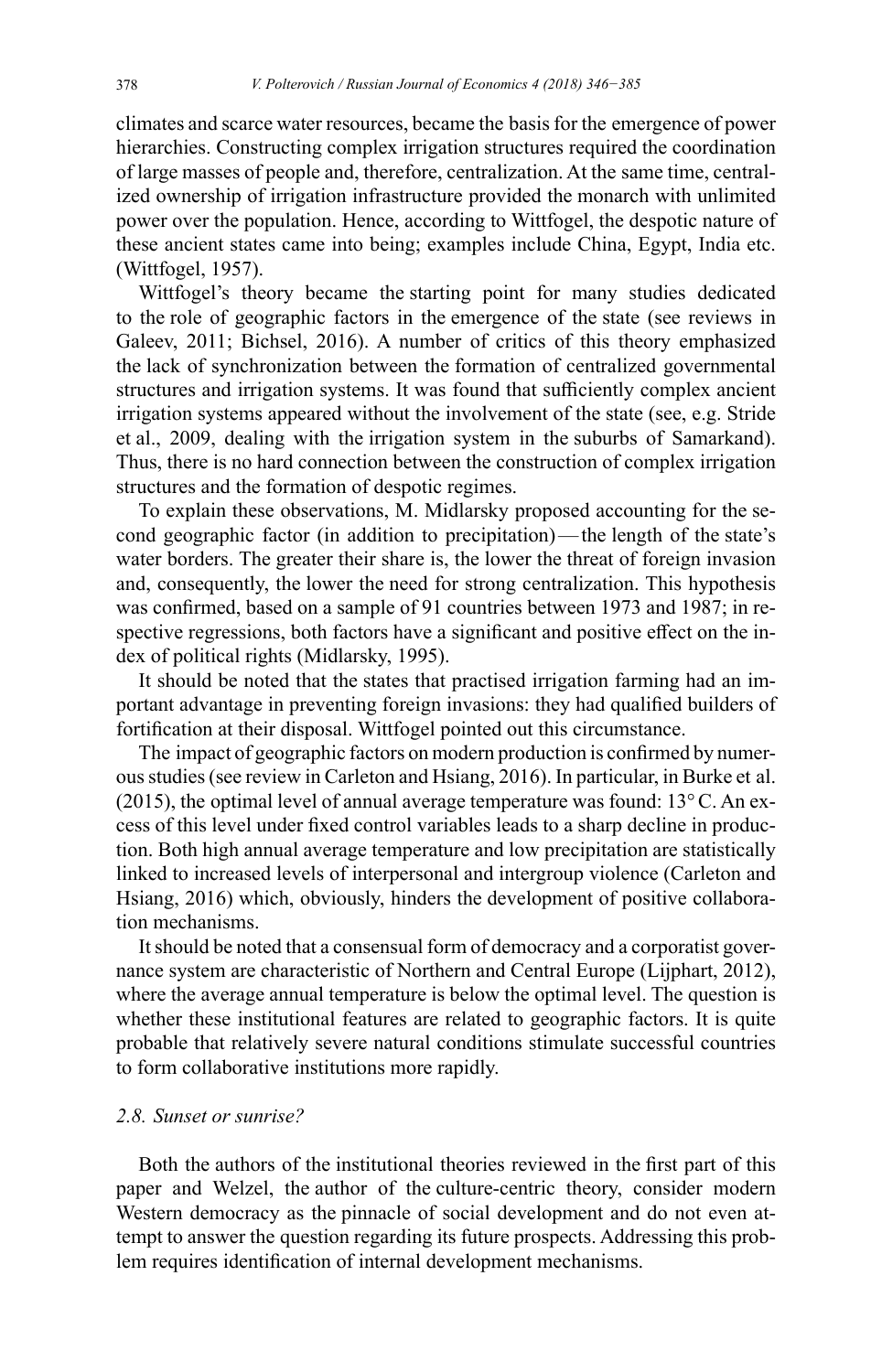Fukuyama raised this question in his monograph (2014) and his answer is part of the title: the sunset (decay) is ahead. The arguments are based on an analysis of the U.S. governance system. Fukuyama sees the main reason for the looming decline of the United States in the inefficient decision-making system which, in his opinion, contains too many veto players. The president, two chambers of parliament, the federal and state governments, the court—each of these institutions can impede a policy choice or a reform.

The U.S., in Fukuyama's opinion, finds itself in a trap, in a "bad equilibrium." Traditionally distrusting the government, citizens, on the one hand, try to limit its power, and, on the other hand, they refuse to pay higher taxes. As a result, the government works inefficiently, fueling citizen distrust towards it. Thus, distrust towards the government becomes a "self-fulfilling prophecy."

Two circumstances prevent the exit from this trap. First, the situation described is beneficial for a number of political players. Second, the traditional U.S. way to improve its political system is to ensure higher transparency and to provide greater controlling rights to the voter. However, nearly all such reforms fail, as "democratic publics are not in fact able by background or temperament to make large numbers of complex public policy choices; what has filled the void are wellorganized groups of activists who are unrepresentative of the public as a whole. The obvious solution to this problem would be to roll back some of the would-be democratizing reforms, but no one dares suggest that what the country needs is a bit less participation and transparency" (Fukuyama, 2014, p. 482**)**.

This analysis does not seem convincing to me. The presence of a large number of veto players in the U.S. political system makes it close to some extent—as follows from Fukuyama's remarks—to consensual European systems, which, as Lijphart (inventor of the term) has demonstrated, are more efficient than majoritarian democracies. However, a typical example of a majoritarian democracy is Great Britain, which Fukuyama deems to be an example of efficiency and contrasts it and the U.S. system. Fukuyama's argument against consensus-based systems is that they are more costly.

Here, it seems to me, Fukuyama, following some other authors cited above, underestimates the role of culture. It is civic culture, the ability to collaborate and reach compromises that determine the costs in question. Lijphart's results suggest that, in this respect, the consensus democracies are ahead of the U.S. This conclusion is partly confirmed by ranking countries according to the human capital index: Norway, Switzerland, Germany, Denmark and the Netherlands rank higher, while Sweden is only slightly behind the U.S. but ahead of Great Britain.<sup>17</sup> Moreover, consensus democracies are based on representation, which, to a certain extent, prevents the dependency of political decisions on the opinion of voters who lack the requisite knowledge. Thus, the decay mentioned by Fukuyama is characteristic only of those social systems which failed to find an efficient balance between culture and institutions.<sup>18</sup>

Considering the evolution of the state, Fukuyama does not pay sufficient attention to its two turning points: formation of the ideology of technical and social

<sup>17</sup> See [https://en.wikipedia.org/wiki/List\\_of\\_countries\\_by\\_Human\\_Development\\_Index](https://en.wikipedia.org/wiki/List_of_countries_by_Human_Development_Index)

<sup>&</sup>lt;sup>18</sup> It should be noted that, in a number of discussions, Fukuyama considers Denmark which is a typical example of consensus democracies, as a pattern of an efficient political system.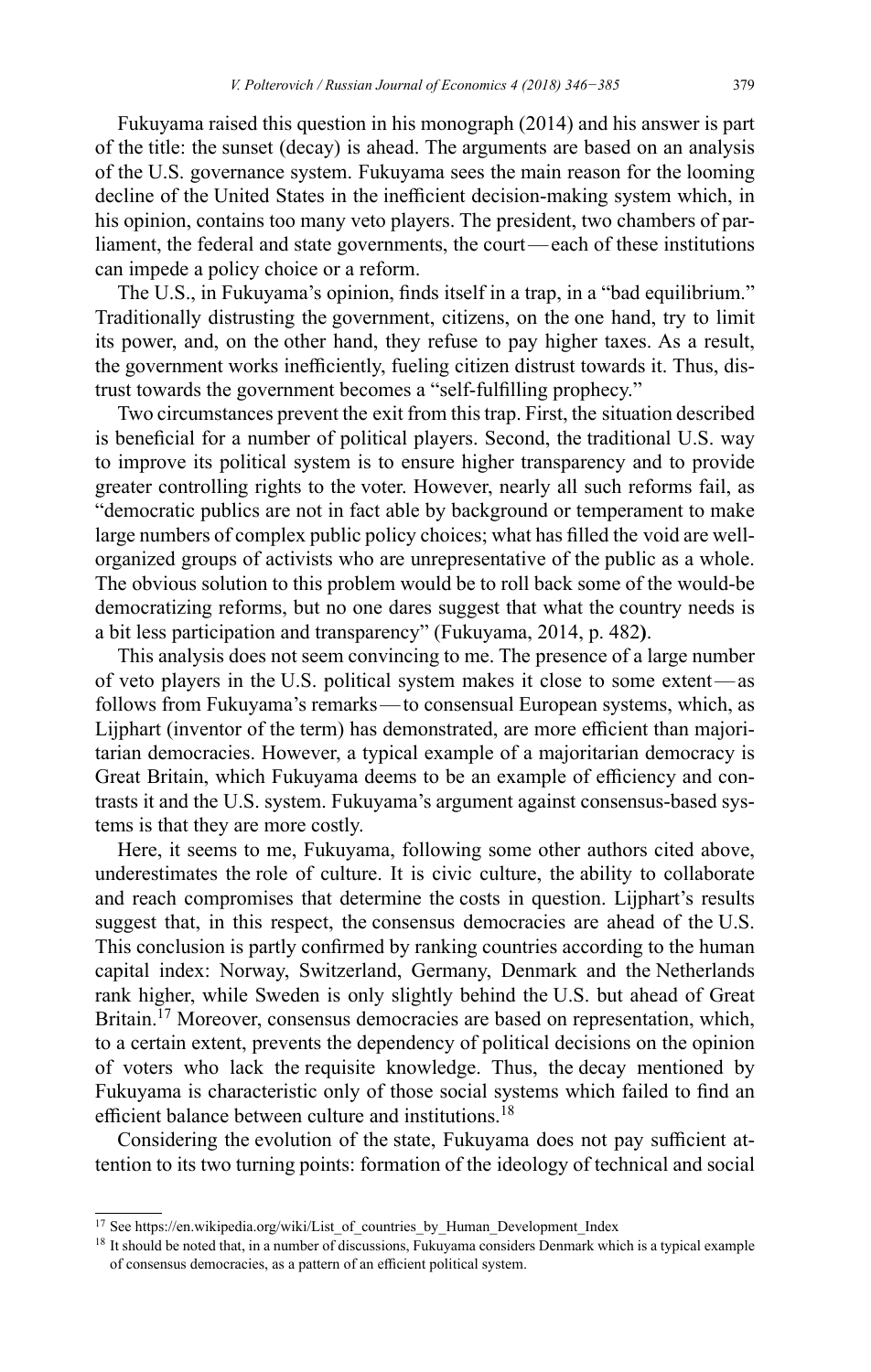progress and the emergence of the welfare state concept.<sup>19</sup> Both of these factors determined the crucial changes in both socioeconomic policy and in institutions, which occurred in the  $20<sup>th</sup>$  century, especially during its second half. They built a foundation for gradual replacement of the institutions of competition and power with institutions of collaboration.

## *2.9. Conclusion: towards the welfare world*

The proposed concept of socioeconomic development—the philosophy of collaboration—differs substantially from the four general theories discussed above in two aspects. First, it takes into account the links between the four factors—culture, institutions, technical progress and the level of well-being and recognizes the importance of natural conditions. This makes it possible to describe the mechanisms of evolution, transitions between development stages, in more detail. On the whole, this approach is natural and quite consistent with the spirit of numerous specific studies. One should appreciate the courage of the authors, who attempted to narrow down the number of explanatory development factors as much as possible. If it succeeded, we would obtain a far simpler apparatus for further work.

Second, by focusing on the evolution of coordination mechanisms, we describe the development process in new, more differentiated terms. The growth of inclusivity, as well as the "openness of access," is possible due to two different processes—expanding competition or increasing the collaboration radius. Vagueness, the ambiguity of basic concepts, which is characteristic of purely institutional theories, puts a tight constraint on the potential to obtain convincing answers to fundamental questions.

I hope that the new approach has enabled a fuller view of the structure of socioeconomic evolution and thus identified probable paths for further development. Instead of the "end of history" allegedly brought about as a result of the domination of inclusive institutions or open access orders, the proposed theory predicts a lengthy process of reducing transaction costs generated by the mechanisms of competition and power, due to the increasing role of collaborative mechanisms; this tendency results from the development of civic culture and the improvement of well-being, in turn caused by technical and organizational innovations. It appears quite probable that a change in mass culture, greater tolerance and altruism and the spread of cosmopolitanism will lead to further development of mechanisms for international collaboration and the creation of institutions capable of ensuring the *welfare world.*

The impoverishment of the proletariat in Marx's time, accompanied by waves of violence, nearly made his prophecies come true. Capitalism endured since the elite realized the need to give up part of their privileges for the sake of their own well-being. Today, when the conflict escalation between "golden billion" and developing countries threatens the existence of humankind, developed

<sup>&</sup>lt;sup>19</sup> Fukuyama specifies two driving forces of modernization: military competition and social mobilization, brought about by industrialization. He stressed the importance of the second factor in the development of democracy, noting that economic growth encouraged the appearance of new social groups ready for collective actions to achieve participation in the political system (Fukuyama, 2014, pp. 26–27).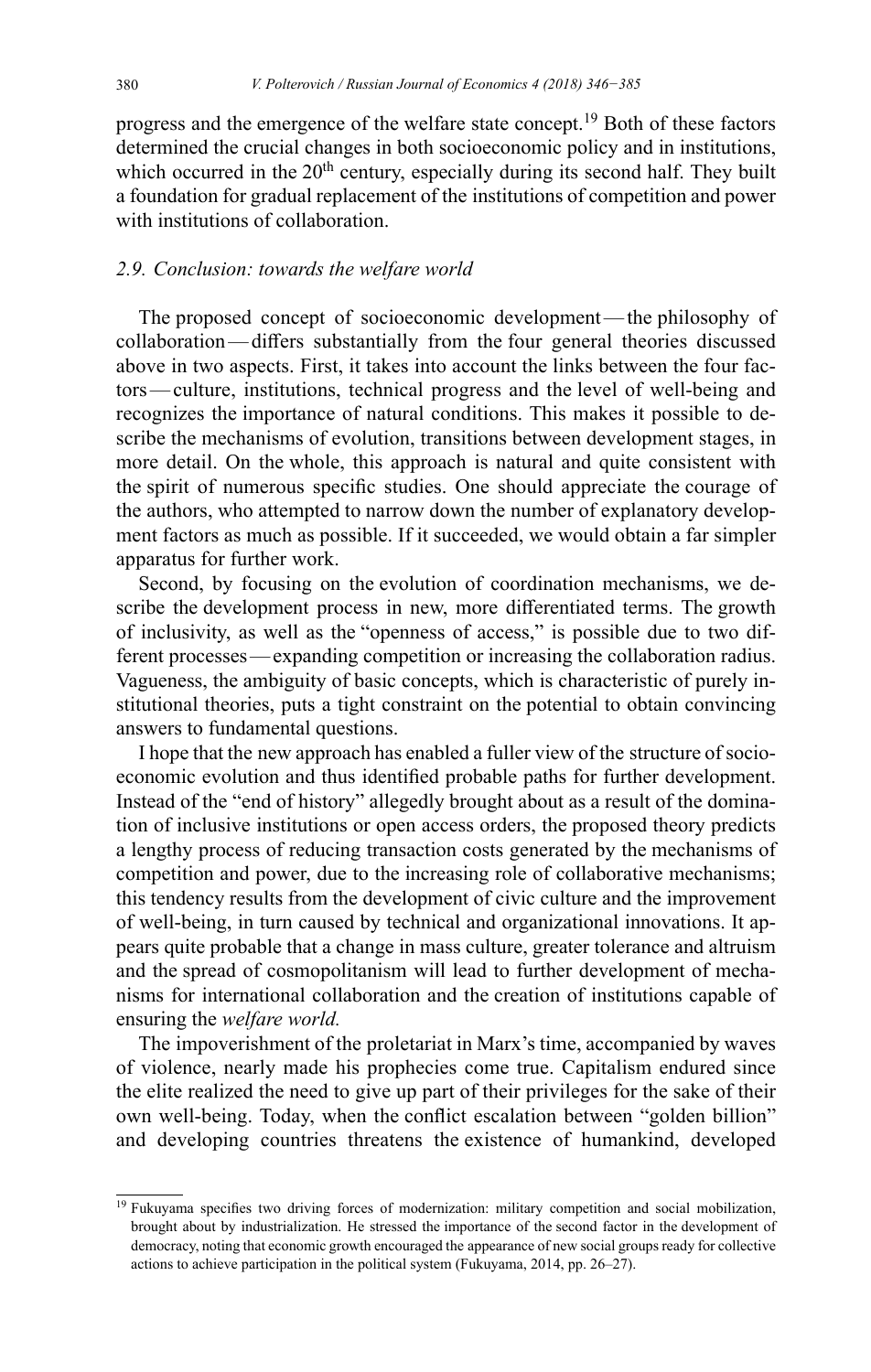countries should address the task of reducing intercountry income inequality as the basis for their foreign policy. The relevant institutions have already been partially created.

Following World War II, the elite of the developed countries began to form institutions aimed at preventing both domestic and international conflicts. It was recognized that, first of all, the world needs a system of international aid to countries affected by natural disasters, epidemics, drought and wars. To solve this task, the OECD set up the Development Assistance Committee in 1961 (DAC). In 1970, the UN General Assembly passed a resolution that each developed country should gradually increase its amount of aid to developing countries, so that by 1975 it would reach 0.7% of its gross national product (see Qian, 2015). Since then, the amount of aid has grown due both to government spending and to private foundations and money transfers, while the second component increased significantly faster. In 1992, each flow was equal to approximately USD 100 billion, while in 2014, the first component was 147 billion and the second was 801 billion, 5.4 times larger (Hudson Institute, 2016, Fig. 1). Nevertheless, the resolution of a pretty small task set by the UN is still far away: the official aid from 28 countries which were DAC members in 2014, was only 0.3% of their total gross national income. Only five countries—Sweden, Luxembourg, Norway, Denmark and Great Britain—reached the threshold of 0.7% (Hudson Institute, 2016, Fig. 2).

Researchers diverge in their assessment of the efficiency of this aid. There are two reasons for doubts. First of all, local officials are unable to dispose of the aid correctly and, moreover, they appropriate it; intensifying the rent-seeking process, international aid degrades the governance system. Second, foreign aid is often determined by the goals of donor countries, rather than the needs of recipient countries (Qian, 2015).

The last remark relates also to another type of international aid—the provision of loans and consulting services to developing countries. This was mentioned by J. Stiglitz: "There is … a broad consensus that the international economic institutions have created unfair rules of the game … and have foisted failed policies on developing countries that are dependent on these institutions and on donors for assistance" (Stiglitz, 2008, p. 53).

Nevertheless, a number of studies show that international aid stimulates economic growth in developing countries. In particular, Galiani et al. (2014) emphasize the importance of physical investments. In Arndt et al. (2016), the authors state that, in the long run, investments in human capital also have a beneficial effect.

Unfortunately, the current international situation does not allow us to hope for a rapid increase in aid from the Western countries to the rest of the world. However, sooner or later, it will be realized that this policy has no alternative. Short-run state egoism must give way to the strategy of creating the welfare world since, only by aligning the levels of development of different countries, we can hope to expand collaboration between them to resolve issues that face the global community. One of those issues is the preservation of the environment. The geographic factor which played such an important role at the initial development stage of human communities, once again is coming to the foreground, fostering the formation of global collaboration institutions.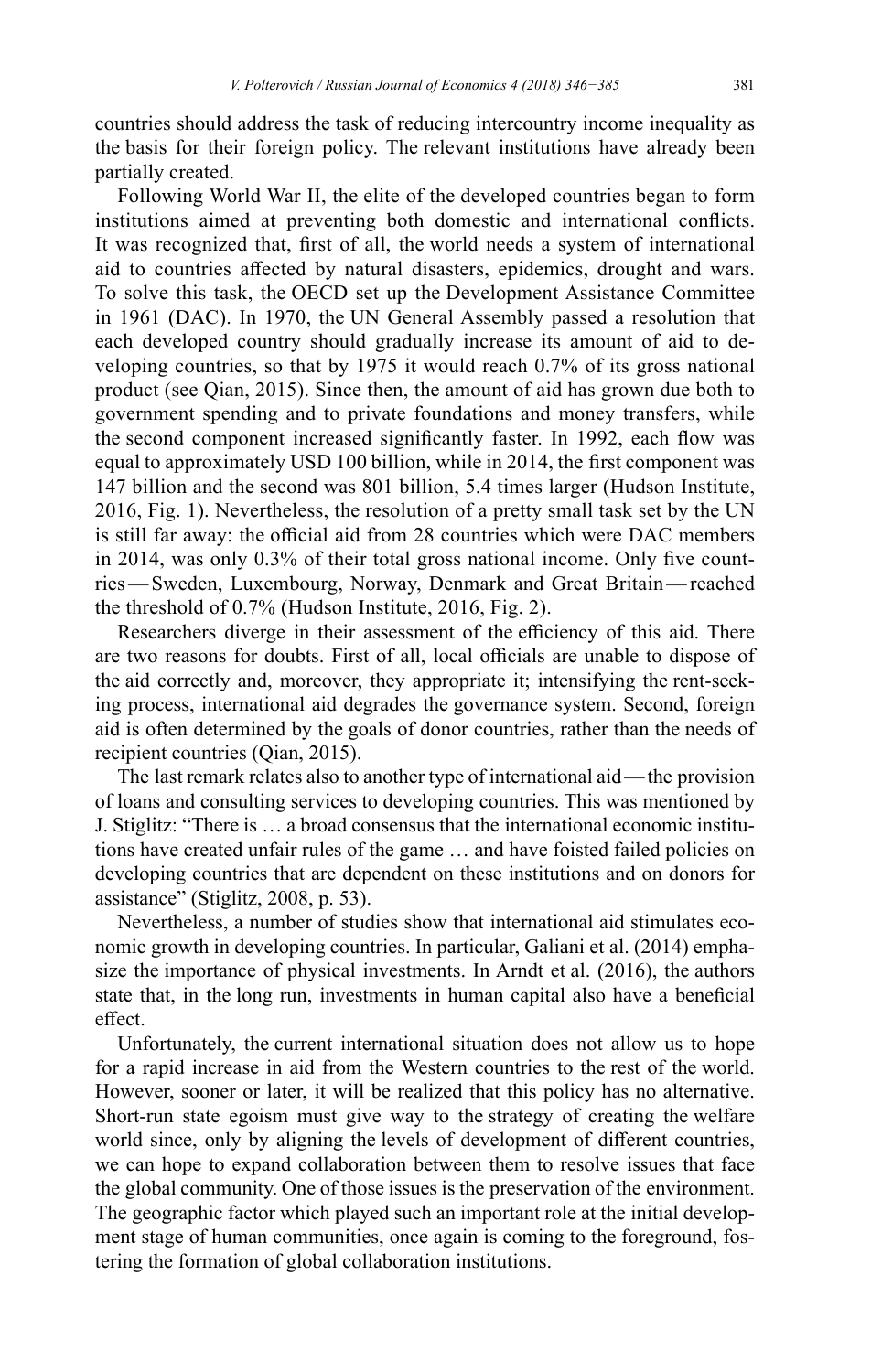#### **Acknowledgements**

The first part of the article was prepared with the financial support of the Russian Foundation for Basic Research (Project No. 17-02-00524а).

#### **References**

- Acemoglu, D. & Robinson, J. (2012). *Why nations fail: The origins of power, prosperity, and poverty*. New York: Crown.
- Acemoglu, D., & Robinson, J. A. (2016). Paths to inclusive political institutions. In J. Eloranta, E. Golson, A. Markevich, & N. Wolf (Eds.), *Economic history of warfare and state formation*  (pp. 3–50). London: Springer (see also: <https://economics.mit.edu/files/11338>).
- Alesina, A., & Giuliano, P. (2015). Culture and institutions. *Journal of Economic Literature*, *53* (4), 898–944. <https://doi.org/10.1257/jel.53.4.898>
- Arndt, C., Jones, S., & Tarp, F. (2016). What is the aggregate economic rate of return to foreign aid? *The World Bank Economic Review, 30* (3), 446–474. <https://doi.org/10.1093/wber/lhv033>
- Arslanov, V. V. (2016). *Geography, institutions and the roots of global inequality: A critical appraisal of Acemoglu and Robinson's theory of economic development*. Moscow: IE RAS (in Russian).
- Balatsky, E. V. (2017). The concept of inclusive institutions and its applications. *Obshchestvennye Nauki i Sovremennost, 2*, 143–156 (in Russian).
- Balatsky, E. V., & Pliskevich, N. M. (2017). Economic growth in the context of extractive institutions: The Soviet paradox and current events. *Mir Rossii*, *4*, 97–117 (in Russian).
- Bichsel, C. (2016). Water and the (infra-) structure of political rule: A synthesis. *Water Alternatives, 9* (2), 356–372. [http://www.water-alternatives.org/index.php/alldoc/articles/vol9/](http://www.water-alternatives.org/index.php/alldoc/articles/vol9/v9issue2/320-a9-2-10/file) [v9issue2/320-a9-2-10/file](http://www.water-alternatives.org/index.php/alldoc/articles/vol9/v9issue2/320-a9-2-10/file)
- Birch, J., & Okasha, S. (2015). Kin selection and its critics. *BioScience, 65* (1), 22–32. https:// doi.org/10.1093/biosci/biu196
- Briggs, A. (1961). The welfare state in historical perspective. *European Journal of Sociology, 2* (2), 221–258. <https://doi.org/10.1017/S0003975600000412>
- Brown, Ph., Halsey, A. H., Lauder, H., & Wells, A. S. (2003). The transformation of education and society: An introduction. In Ph. Brown, A. H. Halsey, H. Lauder, & A. S. Wells (Eds.), *Education, culture, economy and society* (pp. 1–44). New York: Oxford University Press.
- Bunch, B., & Hellemans, A. (2004). *The history of science and technology*. Boston and New York: Houghton Mifflin Company.
- Burke, M., Hsiang, S. M., & Miguel, E. (2015). Global non-linear effect of temperature on economic production. *Nature, 527,* 235–239. <https://doi.org/10.1038/nature15725>
- Carleton, T. A., & Hsiang, S. M. (2016). Social and economic impacts of climate. *Science*, 353 (6304), aad9837.<https://doi.org/10.1126/science.aad9837>
- Carneiro, R. L. (2002). Was the chiefdom a congelation of ideas? *Social Evolution and History, 1* (1), 80–100.
- Chang, H.-J. (2003). *Kicking away the ladder: Development strategies in historical perspective*. London: Anthem Press.
- Chubaryan, A.O., & Mirzehanov, V. S. (Eds.) (2014). *The world history* (in 6 vols.). *Vol. 5: The world in the XIX century: On the way to industrial civilization*. Moscow: Nauka (in Russian).
- D'Amato, A., Henderson, S., Florence, S. (2009). *Corporate social responsibility and sustainable business. Aguide to leadership tasks and functions*. Center for Creative Leadership. Greensboro, North Carolina: CCL Press.
- Das, J., DiRienzo, C., & Tiemann, Th. (2008). Aglobal tolerance index. *Competitiveness Review: An International Business Journal, 18* (3), 192–205. <https://doi.org/10.1108/10595420810905975>
- Delanty, G. (2014). The prospects of cosmopolitanism and the possibility of global justice. *Journal of Sociology, 50* (2), 213–228. [https://doi.org/10.1177%2F1440783313508478](https://doi.org/10.1177/1440783313508478)
- Diamond, J. (1997). *Guns, germs, and steel: The fate of human societies*. New York: W.W. Norton.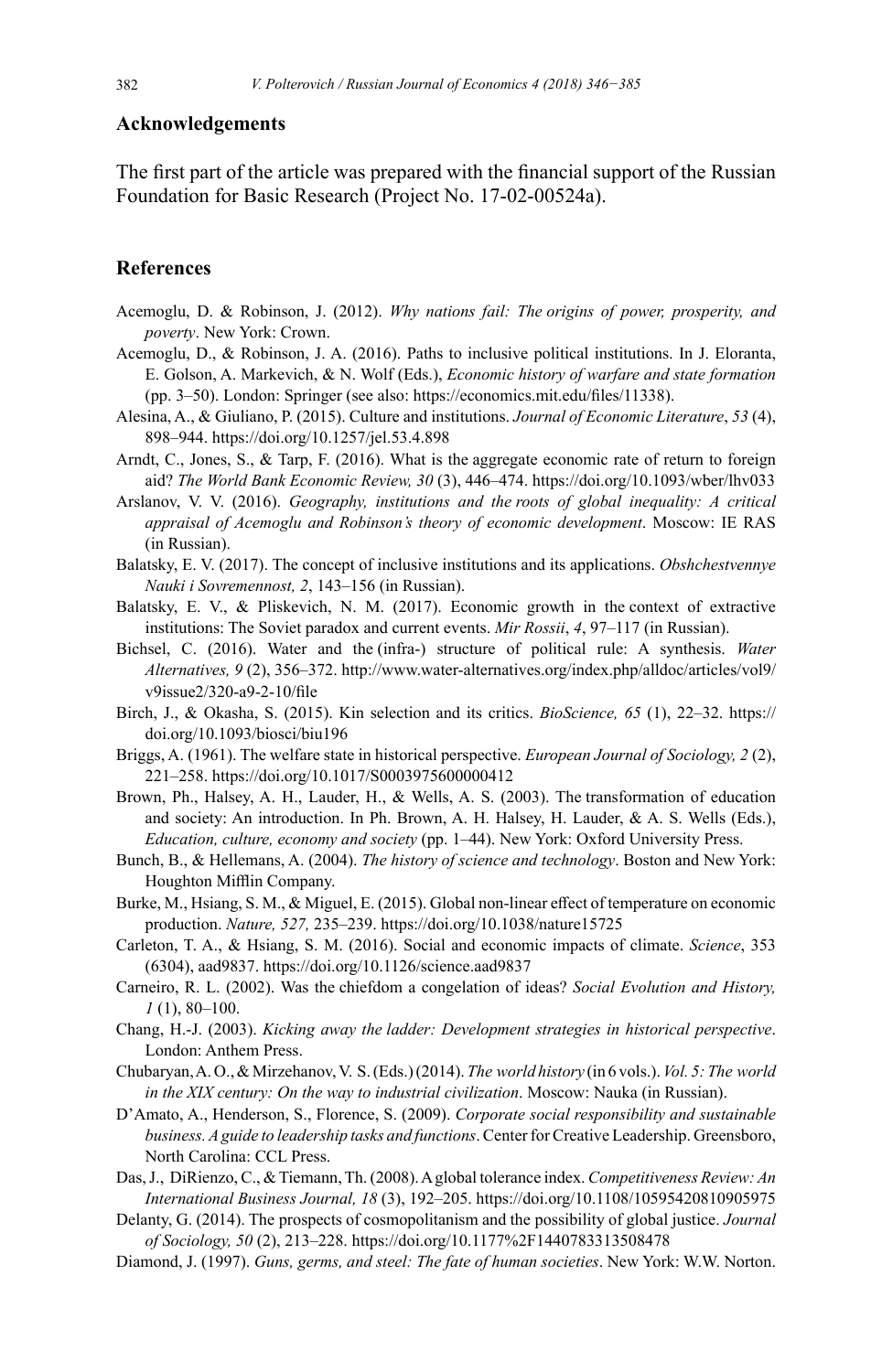- Diamond, J. (2012a). What makes countries rich or poor? *New York Review of Books*, June 7.
- Diamond, J. (2012b). Reply to the letter to the editors by Daron Acemoglu and James A. Robinson. *New York Review of Books*, August 16.
- Feldstein, M., & Liebman, J. B. (2002). Social security. In A. J. Auerbach, & M. Feldstein (Eds.), *Handbook of public economics* (vol. 4, pp. 2245–2324). Amsterdam: Elsevier Science. [https://](https://doi.org/10.1016/S1573-4420(02)80011-8) [doi.org/10.1016/S1573-4420\(02\)80011-8](https://doi.org/10.1016/S1573-4420(02)80011-8)
- Freeman, M., Pearson, R., & Taylor, J. (2006). *The limitation of liability in British joint-stock companies, 1720–1844*. Paper presented at the XIV International Economic History Congress, Helsinki, 21–25 August. <http://www.helsinki.fi/iehc2006/papers2/Pearson.pdf>
- Fukuyama, F. (2011). *The origins of political order: From prehuman times to the French revolution*. London: Profile Books.
- Fukuyama, F. (2012). Acemoglu and Robinson on why nations fail. *The American Interest*, March 26. [https://www.the-american-interest.com/2012/03/26/acemoglu-and-robinson-on](https://www.the-american-interest.com/2012/03/26/acemoglu-and-robinson-on-why-nations-fail/)[why-nations-fail/](https://www.the-american-interest.com/2012/03/26/acemoglu-and-robinson-on-why-nations-fail/)
- Fukuyama, F. (2014). *Political order and political decay: From the industrial revolution to the globalization of democracy*. New York: Farrar, Straus and Giroux.
- Gabor, A. (2005). *Guns for the sultan: Military power and the weapons industry in the Ottoman Empire*. Cambridge: Cambridge University Press.
- Galeev, S. V. (2011). K. Wittfogel's hydraulic state theory and its modern critique. *Sotsiologicheskoe Obozrenie, 10* (3), 155–179 (in Russian).
- Galiani, S., Knack, S., Xu, L. C., & Zou B. (2014)*.* The effect of aid on growth: Evidence from a quasi-experiment. *World Bank Policy Research Working Paper*, No. 6865.
- Grueter, C. C., Ingram, J. A., Lewisson, J. W., Bradford, O. R., Taba, M., Coetzee, R. E., & Sherwood M. A. (2016). Human altruistic tendencies vary with both the costliness of selfless acts and socioeconomic status. *Peer J, 4*, e2610. <https://dx.doi.org/10.7717/peerj.2610>
- Guseinov, A. A. (1972). The golden rule of morality. *Vestnik MGU. Seria Philosophia*, 4, 53–63 (in Russian).
- Hicks, A., & Misra, J. (1993). Political resources and the growth of welfare in affluent capitalist democracies, 1960–1982*. American Journal of Sociology, 99* (3), 668–710. <https://doi.org/> 10.1086/230320
- Hudson Institute (2016). *The index of global philanthropy and remittances 2016*. Washington, DC.
- Kirdina, S. G. (2016). Institutions and geography in economic development: A heterodox economic discussion. *Prostranstvennaya Ekonomika, 3*, 133–150 (in Russian). [https://dx.doi.org/10.14530/](https://dx.doi.org/10.14530/se.2016.3.133-150) [se.2016.3.133-150](https://dx.doi.org/10.14530/se.2016.3.133-150)
- Kulisher, I. M. (1922). *Lectures on the history of economic life in Western Europe* (Part II). Petrograd: Tsentralnoye Kooperativnoye Izdatelstvo "Mysl" (in Russian).
- Levy, J. S., & Thompson, W. R. (2011). *The arc of war: Origins, escalation, and transformation*. Chicago: University of Chicago Press.<https://doi.org/10.7208/chicago/9780226476278.001.0001>
- Lijphart, A. (2012). *Patterns of democracy. Government forms and performance in thirty-six countries* (2nd ed.). New Haven: Yale University Press.
- Masse, P. (1965). The French plan and economic theory. *Econometrica, 33* (2), 285–294. [https://](https://doi.org/10.2307/1909789) [doi.org/10.2307/1909789](https://doi.org/10.2307/1909789)
- McGimpsey, I. (2017). Late neoliberalism: Delineating a policy regime. *Critical Social Policy*, *37* (1), 64–84. <https://doi.org/10.1177/0261018316653552>
- Midlarsky, M. I. (1995). Environmental influences on democracy. Aridity, warfare and a reversal of the causality arrow. *Journal of Conflict Resolution, 39* (2), 224–262. [https://doi.](https://doi.org/10.1177/0022002795039002002) [org/10.1177/0022002795039002002](https://doi.org/10.1177/0022002795039002002)
- Mokyr, J. (2005). The great synergy: The European Enlightenment as a factor in modern economic growth. Unpublished manuscript, Northwestern University. [https://pdfs.semanticscholar.org/cff](https://pdfs.semanticscholar.org/cff8/3056fab568f5085024a918df813a7661a28a.pdf) [8/3056fab568f5085024a918df813a7661a28a.pdf](https://pdfs.semanticscholar.org/cff8/3056fab568f5085024a918df813a7661a28a.pdf) (published in: W. Dolfsma, & L. Soete (Eds.) (2006). *Understanding the dynamics of a knowledge economy* (pp. 7–41). Cheltenham, UK: Edward Elgar).
- Mokyr, J. (2016). *A culture of growth: The origins of the modern economy*. Presidential Address, Atlantic Economic Association, Lisbon, March. <https://doi.org/10.2307/j.ctt1wf4dft>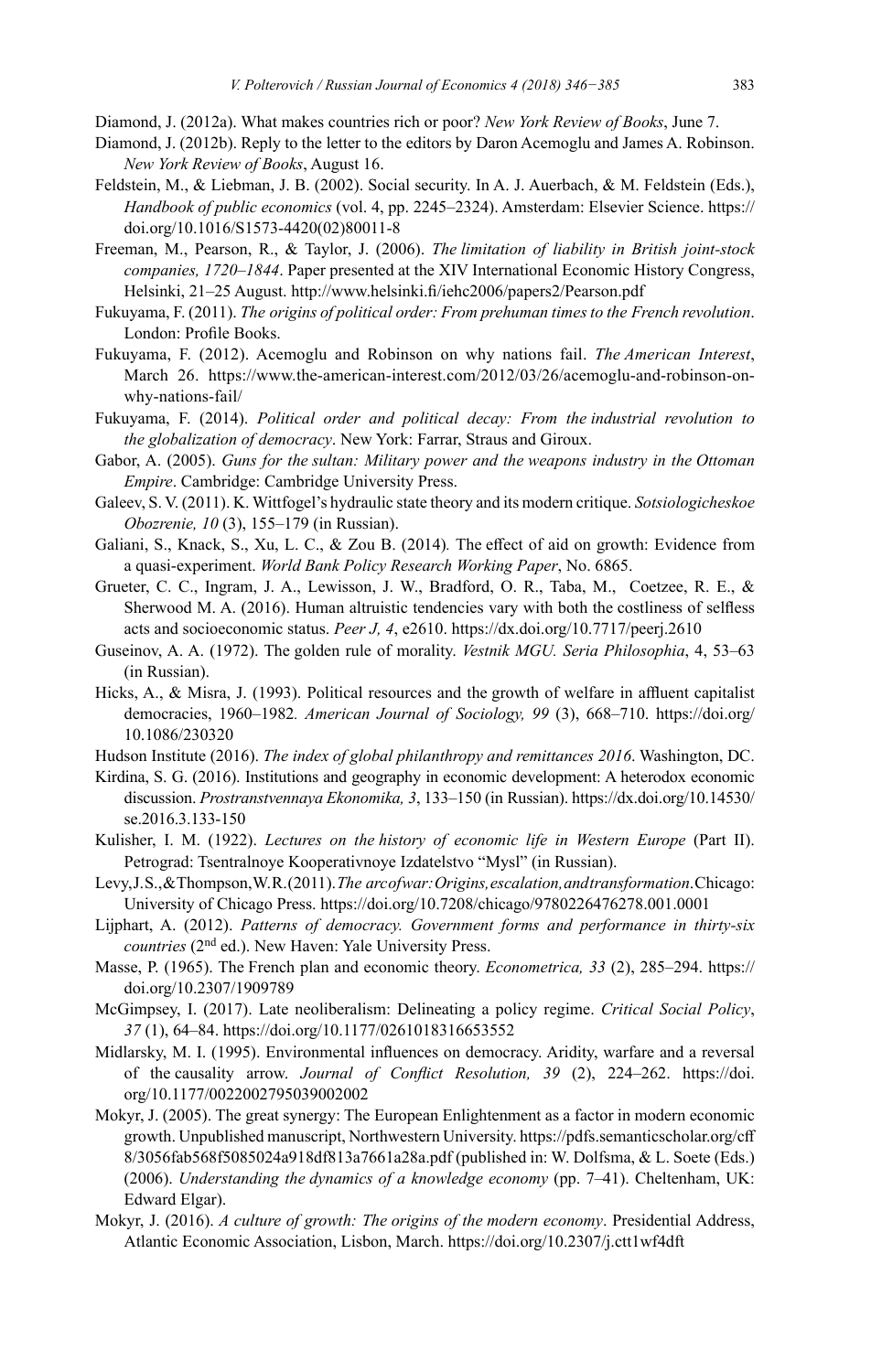- Natkhov, T. V., & Polishchuk, L. I. (2017a). Political economy of institutions and development: The importance of being inclusive. Reflections on "Why Nations Fail" by D. Acemoglu and J. Robinson. Part I: Institutions and economic development. Institutional choice. *Journal of the New Economic Association, 2* (34), 12–38 (in Russian). [https://doi.org/10.31737/2221-](https://doi.org/10.31737/2221-2264-2017-34-2-1) [2264-2017-34-2-1](https://doi.org/10.31737/2221-2264-2017-34-2-1)
- Natkhov, T. V., & Polishchuk, L. I. (2017b). Political economy of institutions and development: The importance of being inclusive. Reflections on "Why Nations Fail" by D. Acemoglu and J. Robinson. Part II. Institutional change and implications for Russia. *Journal of the New Economic Association, 3* (35), 12–32 (in Russian). [https://doi.org/10.31737/2221-2264-2017-](https://doi.org/10.31737/2221-2264-2017-35-3-1) [35-3-1](https://doi.org/10.31737/2221-2264-2017-35-3-1)
- Nepomnin, O. E. (2005). *History of China: The era of Qing. XVII –the beginning of XX century*. Moscow: Vostochnaya Literatura (in Russian).
- Nettle, D., Colléony, A., & Cockerill, M. (2011). Variation in cooperative behaviour within a single city. *PLoS ONE, 6* (10), e26922. <https://doi.org/10.1371/journal.pone.0026922>
- North, D. (1990). *Institutions, institutional change and economic performance*. New York: Norton. <https://doi.org/10.1017/CBO9780511808678>
- North, D., Wallis, J., & Weingast B. (2009). *Violence and social orders. A conceptual framework for interpreting recorded human history*. Cambridge: Cambridge University Press. [https://doi.](https://doi.org/10.1017/CBO9780511575839) [org/10.1017/CBO9780511575839](https://doi.org/10.1017/CBO9780511575839)
- North, D. C., Wallis, J. J., Webb, S. B., & Weingast, B. R. (2013). *In the shadow of violence: A new perspective on development.* Unpublished manuscript. [https://web.stanford.edu/group/](https://web.stanford.edu/group/mcnollgast/cgi-bin/wordpress/wp-content/uploads/2013/10/LAO_CUP_Conclusion.print-version.15.0829.pdf) [mcnollgast/cgi-bin/wordpress/wp-content/uploads/2013/10/LAO\\_CUP\\_Conclusion.print](https://web.stanford.edu/group/mcnollgast/cgi-bin/wordpress/wp-content/uploads/2013/10/LAO_CUP_Conclusion.print-version.15.0829.pdf)[version.15.0829.pdf](https://web.stanford.edu/group/mcnollgast/cgi-bin/wordpress/wp-content/uploads/2013/10/LAO_CUP_Conclusion.print-version.15.0829.pdf)
- Ober, J. (2015). *The rise and fall of classical Greece*. New York: Penguin. [https://doi.](https://doi.org/10.1515/9781400865550) [org/10.1515/9781400865550](https://doi.org/10.1515/9781400865550)
- Ogilvie, Sh. (2014). The economics of guilds. *Journal of Economic Perspectives, 28* (4), 169–192. <https://dx.doi.org/10.1257/jep.28.4.169>
- Polterovich, V. M. (2007). *Elements of the theory of reforms*. Мoscow: Ekonomika (in Russian).
- Polterovich, V. M. (2014). Why reforms fail. *Journal of the New Economic Association*, *3* (23), 169–173 (in Russian).
- Polterovich, V. M. (2015). From social liberalism towards the philosophy of collaboration. *Obshchestvennye Nauki i Sovremennost, 4*, 41–64 (in Russian).
- Polterovich, V. M. (2016a). Institutional reforms and civic culture. *Istoricheskaya i Sotsialnoobrasovatelnaya Mysl, 8* (2–2), 225–238 (in Russian).
- Polterovich V. M. (2016b). Institutions of catching-up development (On the project of a new model for economic development of Russia). *Economic and Social Changes: Facts, Trends, Forecasts, 5* (47), 34–56 (in Russian).
- Polterovich, V. M. (2017a). Designing the strategies for socio-economic development: Science vs. ideology. *Journal of the New Economic Association, 3* (35), 198–206 (in Russian). [https://doi.](https://doi.org/10.31737/2221-2264-2017-35-3-12) [org/10.31737/2221-2264-2017-35-3-12](https://doi.org/10.31737/2221-2264-2017-35-3-12)
- Polterovich, V. (2017b). Positive collaboration: Factors and mechanisms of evolution. *Russian Journal of Economics, 3* (1), 24–41.<https://doi.org/10.1016/j.ruje.2017.02.002>
- Polterovich, V. (2017с). Tolerance, collaboration, and economic growth. *Voprosy Ekonomiki, 11*, 33–49 (in Russian). <https://doi.org/10.32609/0042-8736-2017-11-33-49>
- Polterovich, V. M. (2017d). Towards a general theory of social and economical development. In C. Welzel, *Freedom rising* (pp. 6–14). Moscow: VTsIOM (in Russian).
- Prosvetov, V., & Shastitko, A. (2005). *Analysis of the antimonopoly legislation in force in the Russian Federation and comparisons with modern EU law, Possible ways to increase the effectiveness of its application in Russia. Analysis of antitrust legislation and law enforcement in the EU*. Moscow: RECEP (in Russian).
- Qian N. (2015). Making progress on foreign aid. *Annual Review of Economics, 7* (1), 277–308. <https://doi.org/10.1146/annurev-economics-080614-115553>
- Rhodes, P. (1998). Athenian democracy. In *Antiquity and the middle ages of Europe* (pp. 40–52)*.*  Perm: Permskiy Universitet (in Russian).